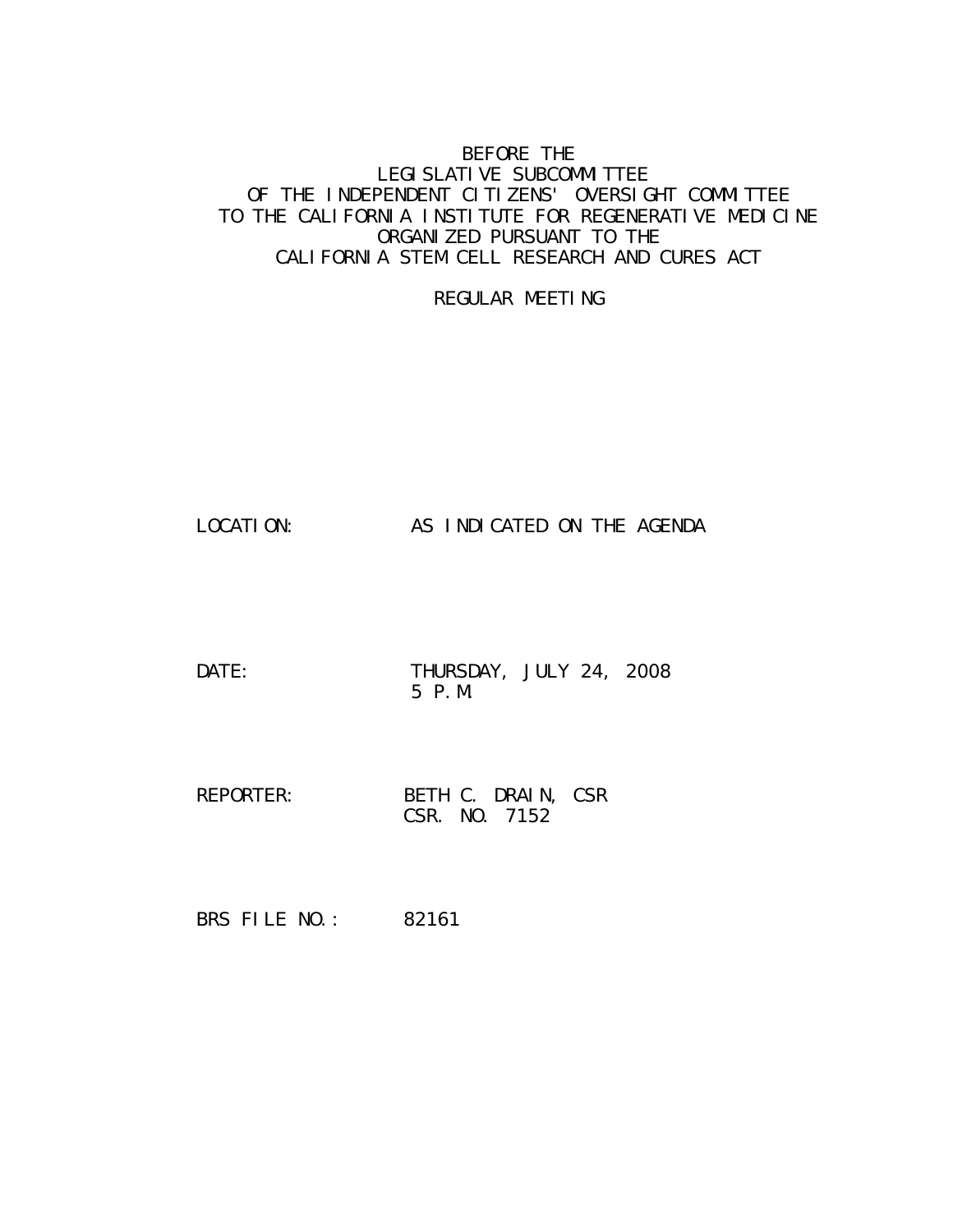|               | INDEX                              |          |
|---------------|------------------------------------|----------|
| I TEM         | <b>DESCRIPTION</b>                 | PAGE NO. |
| CALL TO ORDER |                                    | 3        |
| ROLL CALL     |                                    | 6        |
|               | CONSIDERATION OF STATE LEGISLATION | 4        |
| ADJOURNMENT   |                                    | 41       |

**1072 BRISTOL STREET, SUITE 100, COSTA MESA, CALIFORNIA 92626 PHONE: 714.444.4100 FAX: 714.444.4411 EMAIL: DEPO@DEPO1.COM**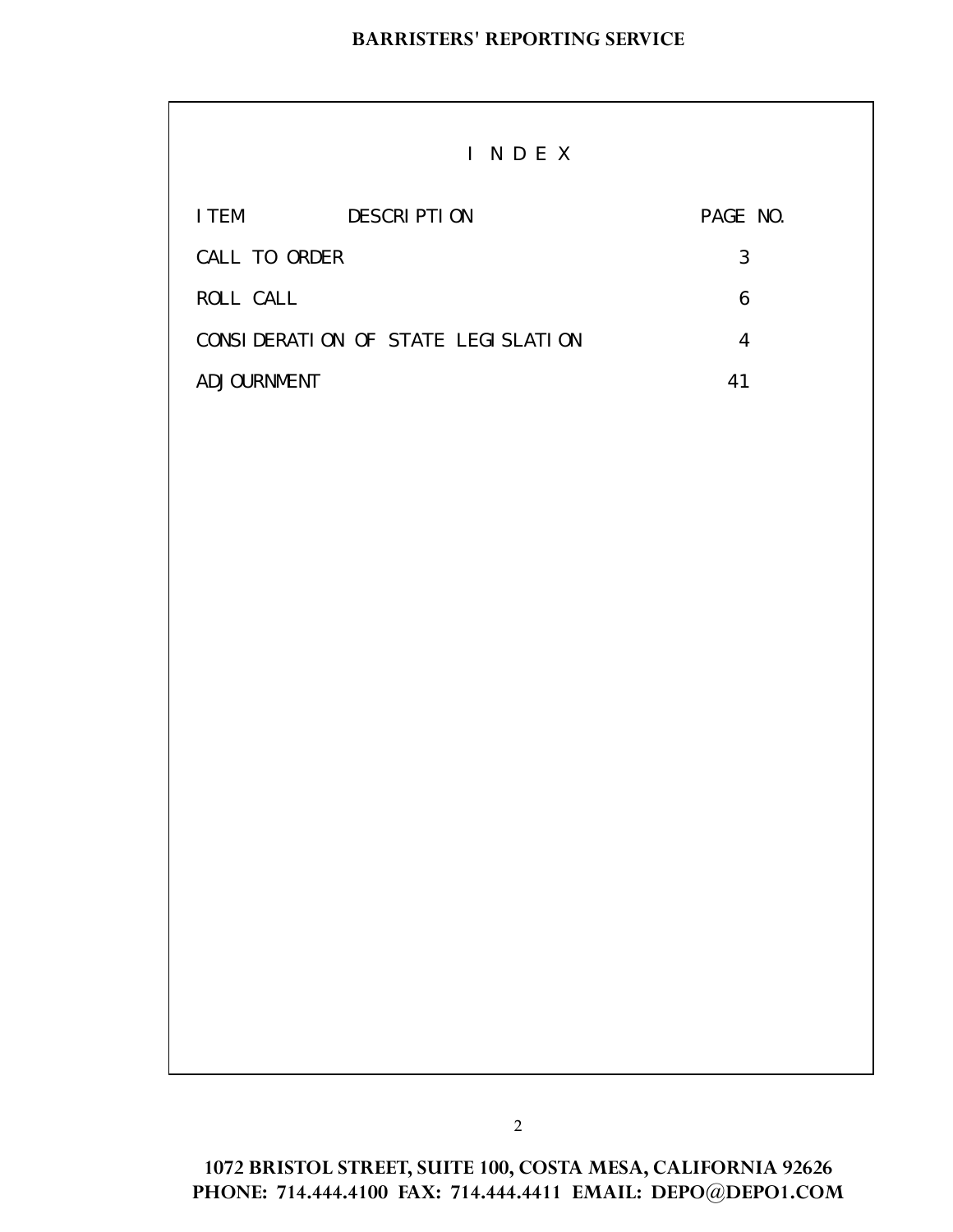|                 | <b>BARRISTERS' REPORTING SERVICE</b>                 |
|-----------------|------------------------------------------------------|
| 1               | THURSDAY, JULY 24, 2008                              |
| 2               | 5 P.M.                                               |
| 3               |                                                      |
| 4               | CHAIRMAN KLEIN: JAMES, YOU WANT TO JUST              |
| 5               | REMIND US OF WHAT THE MULLIN BILL'S OBJECTIVE IS,    |
| 6               | AND IT'S AB 2381.                                    |
| $\overline{7}$  | MR. HARRISON: SURE. THE OBJECTIVE OF                 |
| 8               | AB 2381 IS TO DEFINE THE TERM "CALIFORNIA SUPPLIER," |
| 9               | WHICH IS ONE OF THE TERMS IN PROP 71. AND AS YOU     |
| 10              | ALL KNOW FROM OUR PAST DISCUSSIONS OF THIS, PROP 71  |
| 11              | REQUIRES THAT GRANTEES ATTEMPT TO OBTAIN AT LEAST 50 |
| 12 <sup>2</sup> | PERCENT OF THE GOODS THAT THEY PURCHASE WITH CIRM    |
| 13              | FUNDS THROUGH A CALIFORNIA SUPPLIER, BUT THE TERM IS |
| 14              | NOT DEFINED IN THE ACT ITSELF. THE ACT JUST SETS     |
| 15              | FORTH THIS GOAL.                                     |
| 16              | AND WHAT ASSEMBLY MEMBER MULLIN HAS BEEN             |
| 17              | TRYING TO DO IS SIMILAR TO WHAT WE'VE BEEN TRYING TO |
| 18              | DO, WHICH IS TO WORK WITH THE STAKEHOLDERS TO        |
| 19              | DEVELOP A WORKABLE DEFINITION THAT DOESN'T IMPOSE    |
| 20              | UNNECESSARY OR UNWORKABLE BURDENS ON THE GRANTEES,   |
| 21              | BUT ATTEMPTS TO SATISFY THE GOAL OF THE MEASURE.     |
| 22              | CHAIRMAN KLEIN: SO AS AN UPDATE, THE                 |
| 23              | SUPPLIERS AT THE LAST BOARD MEETING, SOME OF THEM    |
| 24              | TESTIFIED, THEY ESSENTIALLY TESTIFIED AT THE LAST    |
| 25              | BOARD MEETING THAT THEY WERE INTENDING TO WORK       |
|                 |                                                      |

3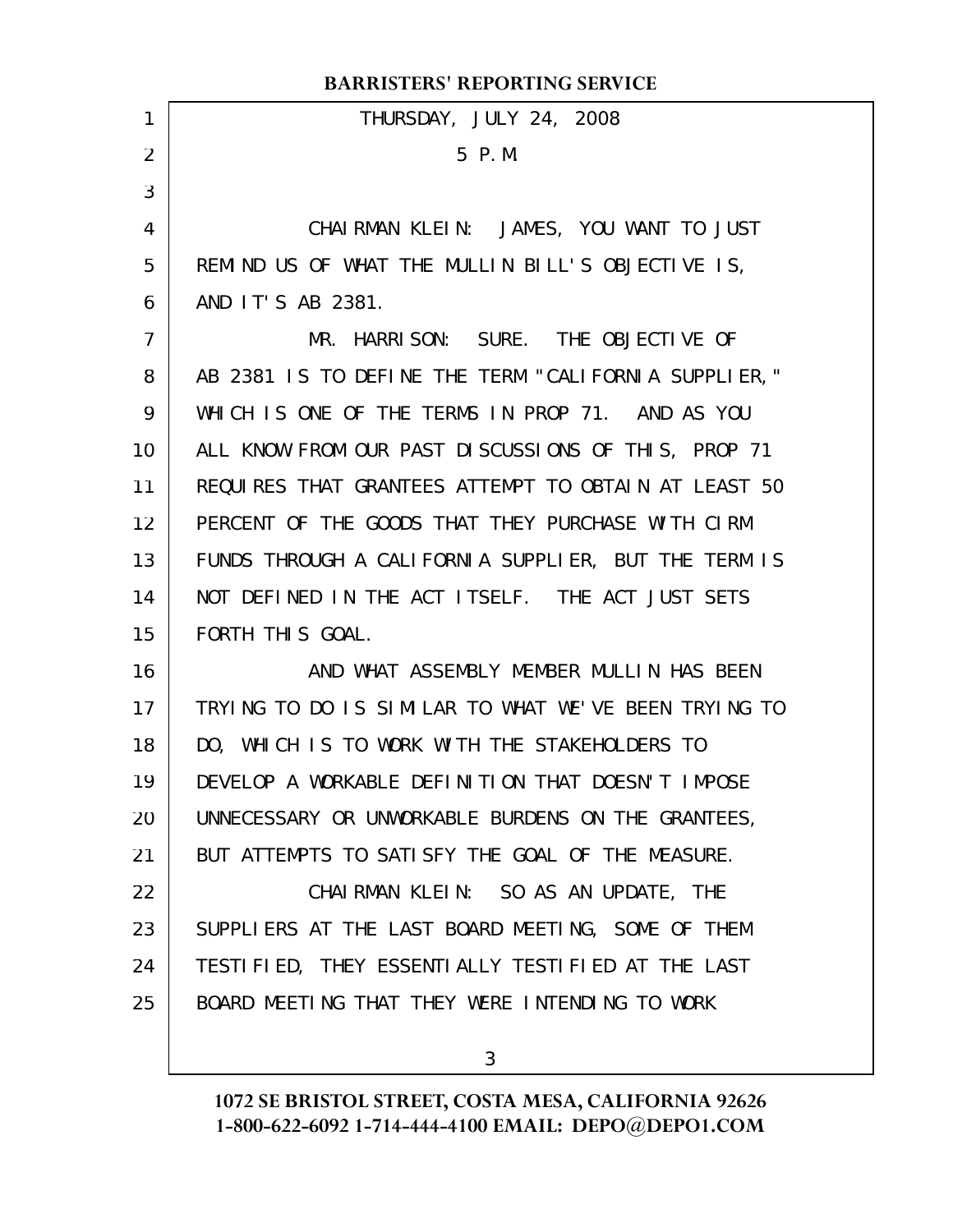| $\mathbf{1}$ | TOGETHER WITH THE INSTITUTIONS TO GET A DEFINITION   |
|--------------|------------------------------------------------------|
| 2            | THAT WOULD BE INCLUSIVE AND WORK.                    |
| 3            | MS. NORTH: HELLO. THIS IS SUE.                       |
| 4            | CHAIRMAN KLEIN: HI, SUE.                             |
| 5            | MS. NORTH: YES.                                      |
| 6            | CHAI RMAN KLEIN: AND WHO ELSE JUST JOINED?           |
| 7            | DR. POMEROY: CLAIRE POMEROY.                         |
| 8            | CHAIRMAN KLEIN: DR. POMEROY. SO WHILE                |
| 9            | WE'RE WAITING FOR EVERYONE ELSE TO JOIN, DR.         |
| 10           | POMEROY, WE'RE JUST GOING OVER THE MULLIN BILL       |
| 11           | STATUS.                                              |
| 12           | DR. POMEROY: OH, OKAY.                               |
| 13           | CHAIRMAN KLEIN: AND ON THE MULLIN BILL,              |
| 14           | THE CURRENT SITUATION IS THAT IT APPEARS OR IT IS    |
| 15           | REPORTED TO US THAT THERE'S A CONSENSUS DEVELOPING   |
| 16           | ON THE DEFINITION. ONE POINT THAT WE HAVE TAKEN      |
| 17           | PUBLICLY, AND I BELIEVE WE TOOK PUBLICLY IN THE      |
| 18           | BOARD MEETING, BUT I'M NOT ACUTELY AWARE OF WHETHER  |
| 19           | THIS WAS MENTIONED AT THE BOARD MEETING OR NOT, IS   |
| 20           | THAT IT SEEMED INAPPROPRIATE TO HAVE A DEFINITION    |
| 21           | THAT REQUIRES SOMEONE TO HAVE BEEN A CALIFORNIA      |
| 22           | COMPANY FOR FIVE YEARS. WE'RE TRYING TO CREATE NEW   |
| 23           | JOB OPPORTUNITIES IN CALIFORNIA WHILE WE'RE FOCUSING |
| 24           | ON OUR PRIMARY OBLIGATION TO MOVE NEW THERAPIES      |
| 25           | FORWARD FOR THE BENEFIT OF PATIENTS. AND SO A        |
|              |                                                      |

4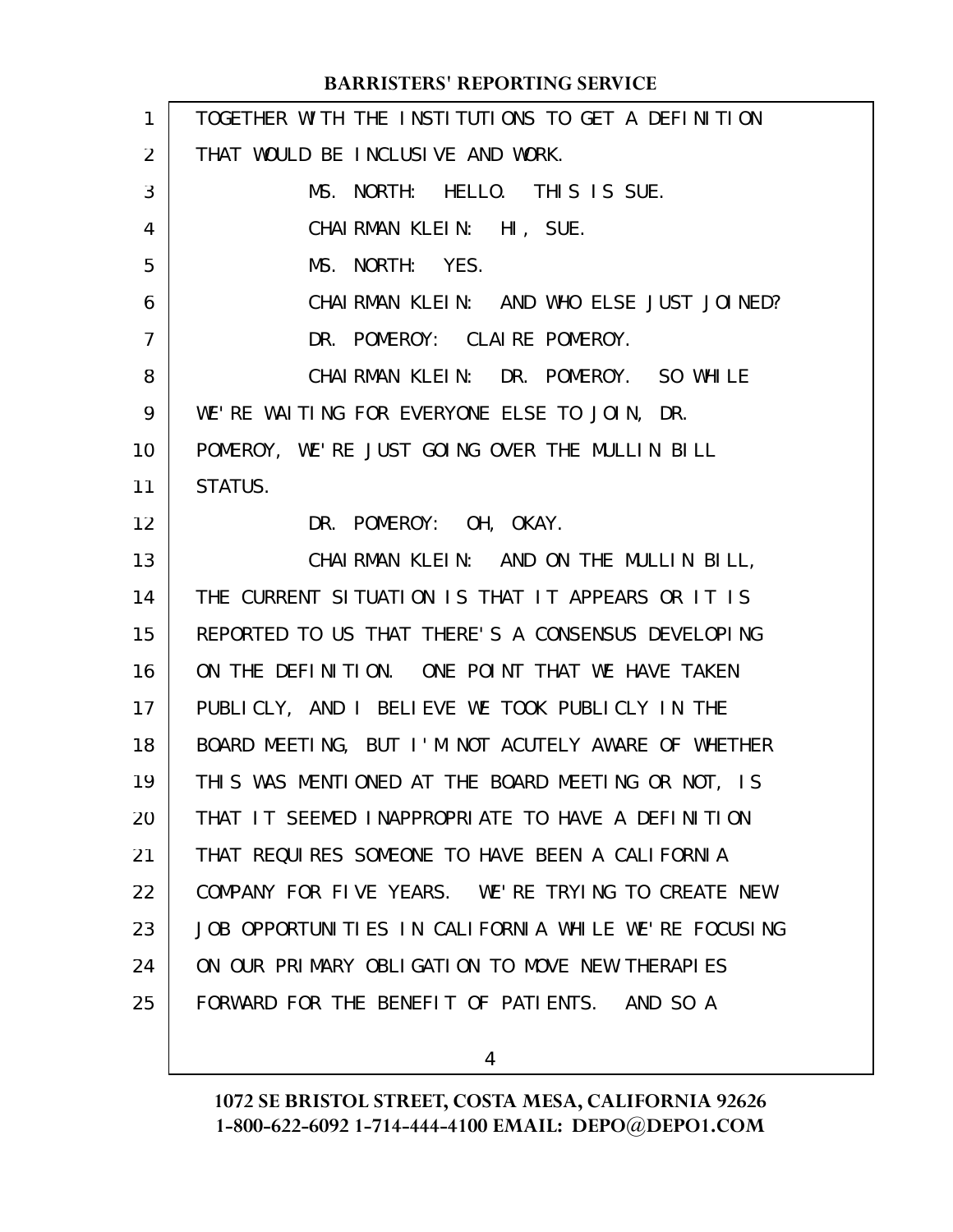| $\mathbf{1}$   | FIVE-YEAR REQUIREMENT WOULD EXCLUDE LOTS OF          |
|----------------|------------------------------------------------------|
| $\overline{2}$ | COMPANIES FROM COMING TO CALIFORNIA BECAUSE THEY'D   |
| 3              | HAVE TO WAIT FOR FIVE YEARS TO BE A PREFERRED        |
| 4              | <b>SUPPLIER.</b>                                     |
| 5              | DR. POMEROY: IT'S A GOOD POINT.                      |
| 6              | CHAIRMAN KLEIN: SO IT'S OUR UNDERSTANDING            |
| 7              | THAT THAT PROVISION IS BEING DROPPED BY ASSEMBLYMAN  |
| 8              | MULLIN AND BY THE INDUSTRY.                          |
| 9              | DR. POMEROY: OKAY.                                   |
| 10             | CHAIRMAN KLEIN: SO WE ARE WAITING FOR A              |
| 11             | REPORT BACK FROM THE INDUSTRY GROUP ON -- WE WANT TO |
| 12             | SEE IT IN PRINT, NOT JUST ORALLY, ON EXACTLY WHAT    |
| 13             | THE CONSENSUS IS ON THIS DEFINITION. AND WE DON'T    |
| 14             | HAVE ANY ACTION TO TAKE TODAY ON THE MULLIN BILL.    |
| 15             | WHO ELSE JUST JOINED?                                |
| 16             | MS. NORTH: I'M HERE. I'M IN ROOM 3103.               |
| 17             | CHAIRMAN KLEIN: DR. POMEROY, UC DAVIS IS             |
| 18             | WELL REPRESENTED.                                    |
| 19             | DR. POMEROY: EXACTLY.                                |
| 20             | CHAIRMAN KLEIN: OKAY. SO AT THIS POINT               |
| 21             | LET'S START THE DISCUSSION ON SENATE BILL 1565, AND  |
| 22             | I'D LIKE TO EMPHASIZE, AS I DID IN THE REPORT TO THE |
| 23             | CONTROLLER'S OVERSIGHT COMMITTEE SOME TWO WEEKS AGO, |
| 24             | THAT WHAT WE HAVE HERE IS AN AGREEMENT ON INTENT;    |
| 25             | THAT IS, WE WANT TO MAKE SURE THAT STATE AND LOCAL   |
|                |                                                      |

5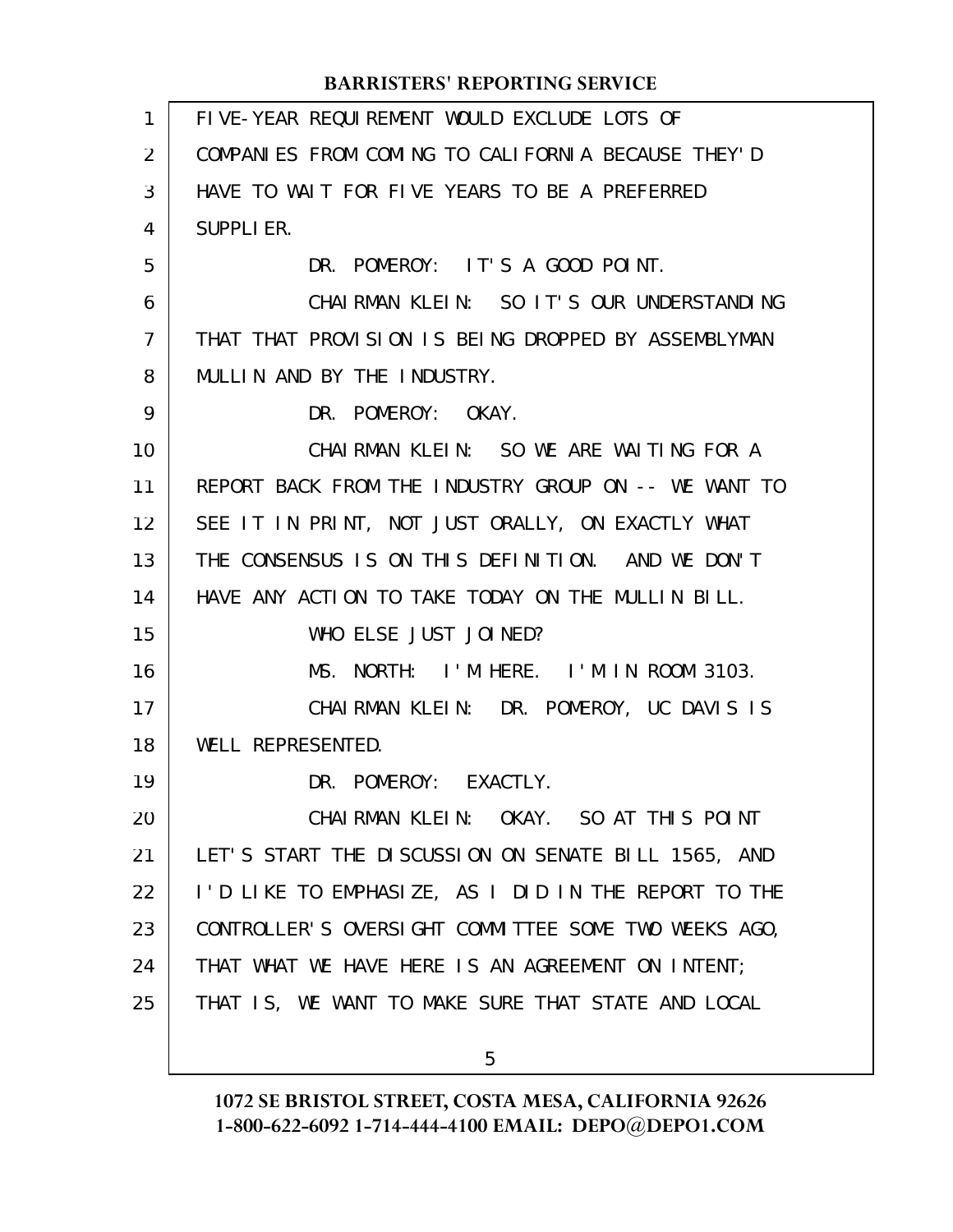| 1  | GOVERNMENT-FUNDED PROGRAMS GET THE BENEFIT OF THE    |
|----|------------------------------------------------------|
| 2  | LOWEST PRICE, BUT WE DO NOT WANT OR HAVE TAKEN A     |
| 3  | POSITION WE DO NOT WANT TO HAVE A CODIFICATION THAT  |
| 4  | WILL NOT ALLOW US THROUGH REGULATION TO RESPOND TO   |
| 5  | OPPORTUNITIES AND WHICH PRESUPPOSES THAT WE KNOW     |
| 6  | EVERYTHING OR ENOUGH INFORMATION THAT WE CAN PUT     |
| 7  | SOMETHING IN CODES TODAY WITHOUT UNDERSTANDING THE   |
| 8  | THERAPIES AND WITHOUT UNDERSTANDING THE DISEASES AND |
| 9  | WITHOUT UNDERSTANDING THE COST WITHOUT CAUSING       |
| 10 | OURSELVES OR CREATING OBSTACLES TO MOVING THERAPIES  |
| 11 | FORWARD AND ATTRACTING THE PRIVATE MONEY TO MAKE     |
| 12 | THOSE A REALITY.                                     |
| 13 | NOW, SUBSEQUENT TO THE BOARD MEETING AND             |
| 14 | BASED UPON A LETTER AND SOME DISCUSSIONS THAT I HAD  |
| 15 | WITH SENATOR KUEHL, SHE DID MAKE AN AMENDMENT THAT   |
| 16 | EXCLUDED ORPHAN DRUGS. BECAUSE OF THE UNIQUE NATURE  |
| 17 | AND SMALL POPULATIONS THAT MUST BE SERVED HERE, WE   |
| 18 | MAY HAVE TO BE VERY UNFAMILIAL IN HOW WE ADDRESS     |
| 19 | ORPHAN DRUGS AND JUST MAKING IT INFEASIBLE IN THE    |
| 20 | FIRST PLACE TO PRODUCE THAT MARKET.                  |
| 21 | SUBSEQUENT TO THE BOARD MEETING AS WELL,             |
| 22 | I'D LIKE TO REPORT THAT SUE NORTH AND I HAD A SHORT  |
| 23 | DI SCUSSION WITH SENATOR KUEHL ON SOME OF THE        |
| 24 | ADDITIONAL OBSTACLES IN THE BILL. AGAIN EMPHASIZING  |
| 25 | THAT THE BILL WAS PREMATURE BECAUSE ONE OF THE KEY   |
|    |                                                      |

6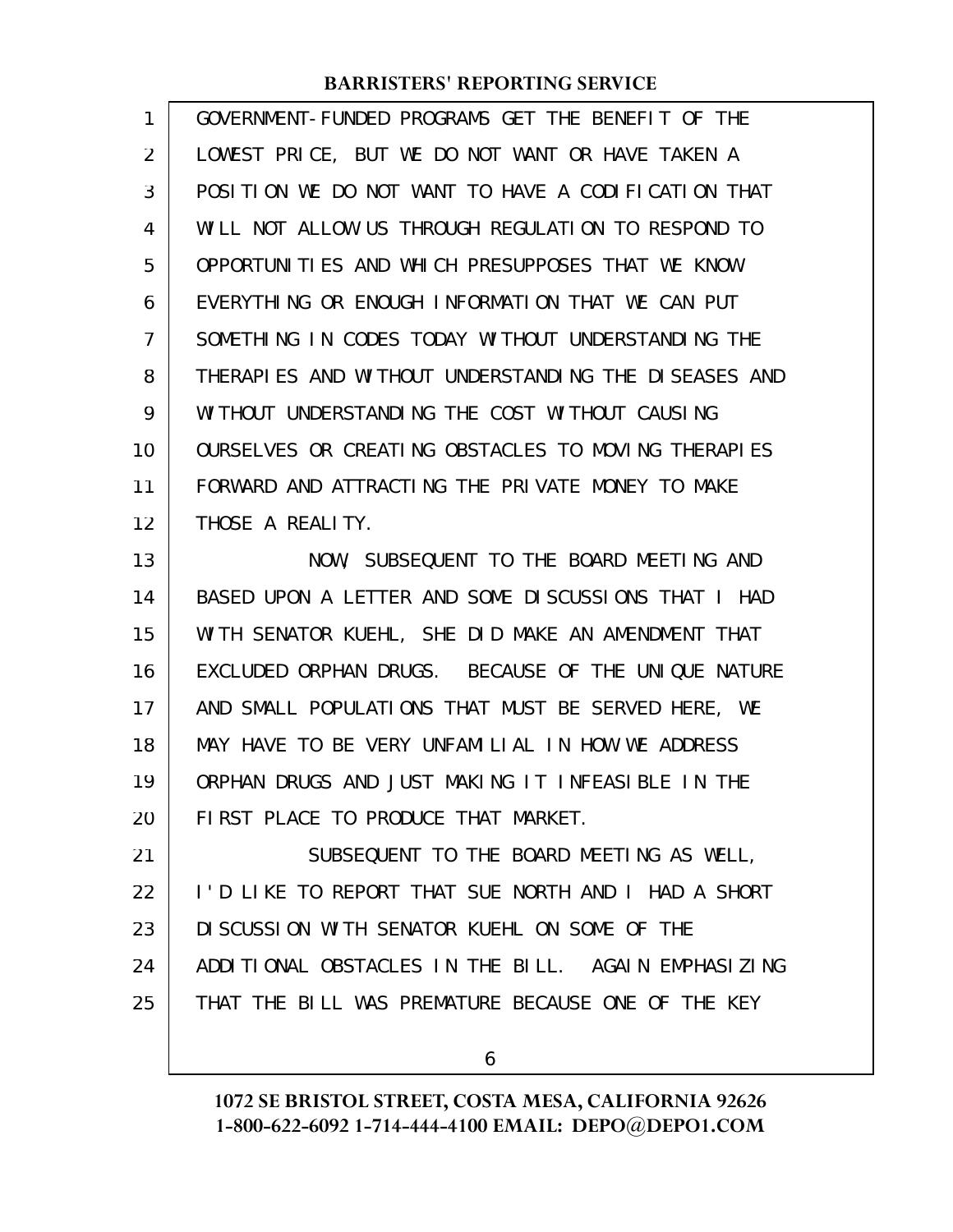| 1              | ISSUES HERE WAS NOT KNOWING ENOUGH OF THE FACTS, WE    |
|----------------|--------------------------------------------------------|
| 2              | NEED TO HAVE FLEXIBILITY, BUT WE POINTED OUT TO HER    |
| 3              | THAT, FOR EXAMPLE, IF YOU WERE TO LOOK AT THE BILL     |
| 4              | I TSELF ON PAGE 5 OF THE BILL, THE OPERATIVE LANGUAGE  |
| 5              | AS SECTION 125293(C)(1) PICKS UP A PROVISION FROM      |
| 6              | OUR OWN REGULATIONS THAT HAS NOT BEEN FULLY REFINED.   |
| $\overline{7}$ | AND THAT PROVISION REFERENCES THAT OUR REGULATIONS     |
| 8              | APPLY CURRENTLY IF THE RESEARCH WAS FUNDED IN WHOLE    |
| 9              | OR IN PART.                                            |
| 10             | WELL, OUR REGULATIONS HAVE NOT BEEN                    |
| 11             | REFINED ON WHAT IN PART MEANS. AND THE COMPANIES       |
| 12             | AND THE RESEARCH INSTITUTIONS HAVE INDICATED TO US     |
| 13             | THE LACK OF A DEFINITION OF IN PART CAN BE A HUGE      |
| 14             | HINDRANCE BECAUSE IT INFERS THAT IF A DOLLAR OF        |
| 15             | DIRECT RESEARCH OR INDIRECT EXPENDITURES IN PART,      |
| 16             | FUNDED AT ALL, THAT THESE REGULATIONS WOULD ALL        |
| 17             | APPLY.                                                 |
| 18             | AND IN DISCUSSION WITH SENATOR KUEHL,                  |
| 19             | AFTER POINTING THIS OUT, THE DISCUSSION FOCUSED        |
| 20             | AROUND THAT THERE NEEDED TO BE SOME TEST OF            |
| 21             | SUBSTANTIALITY. AND SHE APPEARED TO BE RECEPTIVE TO    |
| 22             | PUTTING THE WORDS "IN SUBSTANTIAL PART."<br><b>OUR</b> |
| 23             | DI SCUSSIONS SUBSEQUENTLY WITH THE RESEARCHERS AND     |
| 24             | INDUSTRY INDIVIDUALS AND INDIVIDUALS FROM OFFICES OF   |

TECH TRANSFER WOULD BE THAT ADDING THE WORD

25

7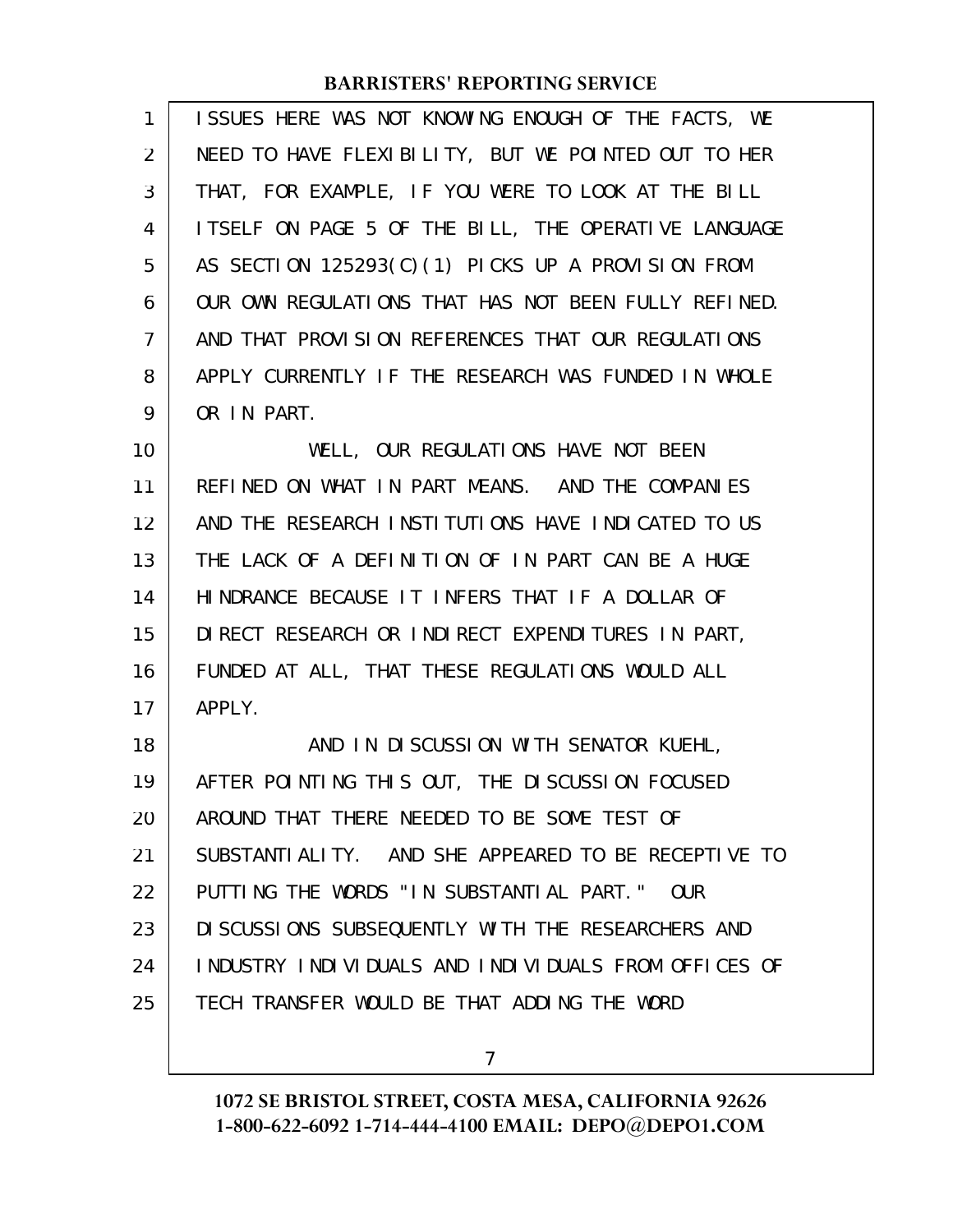| 1  | "SUBSTANTIAL, " MAKING IT IN SUBSTANTIAL PART WOULD   |
|----|-------------------------------------------------------|
| 2  | BE A SIGNIFICANT IMPROVEMENT ON THAT POINT.           |
| 3  | THERE ARE OTHER SIGNIFICANT POINTS THAT               |
| 4  | WE'D LIKE TO GO THROUGH HERE, BUT POSSIBLY IT WOULD   |
| 5  | BE MOST INSTRUCTIVE SO THAT WE CAN KEEP THE COMMENTS  |
| 6  | FOCUSED COHESIVELY AROUND EACH OF THE SIGNIFICANT     |
| 7  | I TEMS WE RAISE, IF WE WENT THROUGH AND ASKED FOR THE |
| 8  | BOARD MEMBERS' COMMENTS ON THIS SPECIFIC ITEM AND     |
| 9  | THEN ASK FOR PUBLIC COMMENT ON THIS ITEM BEFORE       |
| 10 | GOING TO OTHER ITEMS IN THE DISCUSSION.               |
| 11 | SO ARE THERE ANY BOARD MEMBERS WHO WOULD              |
| 12 | LIKE TO COMMENT ON THE CHANGE IN LANGUAGE TO SAY IN   |
| 13 | SUBSTANTIAL PART FOR THE WORDS IN PART? AND I         |
| 14 | WILL $-$                                              |
| 15 | WHO JUST JOINED?                                      |
| 16 | DR. PRIETO: THIS IS FRANCISCO PRIETO.                 |
| 17 | CHAIRMAN KLEIN: OKAY. FRANCISCO. THANK                |
| 18 | YOU.                                                  |
| 19 | LET'S DO THIS BEFORE WE GO ON WITH                    |
| 20 | DI SCUSSION. NOW THAT WE HAVE ENOUGH BOARD MEMBERS    |
| 21 | ON, WOULD YOU DO THE ROLL CALL, MELISSA, PLEASE.      |
| 22 | MS. KING: ABSOLUTELY.                                 |
| 23 | SUSAN BRYANT.                                         |
| 24 | DR. BRYANT: HERE.                                     |
| 25 | MS. KING: MICHAEL GOLDBERG. BOB KLEIN.                |
|    | 8                                                     |
|    |                                                       |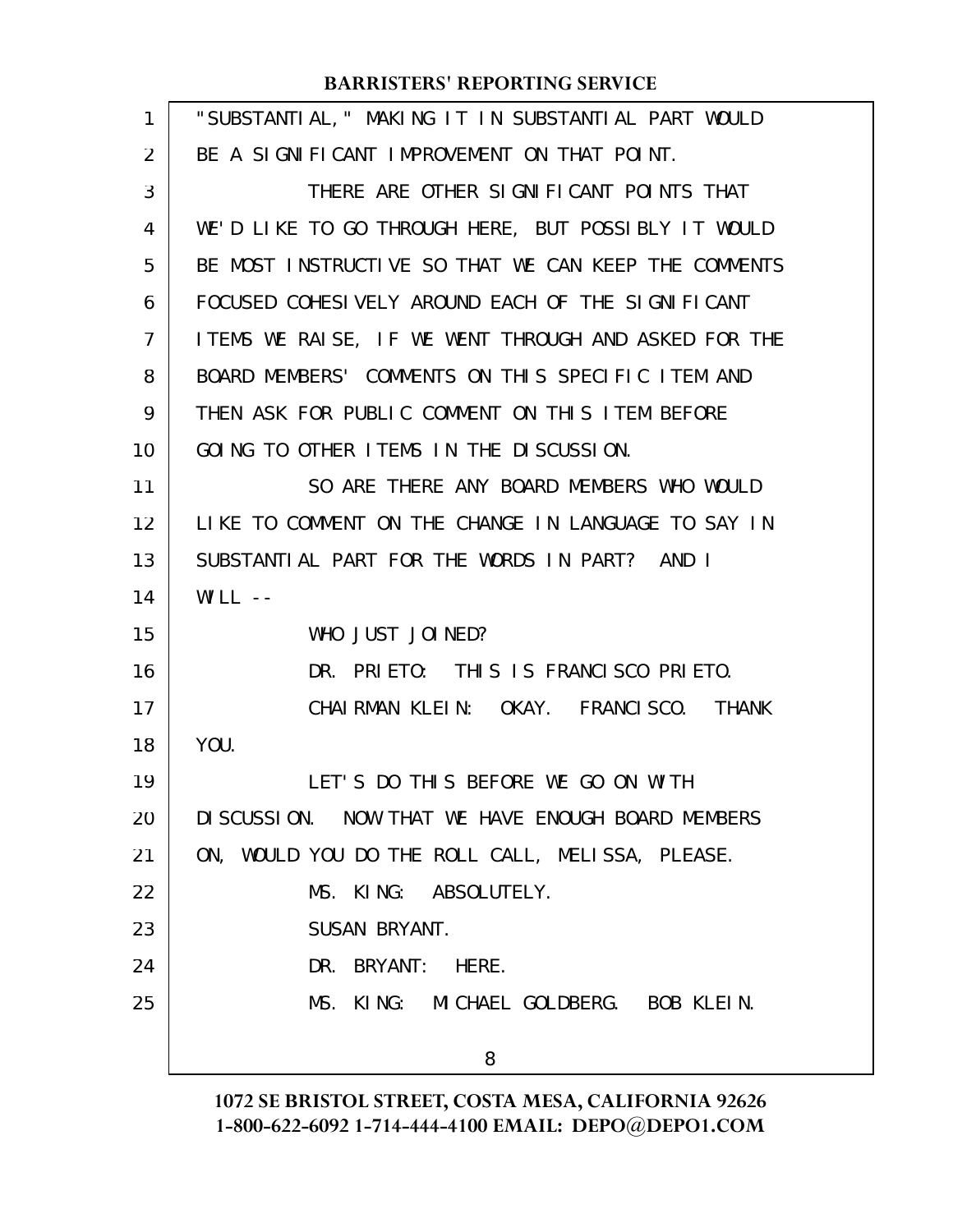CHAIRMAN KLEIN: HERE. MS. KING: SHERRY LANSING. TINA NOVA. CLAIRE POMEROY. DR. POMEROY: HERE. MS. KING: FRANCISCO PRIETO. DR. PRIETO: HERE. MS. KING: JOHN REED. JOAN SAMUELSON. JEFF SHEEHY. MR. SHEEHY: HERE. CHAIRMAN KLEIN: ALL RIGHT. SO AT THIS POINT, I'D ALSO INDICATE THAT WE DON'T HAVE A QUORUM, BUT THE OBJECTIVE OF THIS PARTICULAR MEETING IS TO GET BACK TO SENATOR KUEHL AND AT LEAST TRY AND COMMUNICATE, DESPITE BELIEVING THIS IS STILL A PREMATURE BILL, ON AREAS WHERE THERE IS SIGNIFICANT DIFFERENCES WHERE THERE MIGHT BE AGREEMENT THAT MIGHT BRING THE PARTIES CLOSER TOGETHER. SO, DR. PRIETO, OUR DISCUSSION IS FOCUSED IN THE COMMENCEMENT OF THIS DISCUSSION ON THE FACT THAT SENATOR KUEHL MAY BE RECEPTIVE TO MODIFYING THE QUALIFIER OF WHEN THE SUPPLIES TO SAY IN WHOLE OR IN SUBSTANTIAL PART, NOT TO SAY IN WHOLE OR IN PART WHERE IN PART HAS NO DEFINITION WHATSOEVER. SO IT WOULD THEORETICALLY APPLY IF ONE DOLLAR WAS EXPENDED. **BARRISTERS' REPORTING SERVICE** 1 2 3 4 5 6 7 8 9 10 11 12 13 14 15 16 17 18 19 20 21 22 23 24 25

9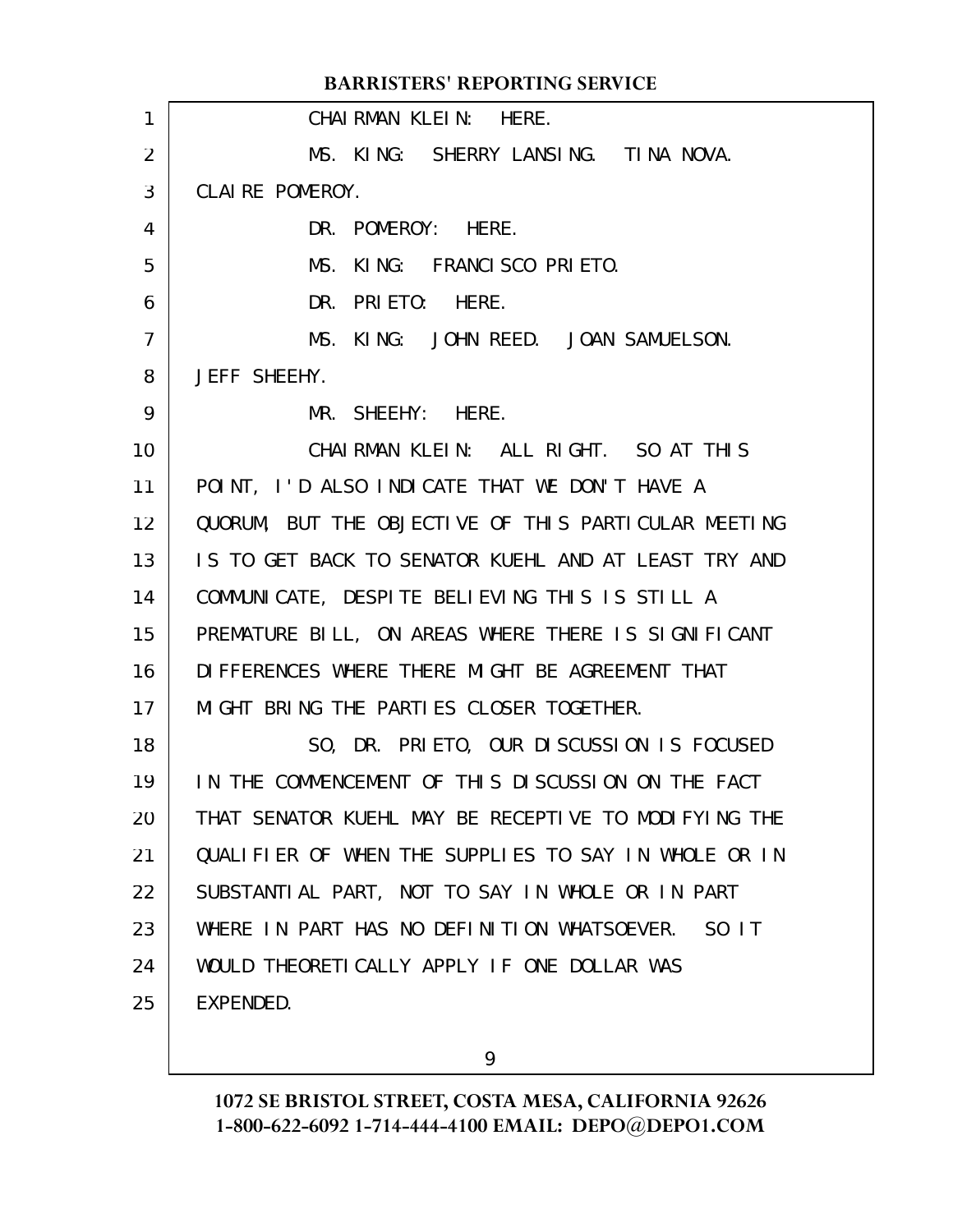| 1  | DR. PRIETO: SO DOES SUBSTANTIAL HAVE A               |
|----|------------------------------------------------------|
| 2  | LEGAL DEFINITION WHERE IT WOULD MEAN, YOU KNOW, MORE |
| 3  | THAN A CERTAIN PERCENTAGE OR MORE THAN A CERTAIN --  |
| 4  | CHAIRMAN KLEIN: BY PUTTING IN THE                    |
| 5  | WORDS -- IN FACT, THAT CHILD IS REPRESENTATIVE OF    |
| 6  | WHY WE'RE ALL COMMITTED.                             |
| 7  | DR. PRIETO: THAT'S RIGHT.                            |
| 8  | KING: THAT IS MICHELLE SHEEHY.<br>MS.                |
| 9  | CHAIRMAN KLEIN: A VERY VIBRANT MEMBER OF             |
| 10 | THE PUBLIC.                                          |
| 11 | DR. PRIETO: SO IS THERE A LEGAL                      |
| 12 | DEFINITION OF THAT WORD?                             |
| 13 | CHAIRMAN KLEIN: BY INCLUDING THE WORD                |
| 14 | "SUBSTANTIAL, " WE COULD THEN ADMINISTRATIVELY       |
| 15 | THROUGH OUR REGS BE ABLE TO BE CONSISTENT WITH       |
| 16 | LEGISLATIVE INTENT AND FURTHER DEFINE IT AS IT       |
| 17 | RELATED TO EACH DISEASE. AND IT MAY CHANGE           |
| 18 | SIGNIFICANTLY BASED UPON THE TOTAL DOLLAR AMOUNT     |
| 19 | THAT'S EXPENDED AND THE TOTAL COST OF DEVELOPING THE |
| 20 | THERAPY.                                             |
| 21 | DR. PRIETO: OKAY. BECAUSE ONE OF THE                 |
| 22 | THINGS I'VE BEEN THINKING ABOUT A LOT IS, YOU KNOW,  |
| 23 | IT'S OCCURRED TO ME THAT THERE ARE GOING TO BE       |
| 24 | APPLICATIONS COMING OUT OF THE RESEARCH THAT OR I    |
| 25 | SHOULD SAY, YOU KNOW, DISCOVERIES OR TECHNIQUES      |
|    | 10                                                   |
|    |                                                      |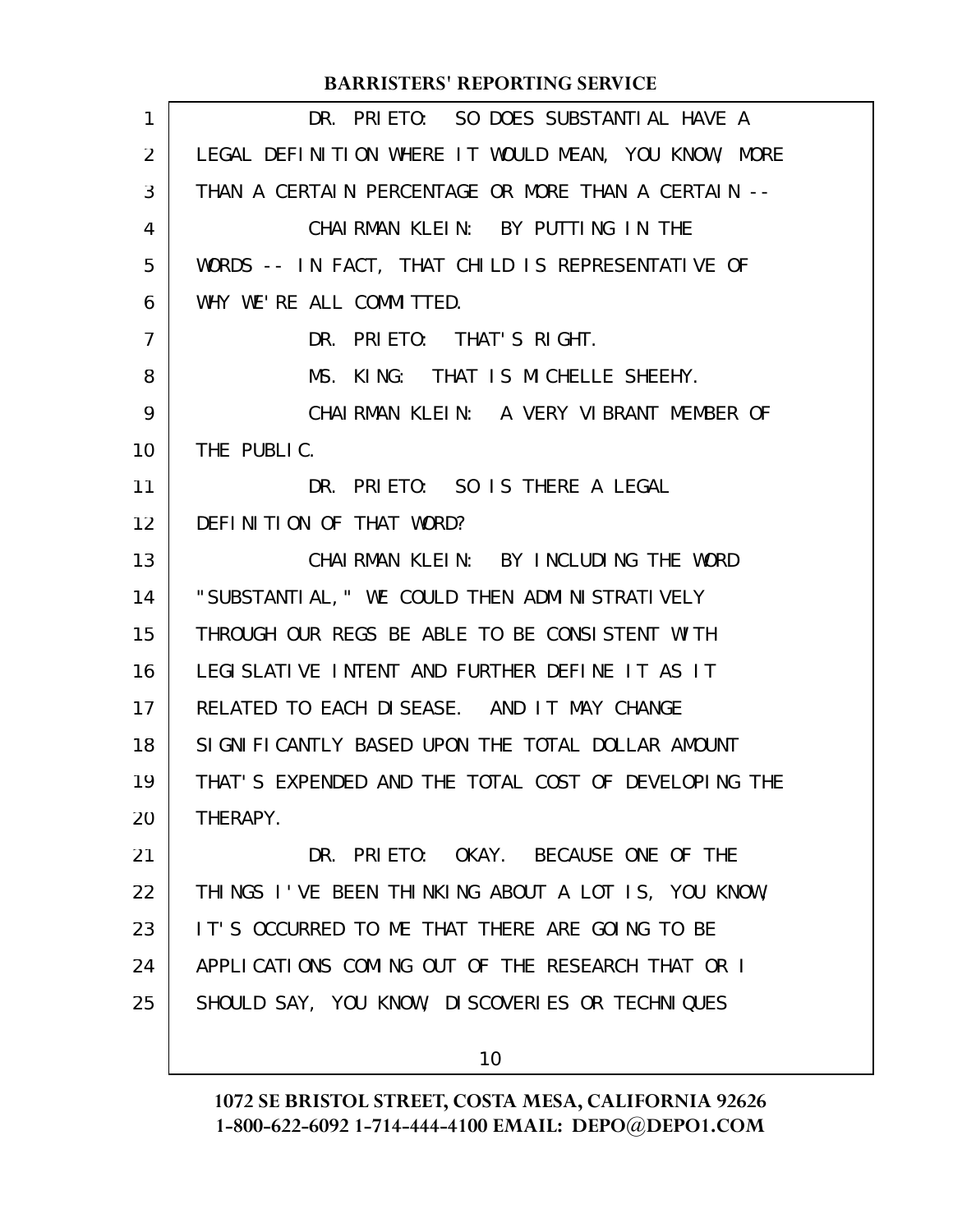| 1              | COMING OUT OF THE RESEARCH THAT ARE GOING TO HAVE       |
|----------------|---------------------------------------------------------|
| 2              | MULTIPLE APPLICATIONS, AND SOME OF THEM ARE GOING TO    |
| 3              | BE VERY BROAD, FOR EXAMPLE, OR, YOU KNOW, HAVE HUGE     |
| 4              | IMPACT LIKE SOMETHING LIKE DIABETES, AND THEN SOME      |
| 5              | OF THEM ARE GOING TO HAVE THE SAME TECHNOLOGY           |
| 6              | APPLI CABLE TO A DIFFERENT DI SEASE THAT WE CONSIDER    |
| $\overline{7}$ | AN ORPHAN DISEASE. AND I THINK THAT'S WHY WE WANT       |
| 8              | THE FLEXIBILITY. IF I'M CORRECT --                      |
| 9              | CHAIRMAN KLEIN: YEAH.                                   |
| 10             | DR. PRIETO: -- THIS WILL GIVE US SOME                   |
| 11             | ROOM TO MANEUVER WITHIN OUR REGULATIONS.                |
| 12             | CHAIRMAN KLEIN: THIS GIVES US A                         |
| 13             | LEGI SLATI VE BASI S TO JUSTI FY OUR DI SCRIMINATION IN |
| 14             | OUR REGULATORY PROCESS.                                 |
| 15             | DR. PRIETO: OKAY.                                       |
| 16             | DR. BRYANT: SO COULD YOU TELL ME                        |
| 17             | WHEREABOUTS IN THIS DOCUMENT THAT WOULD BE MODIFIED?    |
| 18             | CHAIRMAN KLEIN: IT WOULD BE PAGE 5 OF THE               |
| 19             | BILL, AND IT WOULD BE AT LINE 24. YOU CAN SEE THE       |
| 20             | WORDS "IN WHOLE OR IN PART." THAT PHRASE ALSO           |
| 21             | EXISTS AT LINE 16, WHICH WOULD CONSISTENTLY BE          |
| 22             | MODIFIED AS WELL, AS WELL AS ANY OTHER LOCATION IN      |
| 23             | THE BILL THAT THE LANGUAGE IS REPEATED.                 |
| 24             | DR. PRIETO: IS IT YOUR IMPRESSION OR                    |
| 25             | SUE'S IMPRESSION THAT SHE'D BE AMENABLE TO THIS KIND    |
|                | 11                                                      |
|                |                                                         |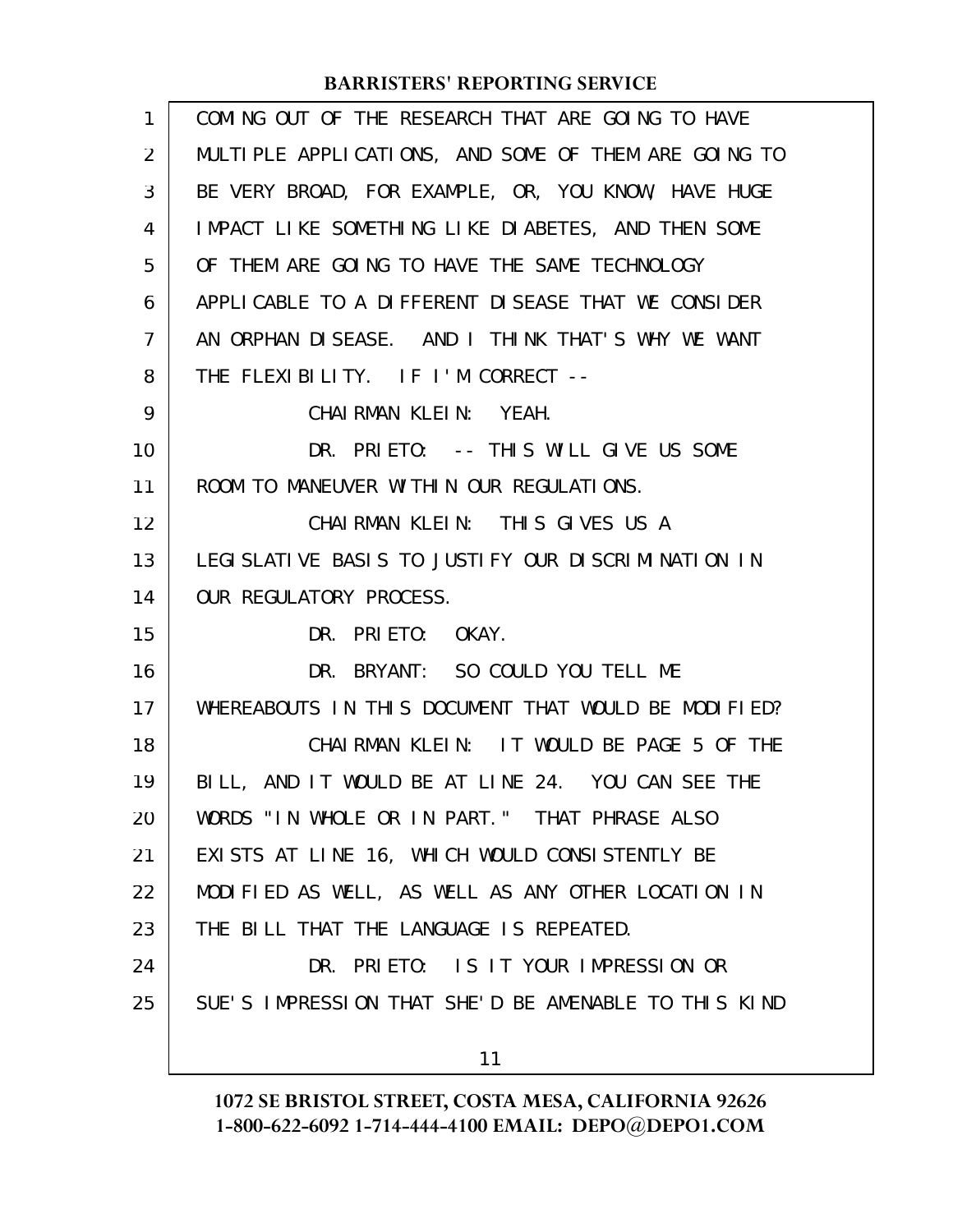OF A CHANGE?

1

CHAIRMAN KLEIN: WELL, WE HAD A SHORT DISCUSSION WITH HER WHERE SHE SUGGESTED THAT THAT WAS A MODIFICATION THAT SHE MIGHT BE PREPARED TO LIVE WITH. UNTIL IT'S ACTUALLY SIGNED OFF ON, I DON'T WANT TO SAY THAT SHE'S FULLY COMMITTED TO IT. DR. PRIETO: RIGHT. CHAIRMAN KLEIN: BUT IT'S A SITUATION WHERE SHE DID SEE THAT THERE MIGHT BE A SIGNIFICANT PROBLEM IN APPLYING THIS. THERE ARE OTHER EXAMPLES WE'VE GIVEN HER WHERE SHE DID NOT RECOGNIZE THE PROBLEM. SHE HAS A DIFFERENT PERSPECTIVE, VERY LEGITIMATE. IN THIS PARTICULAR CASE IT APPEARED THAT SHE DID RECOGNIZE THERE WAS A PROBLEM AND APPEARED TO BE RECEPTIVE TO THIS MODIFICATION. MS. NORTH: AND I WOULD ALSO ADD ONLY THAT SHE WAS THE ONE WHO CHOSE THE SUBSTANTIAL AS A COMPROMISE. CHAIRMAN KLEIN: SUE, IF YOU CAN MOVE CLOSER TO THE MIC, PLEASE. MS. NORTH: OKAY. IS THIS BETTER, BOB? CHAIRMAN KLEIN: YES. DR. PRIETO: THAT'S BETTER. MS. NORTH: OKAY. I WAS SIMPLY GOING TO SAY THAT THE CHOICE OF WORDS, MEANING THE ADDITION 2 3 4 5 6 7 8 9 10 11 12 13 14 15 16 17 18 19 20 21 22 23 24 25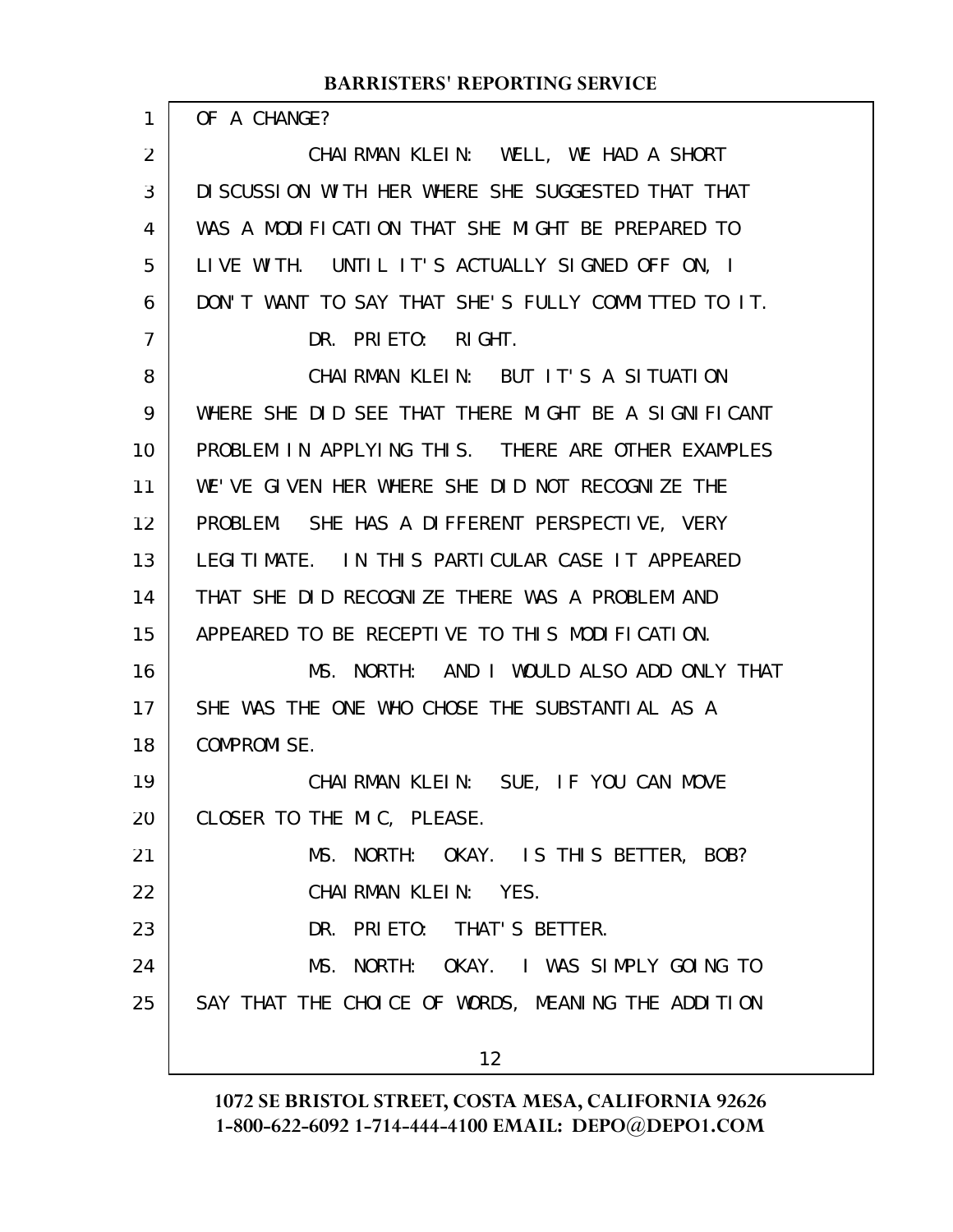#### OF SUBSTANTIAL, WAS HER IDEA. CHAIRMAN KLEIN: THAT'S RIGHT. DR. PRIETO: OKAY. CHAIRMAN KLEIN: I EXPLAINED THE PROBLEM TO HER AND INDICATED IT HAD TO BE A STATEMENT OF DEGREE OF MATERIALITY OF SIGNIFICANCE, AND SO THE WORD "SUBSTANTIAL" IS HER WORD. DR. PRIETO: OKAY. DOES IT GIVE US SUFFICIENT FLEXIBILITY, DO YOU THINK? CHAIRMAN KLEIN: I CAN TELL YOU -- IS DR. TROUNSON ON? MS. KING: NO, HE'S NOT. CHAIRMAN KLEIN: SO DR. TROUNSON AND ED PENHOET AND I WERE ON A CALL IN THE LAST 48 HOURS WHERE THEY BELIEVE THIS WOULD BE A SUBSTANTIAL IMPROVEMENT. DR. PRIETO: OKAY. CHAIRMAN KLEIN: ANY OTHER BOARD MEMBER COMMENTS? DR. POMEROY: BOB, THIS IS CLAIRE. I WOULD JUST SAY IT SEEMS LIKE AN IMPROVEMENT ALTHOUGH IT DOES CONTINUE TO BEG THE QUESTION OF DEFINITION, BUT I'M SUPPORTIVE OF MODIFYING IT IN THE WAY THAT SHE SUGGESTS. CHAIRMAN KLEIN: OKAY. AND ARE THERE 13 **BARRISTERS' REPORTING SERVICE** 1 2 3 4 5 6 7 8 9 10 11 12 13 14 15 16 17 18 19 20 21 22 23 24 25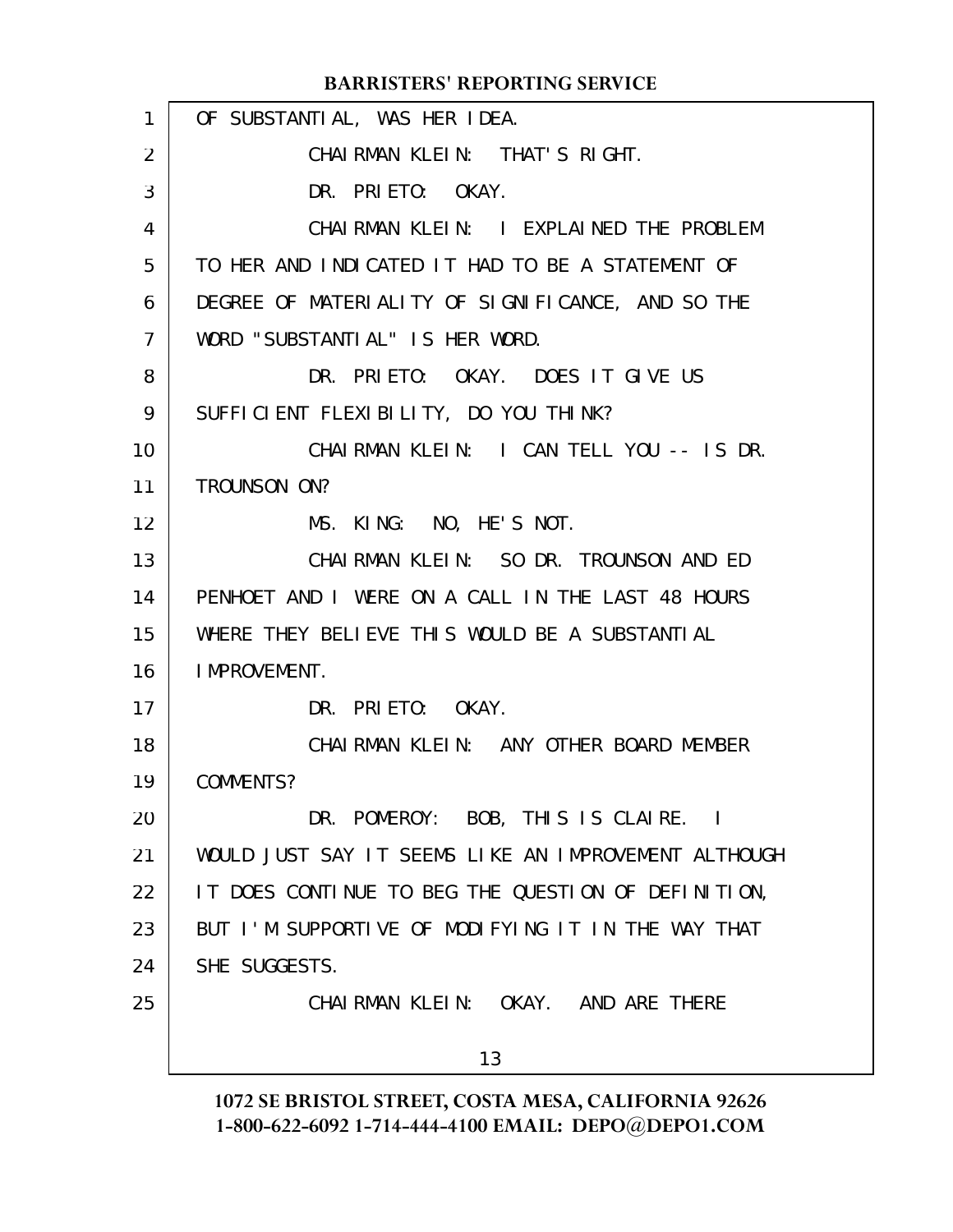| WOULD LIKE TO COMMENT?<br>2<br>3<br>MS. KING: NONE IN SAN FRANCISCO AT THIS<br>TIME.<br>4<br>5<br>SITTING WITH BOB. I'M WITH GERON CORPORATION.<br>6<br>$\sim$ 1<br>THINK THE ADDITION OF SUBSTANTIAL WOULD BE VERY<br>7<br>HELPFUL. IT WOULD THEN BE IMPERATIVE THAT CIRM<br>8<br>RELATIVELY QUICKLY PROVIDE DEFINITION FOR THAT<br>9<br>10<br>GRANTS OR LOANS, IT'S GOING TO BE IMPORTANT THAT WE<br>11<br>HAVE CERTAINTY.<br>12<br>I DON'T THINK IT WILL BE AN IMMEDIATELY<br>13<br>14<br>PARTI CULAR DI SEASE CONDI TI ONS. THAT WON'T BE VERY<br>15<br>STRAI GHTFORWARD.<br>16<br>MY OTHER QUESTION OR COMMENT IS THAT I<br>17<br>18<br>WOULD APPLY ALSO TO RECIPIENTS OF THE LOAN PROGRAM.<br>19<br>CHAIRMAN KLEIN: YEAH. THERE'S BEEN SOME<br>20<br>DISCUSSION THAT IT WOULDN'T APPLY TO THE LOAN<br>21<br>PROGRAM, BUT I ALWAYS GO BACK AND READ THE<br>22<br>INITIATIVE BECAUSE SINCE I DID SO MANY DRAFTS, I<br>23<br>ALWAYS WANT TO MAKE SURE EXACTLY WHAT GOT IN THE<br>24 | 1  | MEMBERS OF THE PUBLIC FROM ANY OF THE LOCATIONS WHO  |
|----------------------------------------------------------------------------------------------------------------------------------------------------------------------------------------------------------------------------------------------------------------------------------------------------------------------------------------------------------------------------------------------------------------------------------------------------------------------------------------------------------------------------------------------------------------------------------------------------------------------------------------------------------------------------------------------------------------------------------------------------------------------------------------------------------------------------------------------------------------------------------------------------------------------------------------------------------------------------------------|----|------------------------------------------------------|
|                                                                                                                                                                                                                                                                                                                                                                                                                                                                                                                                                                                                                                                                                                                                                                                                                                                                                                                                                                                        |    |                                                      |
|                                                                                                                                                                                                                                                                                                                                                                                                                                                                                                                                                                                                                                                                                                                                                                                                                                                                                                                                                                                        |    |                                                      |
|                                                                                                                                                                                                                                                                                                                                                                                                                                                                                                                                                                                                                                                                                                                                                                                                                                                                                                                                                                                        |    |                                                      |
|                                                                                                                                                                                                                                                                                                                                                                                                                                                                                                                                                                                                                                                                                                                                                                                                                                                                                                                                                                                        |    | MR. EARP: THIS IS DAVID EARP IN PALO ALTO            |
|                                                                                                                                                                                                                                                                                                                                                                                                                                                                                                                                                                                                                                                                                                                                                                                                                                                                                                                                                                                        |    |                                                      |
|                                                                                                                                                                                                                                                                                                                                                                                                                                                                                                                                                                                                                                                                                                                                                                                                                                                                                                                                                                                        |    |                                                      |
|                                                                                                                                                                                                                                                                                                                                                                                                                                                                                                                                                                                                                                                                                                                                                                                                                                                                                                                                                                                        |    |                                                      |
|                                                                                                                                                                                                                                                                                                                                                                                                                                                                                                                                                                                                                                                                                                                                                                                                                                                                                                                                                                                        |    |                                                      |
|                                                                                                                                                                                                                                                                                                                                                                                                                                                                                                                                                                                                                                                                                                                                                                                                                                                                                                                                                                                        |    | BECAUSE IF YOU'RE LOOKING FOR COMPANIES TO APPLY FOR |
|                                                                                                                                                                                                                                                                                                                                                                                                                                                                                                                                                                                                                                                                                                                                                                                                                                                                                                                                                                                        |    |                                                      |
|                                                                                                                                                                                                                                                                                                                                                                                                                                                                                                                                                                                                                                                                                                                                                                                                                                                                                                                                                                                        |    |                                                      |
|                                                                                                                                                                                                                                                                                                                                                                                                                                                                                                                                                                                                                                                                                                                                                                                                                                                                                                                                                                                        |    |                                                      |
|                                                                                                                                                                                                                                                                                                                                                                                                                                                                                                                                                                                                                                                                                                                                                                                                                                                                                                                                                                                        |    | SIMPLE EXERCISE TO DEFINE WHAT SUBSTANTIAL MEANS FOR |
|                                                                                                                                                                                                                                                                                                                                                                                                                                                                                                                                                                                                                                                                                                                                                                                                                                                                                                                                                                                        |    |                                                      |
|                                                                                                                                                                                                                                                                                                                                                                                                                                                                                                                                                                                                                                                                                                                                                                                                                                                                                                                                                                                        |    |                                                      |
|                                                                                                                                                                                                                                                                                                                                                                                                                                                                                                                                                                                                                                                                                                                                                                                                                                                                                                                                                                                        |    |                                                      |
|                                                                                                                                                                                                                                                                                                                                                                                                                                                                                                                                                                                                                                                                                                                                                                                                                                                                                                                                                                                        |    | NOTICE 125293 REFERS TO GRANTEES. I UNDERSTAND THIS  |
|                                                                                                                                                                                                                                                                                                                                                                                                                                                                                                                                                                                                                                                                                                                                                                                                                                                                                                                                                                                        |    |                                                      |
|                                                                                                                                                                                                                                                                                                                                                                                                                                                                                                                                                                                                                                                                                                                                                                                                                                                                                                                                                                                        |    |                                                      |
|                                                                                                                                                                                                                                                                                                                                                                                                                                                                                                                                                                                                                                                                                                                                                                                                                                                                                                                                                                                        |    |                                                      |
|                                                                                                                                                                                                                                                                                                                                                                                                                                                                                                                                                                                                                                                                                                                                                                                                                                                                                                                                                                                        |    |                                                      |
|                                                                                                                                                                                                                                                                                                                                                                                                                                                                                                                                                                                                                                                                                                                                                                                                                                                                                                                                                                                        |    |                                                      |
|                                                                                                                                                                                                                                                                                                                                                                                                                                                                                                                                                                                                                                                                                                                                                                                                                                                                                                                                                                                        |    |                                                      |
|                                                                                                                                                                                                                                                                                                                                                                                                                                                                                                                                                                                                                                                                                                                                                                                                                                                                                                                                                                                        | 25 | FINAL COPY.                                          |

14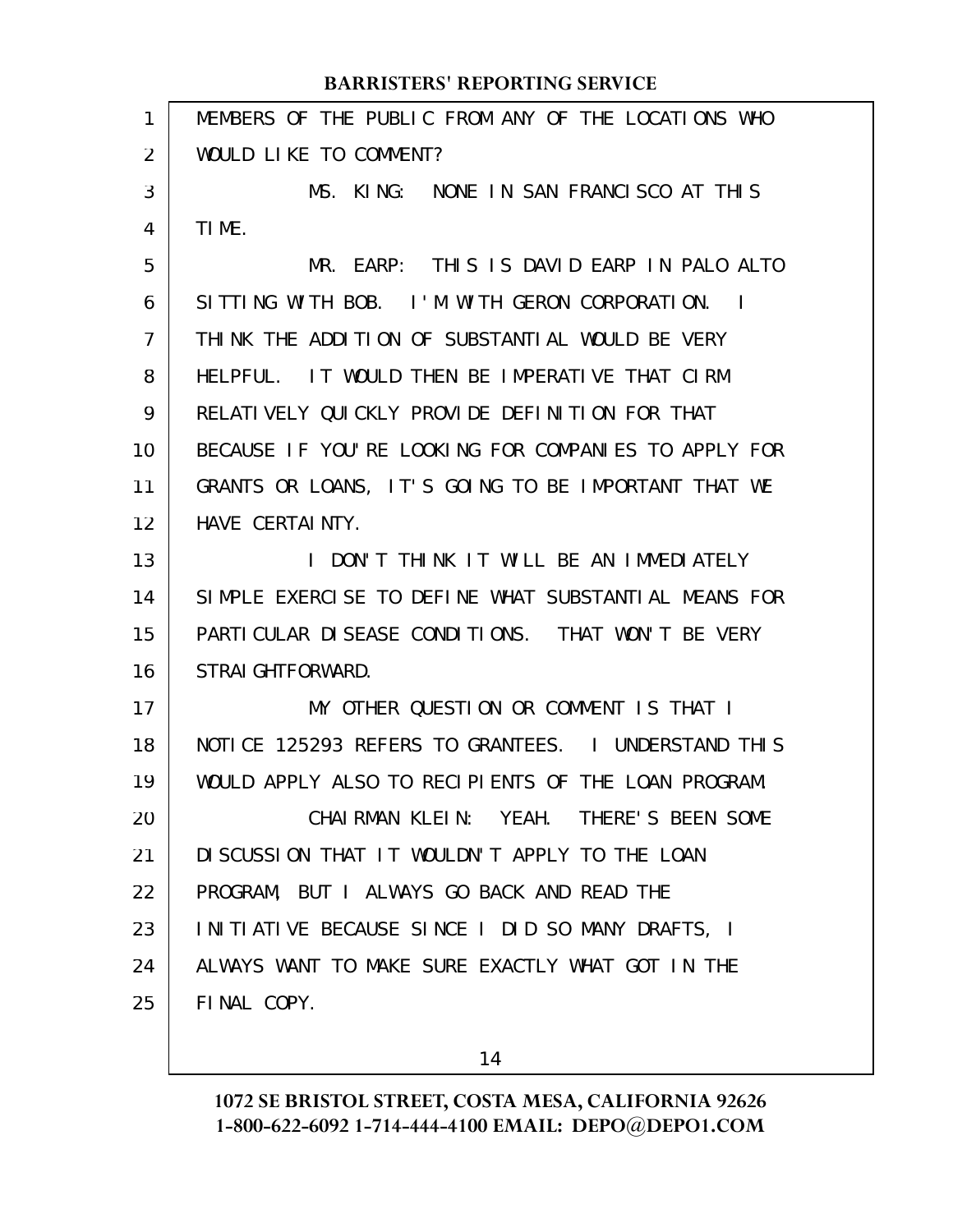| $\mathbf{1}$ | AND THE -- IN THE DEFINITION SECTION                 |
|--------------|------------------------------------------------------|
| 2            | 125292.10 (I), GRANT MEANS A GRANT, LOAN, OR         |
| 3            | GRANTEE. SO CURRENTLY ON A STATUTORY BASIS IT WOULD  |
| 4            | APPEAR THAT EVEN THOUGH SHE'S REFERRING TO GRANTEES  |
| 5            | AND INTENDED TO REACH GRANTS, SHE MAY INADVERTENTLY  |
| 6            | BE REACHING LOANS AS WELL, WHICH IS A DIFFICULT      |
| 7            | ISSUE, BUT I'D LIKE TO BRING THAT UP AS A SEPARATE   |
| 8            | POINT IF WE COULD.                                   |
| 9            | DR. PRIETO: WELL, I THINK THE QUESTION,              |
| 10           | THOUGH, IS WILL THIS BE -- WILL THIS PULL IN LOANS   |
| 11           | UNDER STATUTE?                                       |
| 12           | CHAI RMAN KLEIN: MY UNDERSTANDING AND                |
| 13           | BELIEF IS THAT IT IS. AND, JAMES, SUBSEQUENT TO MY   |
| 14           | DI SCUSSION WITH YOU, COULD YOU COMMENT ON YOUR      |
| 15           | UNDERSTANDING?                                       |
| 16           | MR. HARRISON: YES. I WOULD AGREE THAT AS             |
| 17           | CURRENTLY DRAFTED, THOUGH IT MAY NOT HAVE BEEN THE   |
| 18           | AUTHOR'S INTENT, IT WOULD ENCOMPASS LOANS BECAUSE OF |
| 19           | THE DEFINITION -- THE PREEXISTING DEFINITION OF      |
| 20           | GRANT IN PROP 71 WHICH DOES INCORPORATE LOANS.       |
| 21           | CHAIRMAN KLEIN: SO, IN FACT, WE CAN PICK             |
| 22           | THIS UP AT THIS POINT. ARE THERE BOARD MEMBERS THAT  |
| 23           | WANT TO HAVE A FURTHER COMMENT ON THIS POINT? THE    |
| 24           | INTENT WOULD BE TO GO BACK TO HER, SINCE SHE DIDN'T  |
| 25           | INTEND TO PICK UP LOANS, AND CERTAINLY IF IT'S       |
|              |                                                      |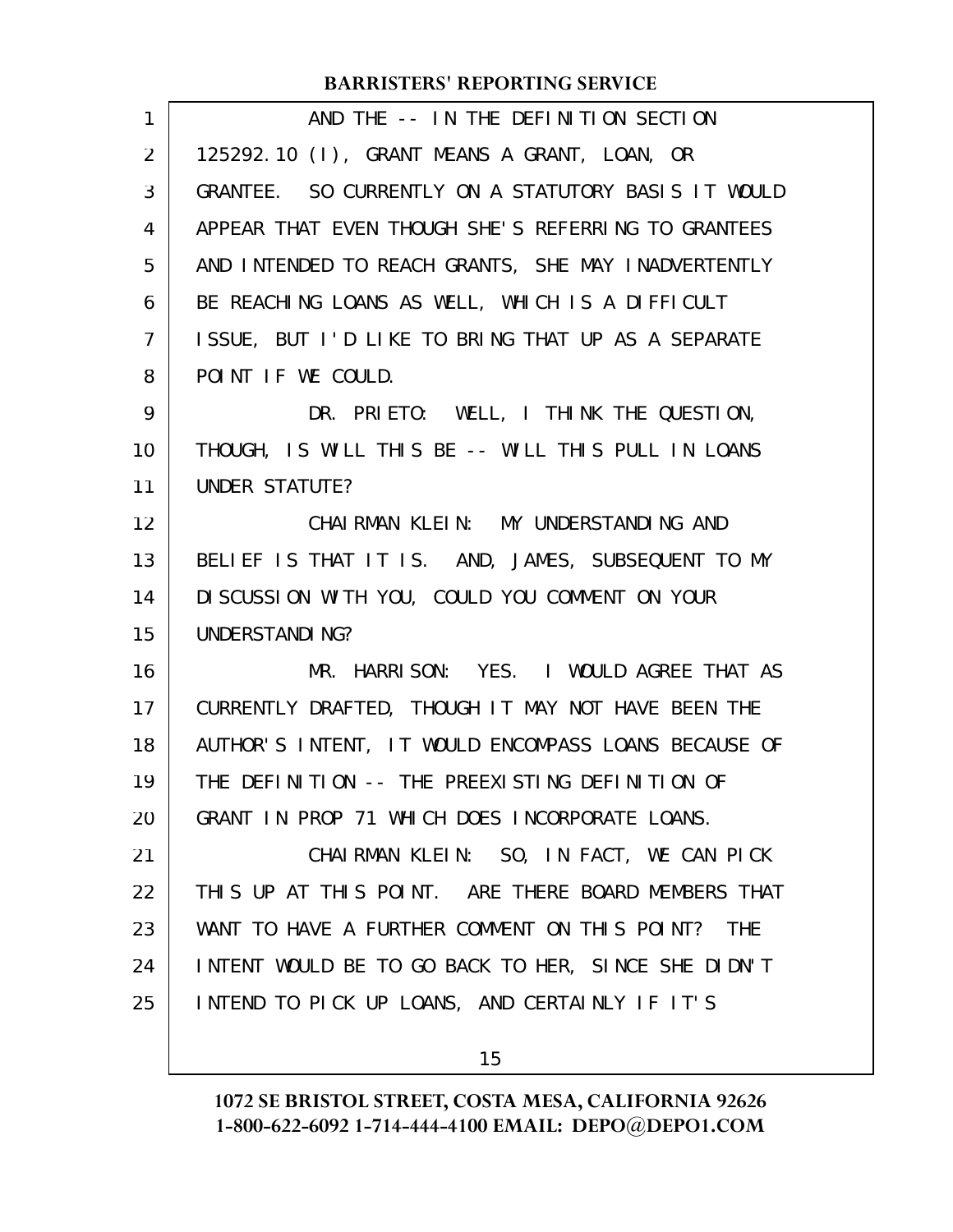| 1  | PREMATURE FOR GRANTS, IT'S CLEARLY PREMATURE FOR     |
|----|------------------------------------------------------|
| 2  | LOANS AS WE TRY AND PASS THE POLICIES. BUT ARE       |
| 3  | THERE -- IS THERE ANY BOARD MEMBER WHO WOULD         |
| 4  | DI SAGREE WITH ASKING HER TO MAKE IT CLEAR THAT SHE  |
| 5  | ONLY INTENDED TO ADDRESS GRANTS PER SE AND NOT       |
| 6  | LOANS?                                               |
| 7  | IS THERE ANY INDUSTRY OR PUBLIC COMMENT ON           |
| 8  | EXCLUDING LOANS FROM THE DEFINITION?                 |
| 9  | OKAY. SO I THINK THAT, UNLESS THERE'S                |
| 10 | ADDITIONAL COMMENT, I THINK THERE APPEARS TO BE A    |
| 11 | GENERAL BELIEF FROM THE PEOPLE WE'VE HEARD FROM FROM |
| 12 | INSTITUTIONS, INDUSTRY THAT HAVING THIS APPLY TO     |
| 13 | LOANS WHERE YOU ACTUALLY PAY THE MONEY BACK AND,     |
| 14 | AGAIN, WHERE WE HAVEN'T ACTUALLY ADOPTED THE         |
| 15 | POLICIES YET IS DEFINITELY PREMATURE. AND WE'D ASK   |
| 16 | HER TO PLEASE EXCLUDE LOANS FROM THESE POLICIES.     |
| 17 | DR. PRIETO: ARE WE -- I GUESS IT PROBABLY            |
| 18 | GOES WITHOUT SAYING THAT WE'RE GOING TO HAVE TO HAVE |
| 19 | A NEW IP POLICY TO APPLY TO THE LOANS.               |
| 20 | CHAIRMAN KLEIN: EXACTLY. THERE WILL BE A             |
| 21 | FULL IP POLICY THAT APPLIES TO LOANS, AND WE'LL NEED |
| 22 | ACCESS AND WE'LL NEED TO ADDRESS ALL THESE ISSUES.   |
| 23 | JUST HAVEN'T HAD A CHANCE TO DO IT.                  |
| 24 | IT'S ALSO VERY IMPORTANT TO REALIZE THAT             |
| 25 | UNDER A LOAN PROGRAM WHAT THE LOAN TASK FORCE HAS    |
|    | 16                                                   |
|    |                                                      |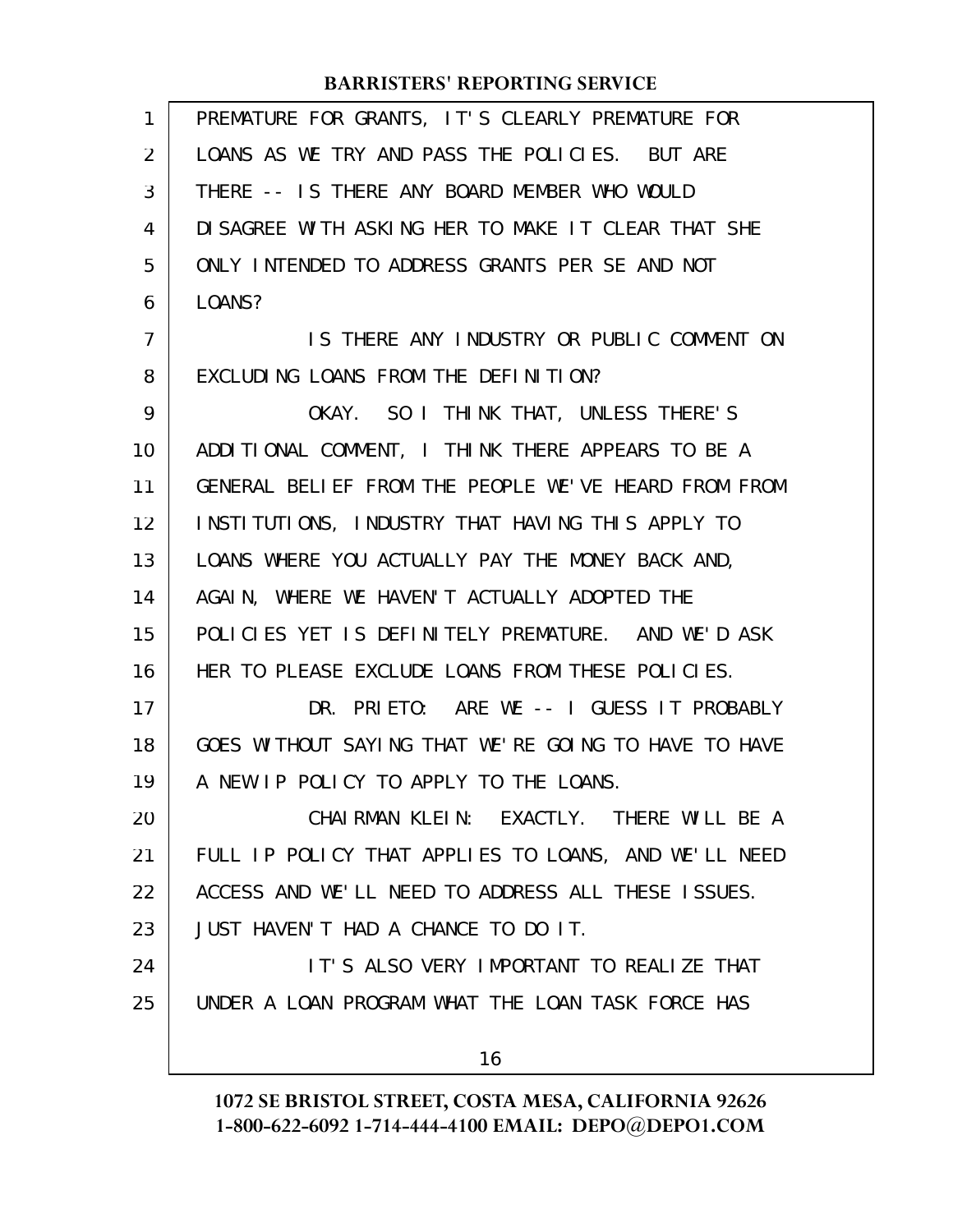| 1  | DI SCUSSED IS HAVING MATCHING FUNDS WHENEVER          |
|----|-------------------------------------------------------|
| 2  | POSSIBLE. AND MAJOR HEALTHCARE PROVIDERS MOST         |
| 3  | RECENTLY HAVE BEEN APPROACHED BY BIOTECH COMPANIES    |
| 4  | ASKING THEM TO PARTICIPATE IN THE COST OF CLINICAL    |
| 5  | TRIALS. THAT COULD BE IN A LOAN ITSELF OR IN A        |
| 6  | CONTRIBUTION OF FUNDS. AND WHERE WE'RE ASKING FOR     |
| 7  | MATCHING FUNDS, A VERY SPECIFIC INCENTIVE TO GET      |
| 8  | ADDITIONAL RESOURCES IN SO WE CAN LIMIT OUR RESOURCE  |
| 9  | CONTRIBUTION.                                         |
| 10 | AND IF SOMEONE LIKE KAISER PAYS PART OF               |
| 11 | THE COST OF A CLINICAL TRIAL, THEORETICALLY THEY      |
| 12 | SHOULD GET A LOWER PRICE ON THEIR PRODUCT, AND THAT   |
| 13 | WOULD CREATE A PROBLEM IN APPLYING THE STANDARDS      |
| 14 | THAT ARE IN 1565 BECAUSE IT DOESN'T ACCOUNT FOR THE   |
| 15 | FACT THAT SOMEONE'S PRICE MAY REFLECT THE FACT THAT   |
| 16 | THEY CONTRIBUTED TO REDUCE THE COST OF CLINICAL       |
| 17 | TRIALS OR DRUG DEVELOPMENT.                           |
| 18 | DR. PRIETO: IS THAT STANDARD IN -- I MEAN             |
| 19 | DON'T KNOW -- IS THERE PRECEDENT THAT APPLIES TO<br>L |
| 20 | THAT?                                                 |
| 21 | CHAIRMAN KLEIN: ARE THERE MAJOR                       |
| 22 | HEALTHCARE PROVIDERS WHO HAVE CONTRIBUTED MONEY TO    |
| 23 | CLINICAL TRIALS?                                      |
| 24 | DR. PRIETO: OH, THAT I KNOW OCCURS, BUT               |
| 25 | CONTRIBUTED TO CLINICAL TRIALS AND AS PART OF THEIR   |
|    | 17                                                    |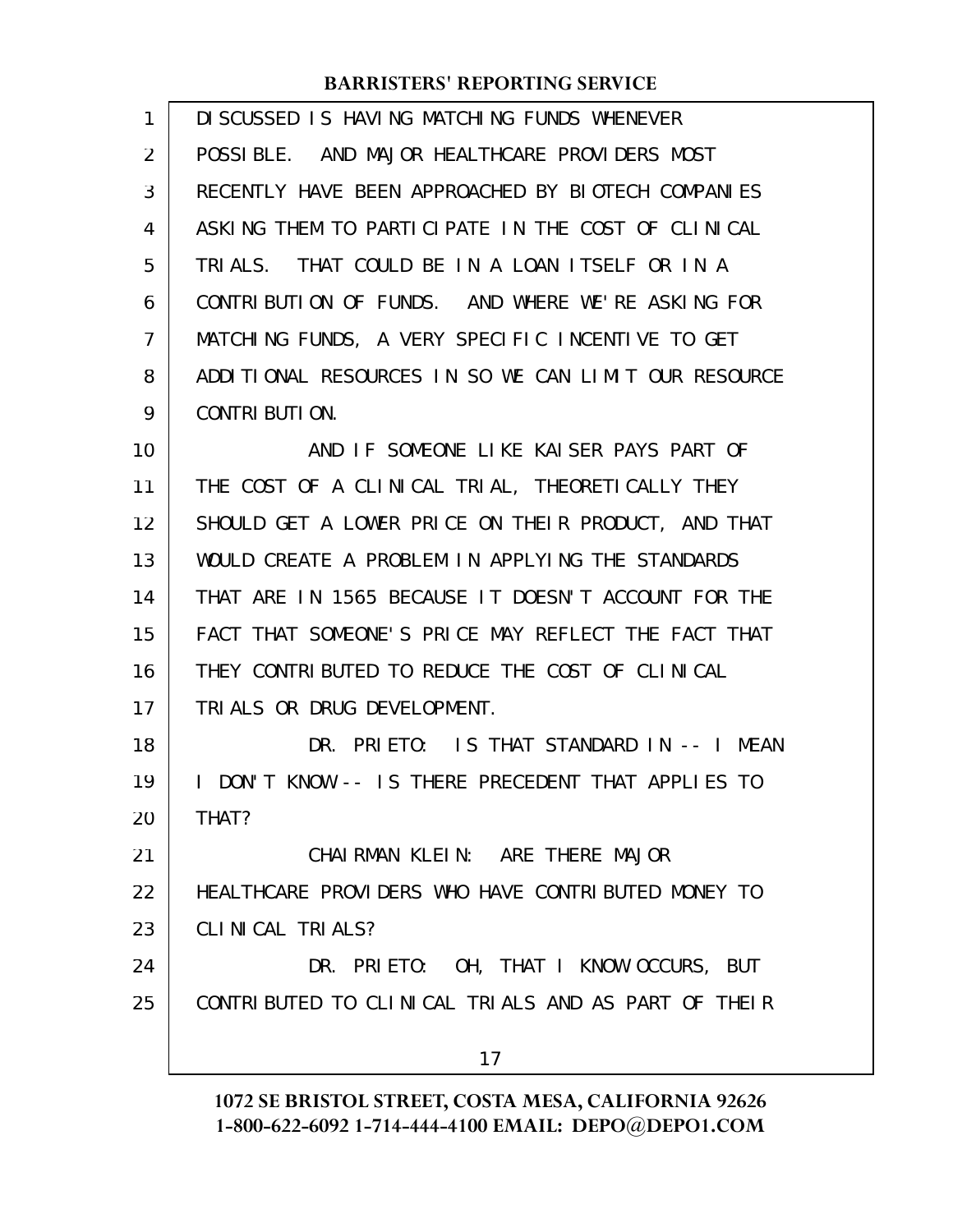| 1  | COMPENSATION FOR THAT OR IN COMPENSATION FOR THAT    |
|----|------------------------------------------------------|
| 2  | HAVE RECEIVED SOME SORT OF FAVORABLE PRICING FOR THE |
| 3  | SUBSEQUENT PRODUCT.                                  |
| 4  | CHAIRMAN KLEIN: DO ANY OF THE PUBLIC                 |
| 5  | MEMBERS WANT TO COMMENT ON THAT? OKAY. IT'S BEEN     |
| 6  | REPRESENTED TO ME AS RECENTLY AS TWO DAYS AGO THAT,  |
| 7  | IN FACT, IN THE NEGOTIATION FOR CONTRIBUTING MONEY   |
| 8  | TO CLINICAL TRIALS, THAT PROVIDERS CAN ASK FOR       |
| 9  | PARTICLEATION IN THE PROCESS OR A LOWER PRICE FOR    |
| 10 | THEMSELVES OR ANY OF THE ABOVE.                      |
| 11 | DR. PRIETO: OKAY.                                    |
| 12 | CHAIRMAN KLEIN: SO HERE'S THE SITUATION              |
| 13 | WHERE WE'RE GOING TO TRY AND LEARN AND HAVE A REAL   |
| 14 | WELL-DOCUMENTED BASE BEFORE WE ADOPT REGULATIONS.    |
| 15 | AND WE DON'T HAVE ADEQUATE INFORMATION, BUT WE HAVE  |
| 16 | REPRESENTATIONS THAT LEAD US TO BELIEVE THAT THERE   |
| 17 | WOULD BE A PROBLEM HERE OF SIGNIFICANCE.             |
| 18 | DR. PRIETO: IT SEEMS TO ME PARTICIPATION             |
| 19 | IN PRODUCT WOULD BE IN PROFIT WOULD BE CLEANER.      |
| 20 | CHAIRMAN KLEIN: I CAN'T COMMENT FURTHER              |
| 21 | THAN WHAT'S BEEN REPORTED.                           |
| 22 | DR. PRIETO: SURE.                                    |
| 23 | CHAIRMAN KLEIN: ANOTHER ISSUE THAT HAS               |
| 24 | BEEN RAISED IS THAT ON PAGE 5, WHILE WE'RE THERE, IS |
| 25 | AT LINE 19, YOU WILL NOTICE THAT IT SAYS THE ICOC    |
|    | 18                                                   |
|    |                                                      |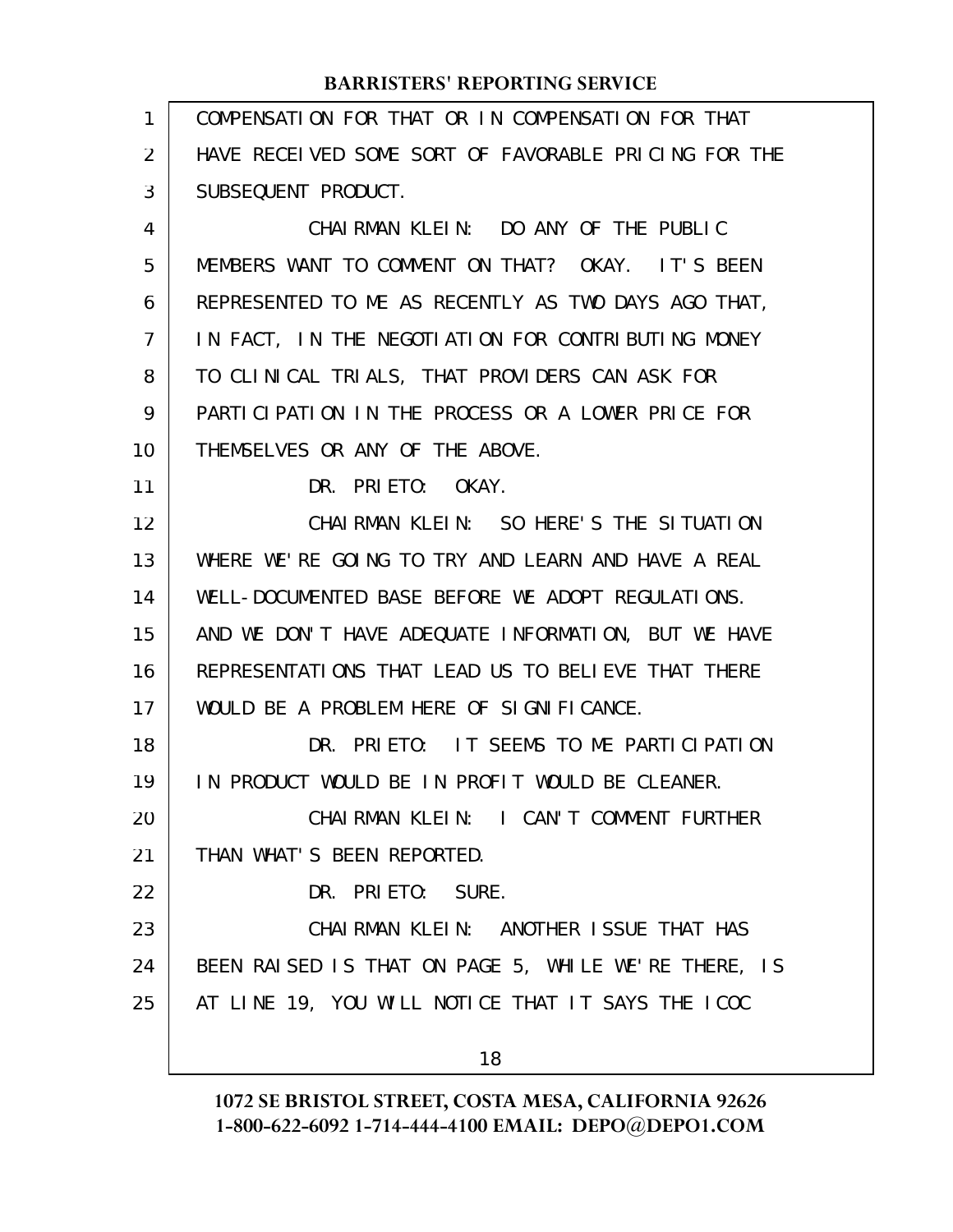| $\mathbf{1}$ | SHALL REQUIRE SUBMISSION OF A PLAN REQUIRED BY       |
|--------------|------------------------------------------------------|
| 2            | SUBDIVISION A BEFORE A DRUG IS PLACED INTO COMMERCE. |
| 3            | NOW, THE WORDS "IN THE UNITED STATES" ARE MISSING.   |
| 4            | AND THE REASON THAT'S RELEVANT IS IT MIGHT BE VERY   |
| 5            | DIFFICULT TO SUBMIT AN ACCESS PLAN IF IT'S FIRST     |
| 6            | BEEN COMMERCIALIZED IN EUROPE BECAUSE THE FDA HASN'T |
| 7            | APPROVED IT YET.                                     |
| 8            | DR. PRIETO: COULD YOU REPEAT THAT?                   |
| 9            | CHAIRMAN KLEIN: YEAH. SO THIS REQUIRES               |
| 10           | THE SUBMISSION OF A PLAN, AN ACCESS PLAN, BEFORE A   |
| 11           | DRUG IS PLACED INTO COMMERCE. IT DOESN'T SAY IN THE  |
| 12           | UNITED STATES.                                       |
| 13           | DR. PRIETO: OH.                                      |
| 14           | CHAIRMAN KLEIN: SO THE PROBLEM HERE IS IT            |
| 15           | MIGHT BE VERY DIFFICULT TO ASK SOMEONE TO SUBMIT AN  |
| 16           | ACCESS PLAN BEFORE THE DRUG HAS BEEN APPROVED BY THE |
| 17           | FDA.                                                 |
| 18           | DR. PRIETO: OH, RIGHT. RIGHT. THAT'S                 |
| 19           | GOT TO SPECIFY THE UNITED STATES.                    |
| 20           | CHAIRMAN KLEIN: WELL, THAT'S THE FEELING             |
| 21           | OF THE EXECUTIVE COMMITTEE, BUT I SPECIFICALLY       |
| 22           | WANTED TO MAKE SURE THAT THERE WASN'T SOMETHING      |
| 23           | OUTSIDE OF OUR KNOWLEDGE THAT THE OTHER BOARD        |
| 24           | MEMBERS MAY KNOW OF. IS THERE ANY OTHER COMMENT      |
| 25           | FROM THE BOARD?                                      |
|              |                                                      |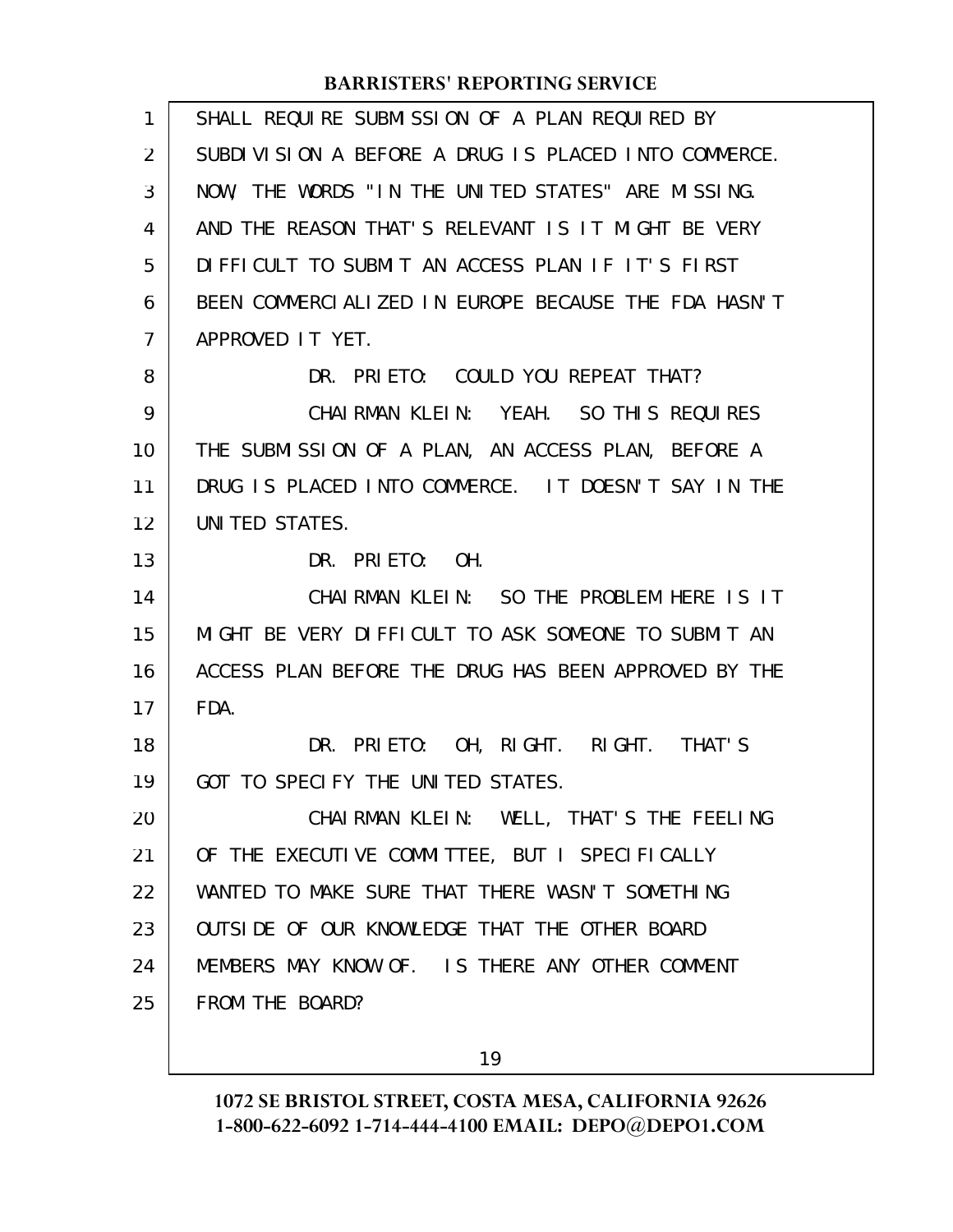| 1  | DR. POMEROY: THIS SEEMS LIKE A REASONABLE            |
|----|------------------------------------------------------|
| 2  | CLARIFICATION.                                       |
| 3  | DR. BRYANT: I AGREE.                                 |
| 4  | CHAIRMAN KLEIN: YEAH. OKAY. ANY OTHER                |
| 5  | MEMBERS -- ANY PUBLIC MEMBERS COMMENTS? IT SEEMS ON  |
| 6  | ITS FACE TO BE A BASIC REQUIREMENT. UNTIL THE FDA    |
| 7  | HAS APPROVED IT FOR COMMERCIALIZATION IN THE UNITED  |
| 8  | STATES, IT'S VERY DIFFICULT TO HAVE AN ACCESS PLAN.  |
| 9  | DR. PRIETO: SURE. IF YOU DON'T HAVE FDA              |
| 10 | APPROVAL AND YOU DON'T KNOW WHAT CONDITIONS THE FDA  |
| 11 | MIGHT PUT ON APPROVAL, NO, IT'S JUST IMPOSSIBLE.     |
| 12 | CHAIRMAN KLEIN: OKAY. ANOTHER AREA WHERE             |
| 13 | WE THINK THAT THE SENATOR MAY BE WILLING TO RESPOND  |
| 14 | IS ON PAGE 5 AND LINE 28, THAT SAYS THE CIRM SHALL   |
| 15 | PROVIDE THOSE DRUGS TO PUBLICLY FUNDED PROGRAMS IN   |
| 16 | CALIFORNIA. NOW, IN OUR PRESENTATION, IN OUR         |
| 17 | STAFF'S PRESENTATION, THE SENATOR AND THE STAFF TALK |
| 18 | ABOUT STATE AND LOCAL GOVERNMENT-FUNDED PROGRAMS.    |
| 19 | THE WORD "PUBLICLY FUNDED" COULD THEORETICALLY       |
| 20 | I NCLUDE MEDI CARE-FUNDED PROGRAMS.                  |
| 21 | DR. PRIETO: OR THE VA.                               |
| 22 | CHAI RMAN KLEIN: OR VA-FUNDED PROGRAMS.              |
| 23 | AND THE ISSUE HERE IS IF WE'RE TRYING TO GIVE THE    |
| 24 | MAXIMUM BENEFIT TO CALIFORNIA, WHICH MAY NOT HAVE    |
| 25 | THE RESOURCES OF MEDICARE OR THE VA, IT WAS THOUGHT  |
|    | 20                                                   |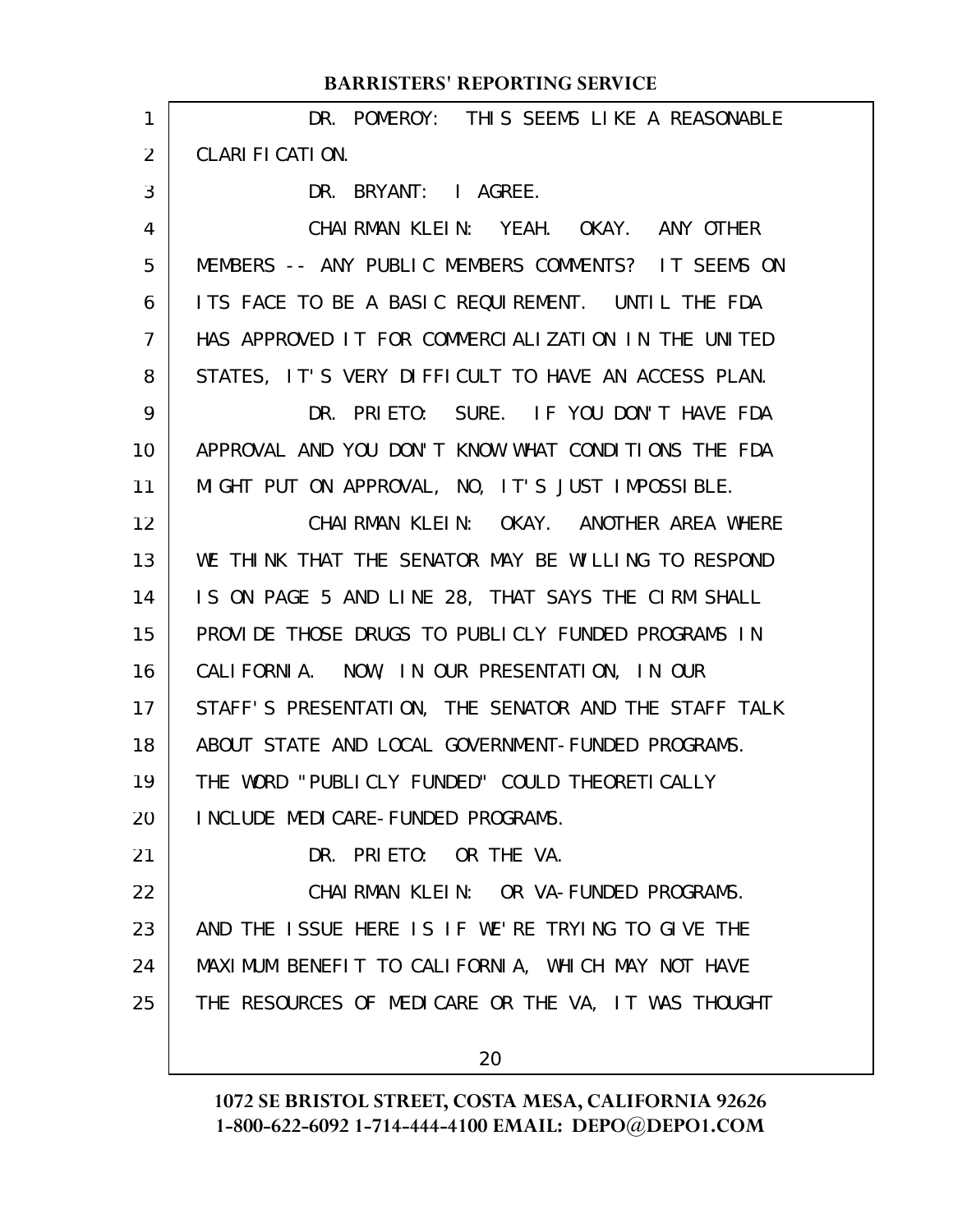| IT WOULD BE IMPORTANT TO ASK HER TO REFLECT IN THE   |
|------------------------------------------------------|
| LANGUAGE SHE HAS PRESENTED PUBLICLY IN HER           |
| PRESENTATION.                                        |
| NOW, CLAIRE, YOU RUN A MAJOR HOSPITAL UP             |
| THERE, AND, SUE, YOU HAVE ONE -- YOU HAVE MAJOR      |
| HOSPITALS COORDINATING IN IRVINE. WOULD EITHER OF    |
| YOU LIKE TO COMMENT ON THIS?                         |
| DR. BRYANT: I DON'T HAVE KNOWLEDGE IN                |
| THIS AREA, SORRY, CLINICALLY.                        |
| CHAIRMAN KLEIN: AND DR. POMEROY.                     |
| DR. POMEROY: WELL, I THINK IT WOULD BE               |
| IMPORTANT FOR -- WELL, I'M NOT SURE EXACTLY WHAT     |
| PUBLICLY FUNDED PROGRAMS, EVERYTHING THAT THAT WOULD |
| ENCOMPASS I HAVE TO SAY. BUT FROM MY PERSPECTIVE,    |
| IT WOULD BE IMPORTANT FOR THOSE OF US WHO NORMALLY   |
| PARTICIPATE IN THE PRICING PROGRAMS, LIKE THE 340 B  |
| PROGRAMS, FOR EXAMPLE, TO BE ABLE TO GET IT AT THE   |
| LOWEST POSSIBLE PRICE.                               |
| CHAIRMAN KLEIN: AND THE 340 B IS A                   |
| REFERENCE TO HEALTH AND SAFETY CODE.                 |
| DR. POMEROY: I'M NOT SURE.                           |
| DR. PRIETO: IS IT A STATE OF CALIFORNIA?             |
| DR. POMEROY: NO. IT WOULD BE -- IT WOULD             |
| BE -- I MEAN THAT'S A PROGRAM THAT EXTENDS BEYOND    |
| THAT.                                                |
| 21                                                   |
|                                                      |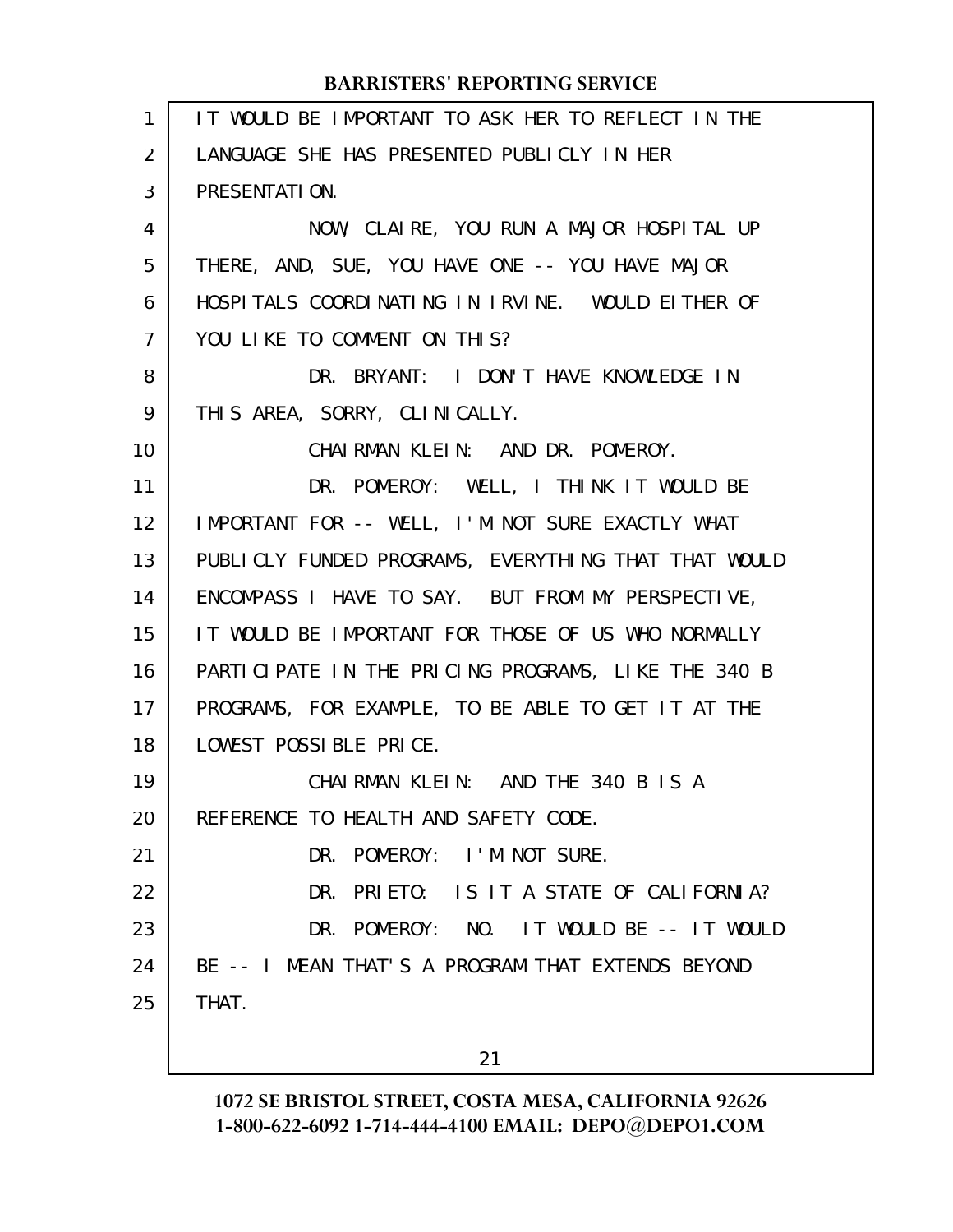|                | <b>BARRISTERS' REPORTING SERVICE</b>                 |
|----------------|------------------------------------------------------|
| 1              | DR. PRIETO: IS IT MEDI-CAL, WHICH IS A               |
| $\overline{2}$ | STATE AND FEDERALLY -- YOU KNOW, STATE-FEDERAL       |
| 3              | <b>PARTNERSHIP?</b>                                  |
| 4              | DR. POMEROY: WELL, IT'S SEPARATE AND                 |
| 5              | DI STINCT FROM THAT.                                 |
| 6              | CHAIRMAN KLEIN: AND, CLAIRE, YOU'RE                  |
| $\overline{7}$ | RUNNING A HOSPITAL OPERATION THAT IS ITSELF FUNDED   |
| 8              | BY THE STATE OF CALIFORNIA.                          |
| 9              | DR. POMEROY: YEAH, IN PART.                          |
| 10             | CHAIRMAN KLEIN: AND SO TO THE EXTENT YOUR            |
| 11             | FUNDS WOULD BE UTILIZED, YOU WOULD THEORETICALLY BE  |
| 12             | COVERED. AND WE WANT TO MAKE IT CLEAR THAT YOU WERE  |
| 13             | COVERED BECAUSE IT WOULD BE STATE AND LOCAL          |
| 14             | GOVERNMENT FUNDED.                                   |
| 15             | DR. POMEROY: RIGHT. THAT'S WHAT I'M                  |
| 16             | TRYING TO SAY.                                       |
| 17             | CHAIRMAN KLEIN: RIGHT. SO WHAT WE NEED               |
| 18             | TO DO IS MAKE SURE THAT STATE AND LOCAL GOVERNMENT   |
| 19             | COVERS STATE-FUNDED INSTITUTIONS THAT ARE PROVIDING  |
| 20             | THESE MEDICAL SERVICES.                              |
| 21             | MS. NORTH: BOB, I HAVE ONE TECHNICAL                 |
| 22             | THING TO ADD TO THIS, AND THAT IS I THINK ANOTHER    |
| 23             | ELEMENT TO OUR ARGUMENT IS THE FEDERAL GOVERNMENT    |
| 24             | HAS ITS OWN PRICING POLICIES AND ITS OWN METHODOLOGY |
| 25             | FOR NEGOTIATING PRICES. AND I DON'T THINK WE WANT    |
|                | 22                                                   |
|                |                                                      |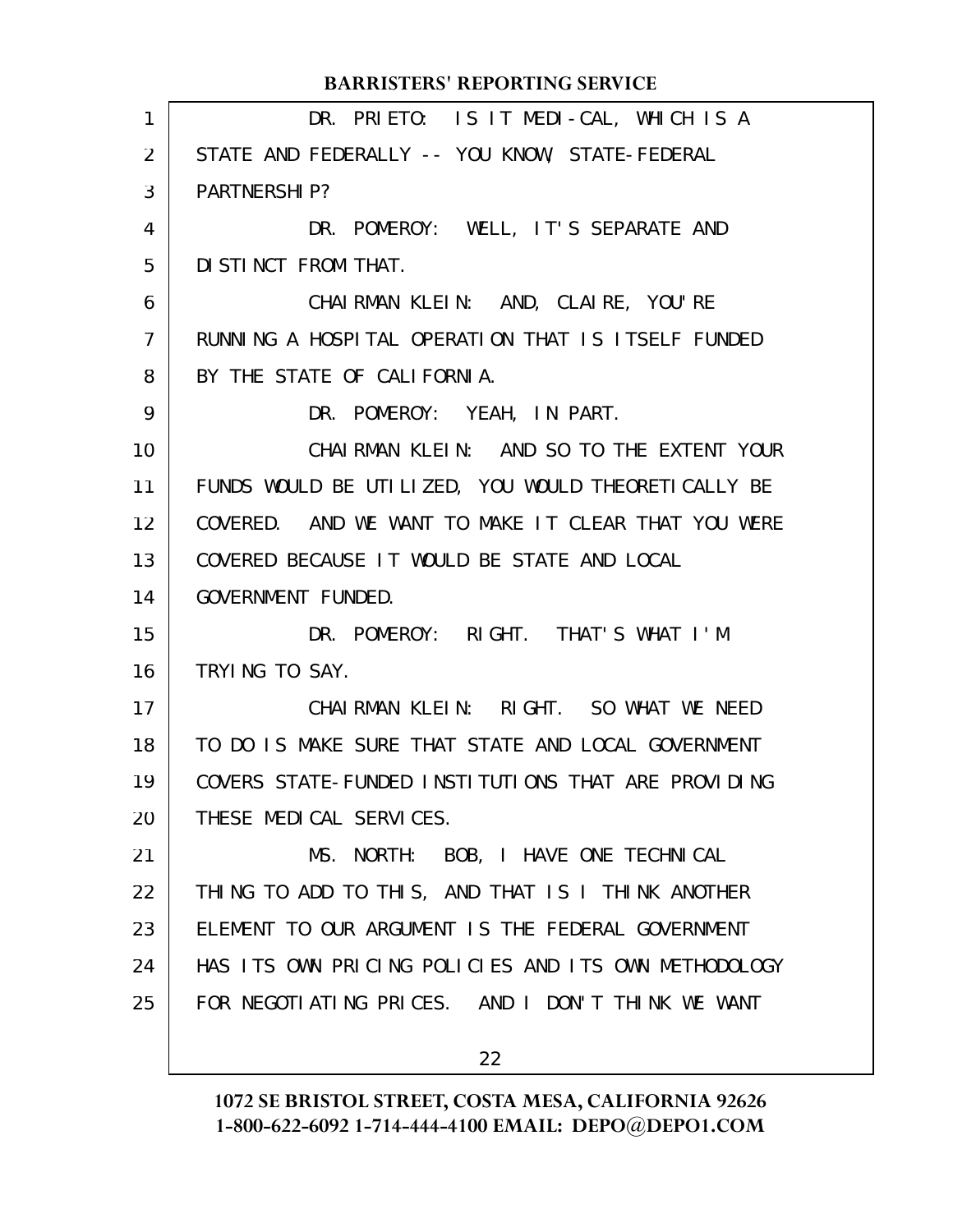| 1  | TO CONFUSE THIS WITH FEDERAL PRICING ACTIONS AT ALL.   |
|----|--------------------------------------------------------|
| 2  | DR. PRIETO: YEAH. I THINK WE'D WANT                    |
| 3  | LANGUAGE THAT COVERED, YOU KNOW, STATE AND LOCALLY     |
| 4  | FUNDED PROGRAMS AND CALIFORNIA STATE INSTITUTIONS,     |
| 5  | FOR EXAMPLE, UNIVERSITY OF CALIFORNIA AFFILIATED       |
| 6  | INSTITUTIONS, BUT WE DON'T NECESSARILY WANT OR NEED    |
| 7  | TO EXTEND THAT PRICING BREAK. IN FACT, I WOULD         |
| 8  | ARGUE WE PROBABLY DON'T WANT AT ALL PUBLICLY FUNDED    |
| 9  | BECAUSE THEN YOU PULL IN EVERYTHING FEDERAL AND, YOU   |
| 10 | KNOW, THE WHOLE COUNTRY.                               |
| 11 | CHAIRMAN KLEIN: EXACTLY. AND TO THE                    |
| 12 | EXTENT THERE'S A STATE INSTITUTION WHERE THE PROGRAM   |
| 13 | IS FUNDED BY MEDICARE, YOU'RE TRYING TO GET TO THOSE   |
| 14 | PROGRAMS FUNDED BY STATE OR LOCAL FUNDS.               |
| 15 | MS. NORTH: BUT ALSO YOU HAVE JUST THE                  |
| 16 | SHARED CONFUSION. THE FEDERAL GOVERNMENT DOES ITS      |
| 17 | OWN PROCUREMENT. IT DOES ITS OWN NEGOTIATING. IT       |
| 18 | DOES ITS OWN RULES. AND IF WE WERE TO INADVERTENTLY    |
| 19 | MIX UP THIS PRICING POLICY, IT COULD HAVE A WHOLE      |
| 20 | LOT OF UNINTENDED CONSEQUENCES WITHIN THE U.S.         |
| 21 | MILITARY, WITHIN, YOU KNOW, A HOST OF DIFFERENT LIKE   |
| 22 | THE VA, A HOST OF DIFFERENT FEDERAL PROGRAMS.<br>AND I |
| 23 | JUST DON'T THINK WE WANT TO DO THAT. THERE'S NO        |
| 24 | NEED TO DO IT.                                         |
| 25 | CHAIRMAN KLEIN: WELL, FURTHERMORE, IT                  |
|    |                                                        |

23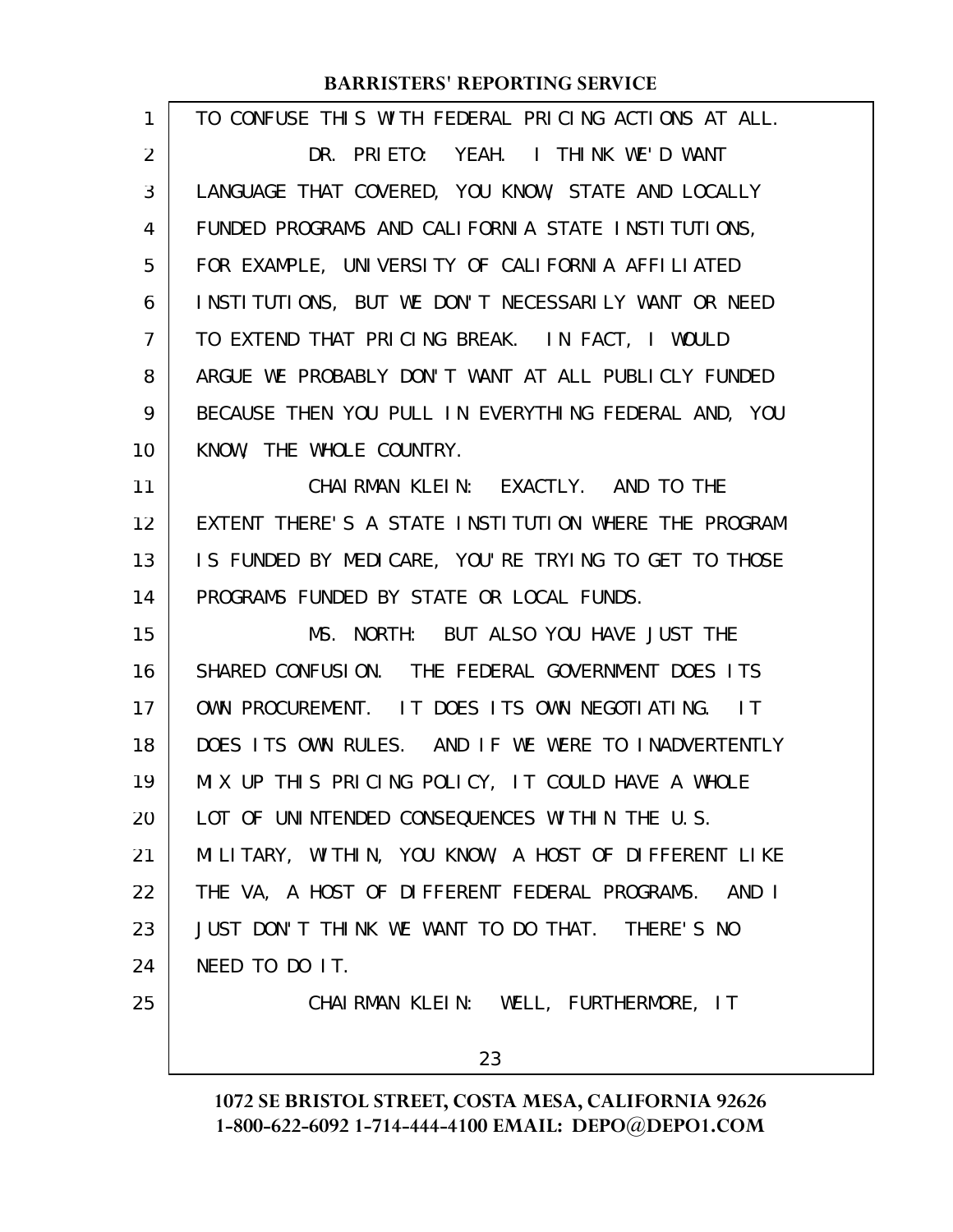| $\mathbf{1}$      | PUTS MORE -- YOU KNOW, THE VA HAS THE CAPACITY TO    |
|-------------------|------------------------------------------------------|
| $\overline{2}$    | FUND ITS OWN PROGRAMS.                               |
| 3                 | MS. NORTH: EXACTLY.                                  |
| 4                 | CHAIRMAN KLEIN: AND WE NEED TO FOCUS THE             |
| 5                 | BEST PRICING TO REDUCE THE COST TO CALIFORNIA AND    |
| 6                 | CALI FORNI A INSTITUTIONS.                           |
| $\overline{7}$    | DR. PRIETO: WELL, AND THAT'S OUR                     |
| 8                 | OBLIGATION AS A CALIFORNIA --                        |
| 9                 | CHAIRMAN KLEIN: THAT'S OUR SPECIAL                   |
| 10                | <b>OBLIGATION.</b>                                   |
| 11                | DR. PRIETO: -- PROGRAM. RIGHT. OUR                   |
| $12 \overline{ }$ | SPECIAL OBLIGATION. SO, YEAH, I THINK WE JUST --     |
| 13                | THAT WOULD NEED TO BE WORDED VERY CAREFULLY TO MAKE  |
| 14                | SURE THAT WE'RE, YOU KNOW, SPECIFYING CALIFORNIA AND |
| 15                | NOT INCLUDING THESE FEDERAL OR OTHER ENTITIES.       |
| 16                | CHAIRMAN KLEIN: OKAY. NOW, IT IS                     |
| 17                | IMPORTANT TO NOTE THAT THE SENATOR'S POSITION SEEMS  |
| 18                | TO BE TO TAKE -- TO THE EXTENT THAT SHE'S WILLING TO |
| 19                | TAKE ANY AMENDMENT, TO TAKE MINIMUM AMENDMENTS IN    |
| 20                | THIS SHAPE. IT STILL LEAVES US WITH SOME MAJOR       |
| 21                | PROBLEMS SUCH AS THE NATIONAL MESSAGE AND THE STATE  |
| 22                | MESSAGE THAT'S SENT OUT BY REMOVING THE PRIORITY FOR |
| 23                | EMBRYONIC STEM CELL RESEARCH AND ALLOWING OTHER      |
| 24                | VITAL RESEARCH OPPORTUNITIES TO BE FUNDED ON THE     |
| 25                | SAME BASIS FROM THE PEER REVIEW GROUP, PARTICULARLY  |
|                   |                                                      |

24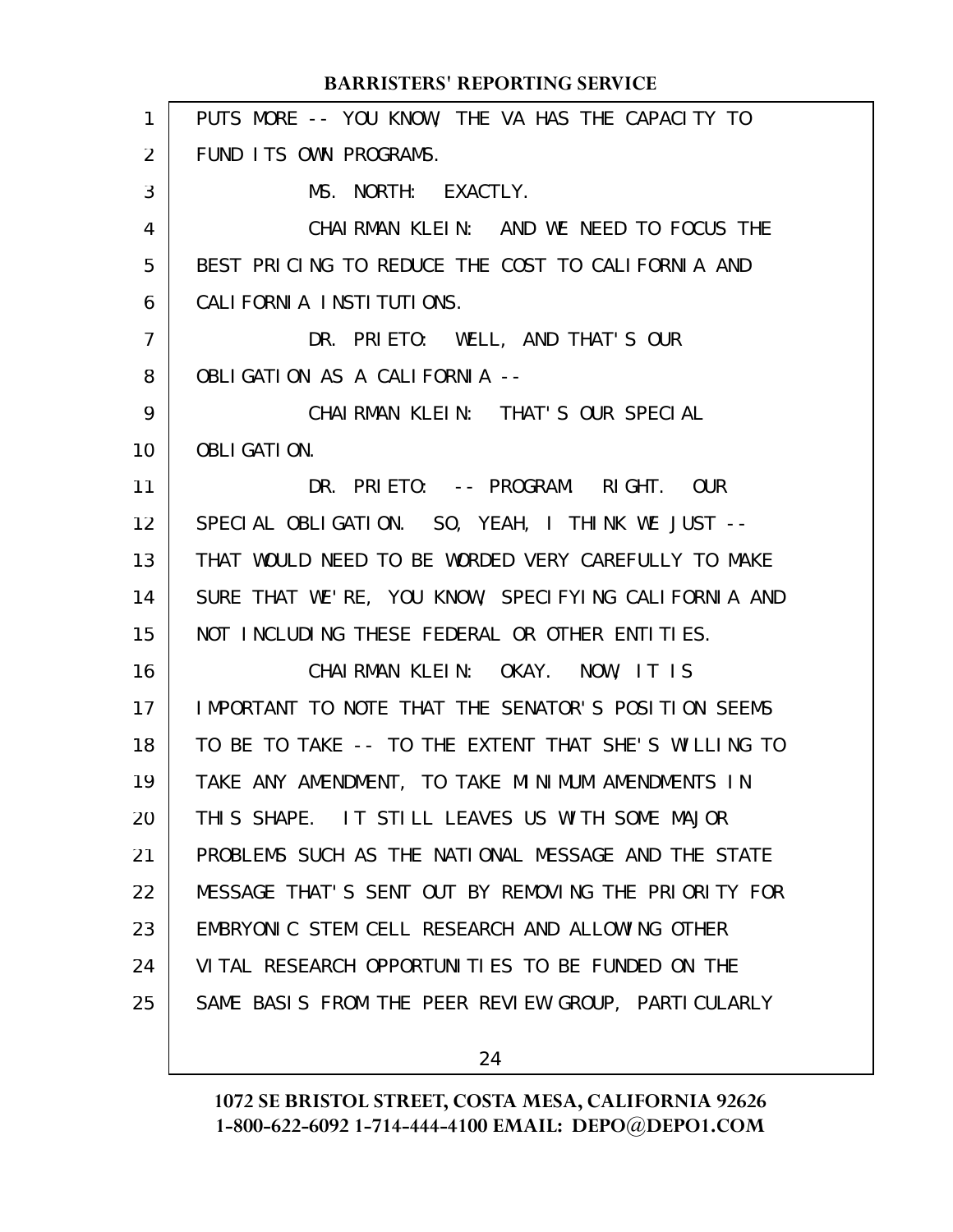| 1  | IN A YEAR WHERE IT'S A FEDERAL CAMPAIGN ISSUE. AND    |
|----|-------------------------------------------------------|
| 2  | WE CAN UNDERSTAND WHY THERE'S CERTAIN PEOPLE IN THE   |
| 3  | LEGI SLATURE WHO WANT TO SAY THAT CALIFORNIA'S BACKED |
| 4  | AWAY FROM ANY PREFERENCE FOR EMBRYONIC STEM CELL      |
| 5  | RESEARCH, BUT IT CERTAINLY IS NOT WHAT THE VOTERS     |
| 6  | VOTED FOR, AS POINTED OUT BY MR. HARRISON IN THE      |
| 7  | LETTER THAT WAS SENT TO SENATOR KUEHL.                |
| 8  | THE OTHER ISSUE IS THAT THERE COULD BE                |
| 9  | SOME SIGNIFICANT PROBLEMS IN ADMINISTERING THIS       |
| 10 | PRICING REGIME WITHOUT THE ABILITY TO HAVE            |
| 11 | REGULATORY REFINEMENT THAT COULD REALLY REDUCE THE    |
| 12 | NUMBER OF TOOLS WE HAVE IN REACHING PATIENTS. AND     |
| 13 | AN EXAMPLE THAT THE BOARD WILL NOTE WE PUT INTO THE   |
| 14 | LETTER JUST AS AN EXAMPLE IS THAT IN THE ALZHEIMER'S  |
| 15 | AREA AND DEMENTIA AREA, FOR EXAMPLE, THAT WHILE MOST  |
| 16 | OF THE CASES ARE LATE ONSET IN THEIR 60S OR 70S       |
| 17 | WHERE YOU WOULD HAVE SOME TYPE OF MEDICARE COVERAGE,  |
| 18 | YOU HAVE A SUBGROUP THAT HAS EARLY ONSET.             |
| 19 | AND ON A REGULATORY BASIS, AFTER REVIEWING            |
| 20 | PUBLIC POLICY IMPLICATIONS, THE BOARD MIGHT WANT TO   |
| 21 | SET A SLIGHTLY HIGHER PRICE FOR THAT MAIN GROUP THAT  |
| 22 | BENEFITS FROM MEDICARE WITH AN AGREEMENT TO THE       |
| 23 | COMPANY THAT THEY TAKE THAT ADDED INCOME AND USE IT   |
| 24 | AS A SPECIFIC SUBSIDY FOR STATE AND LOCAL-FUNDED      |
| 25 | PROGRAMS FOR EARLY ONSET PATIENTS WHO ARE NOT         |
|    |                                                       |

25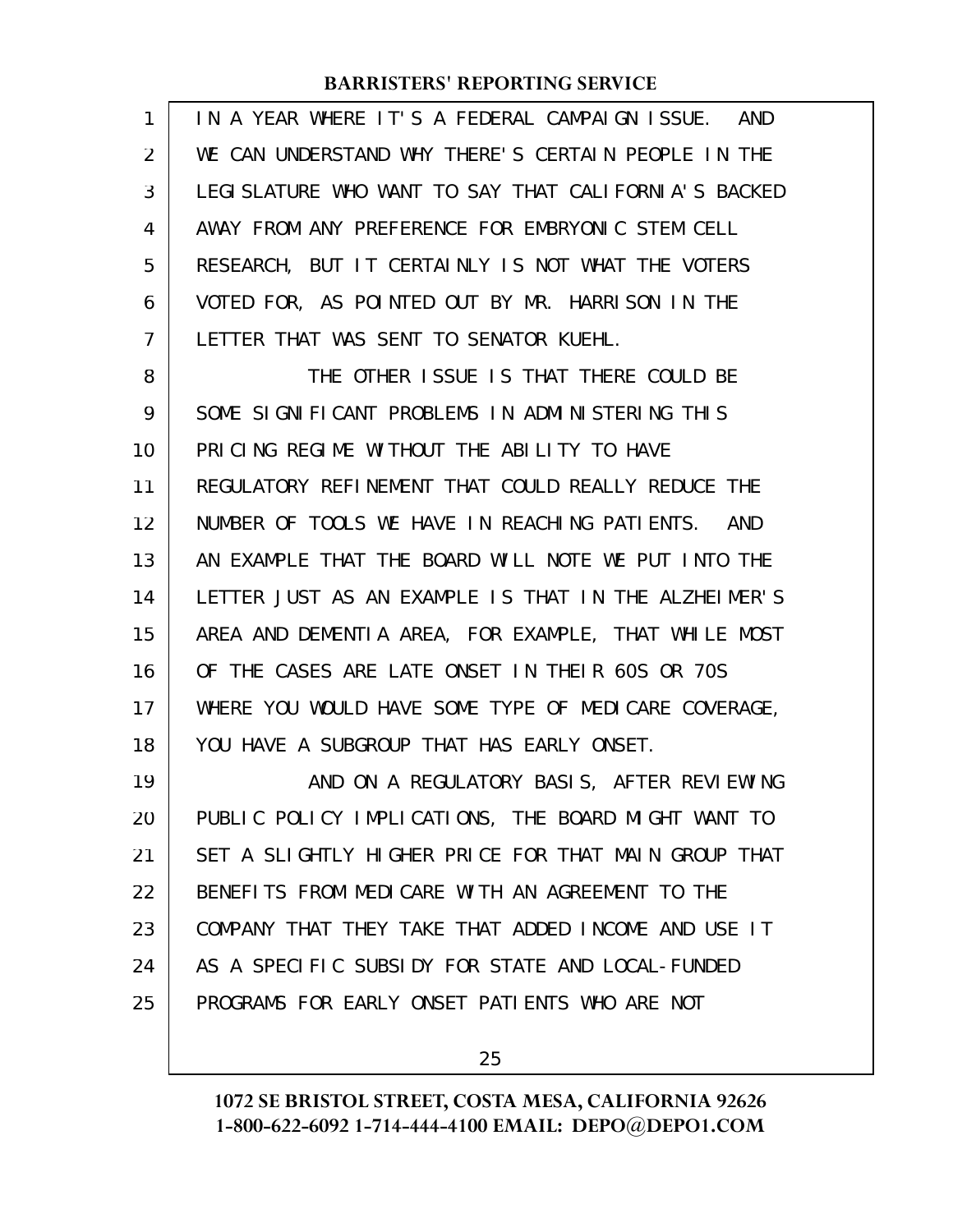| $\mathbf{1}$ | COVERED BY MEDICARE WHO ARE GOING, IF THEY'RE HIT IN |
|--------------|------------------------------------------------------|
| 2            | THEIR 40S AND 50S, MAY BE IN DANGER OF LOSING THEIR  |
| 3            | JOBS UNLESS THEY CAN GET IMMEDIATE THERAPIES THAT    |
| 4            | MAY DELAY THE ONSET OF THE DISEASE OR MITIGATE THE   |
| 5            | DI SEASE.                                            |
| 6            | AND SO THIS CODIFYING THIS WOULD TAKE AWAY           |
| 7            | OUR ABILITY TO HAVE SPLIT PRICING FOR PUBLIC         |
| 8            | ENTITIES. PARTICULARLY IT WOULD ALSO TAKE AWAY OUR   |
| 9            | ABILITY TO HAVE THE BENEFIT OF MEDICARE SUBSIDIES    |
| 10           | THAT ARE AVAILABLE TO EVERYONE IN THE COUNTRY        |
| 11           | HELPING US TO PROVIDE FOR SUBGROUPS THAT HAVE HIGH   |
| 12           | NEED AND HAVE EARLY ONSET AND ARE NOT COVERED BY     |
| 13           | <b>MEDICARE.</b>                                     |
|              |                                                      |
| 14           | SO THIS LANGUAGE THAT SHE HAS IN THE BILL            |
| 15           | DOES NOT ADDRESS THOSE KINDS OF OPTIONS WHICH ARE    |
| 16           | CREATIVE, BUT COULD PROVIDE IMPORTANT REGULATORY     |
| 17           | TOOLS FOR US IN CREATING MECHANISMS TO REACH SPECIAL |
| 18           | GROUPS OF PEOPLE.                                    |
| 19           | WOULD ANY MEMBER OF THE BOARD LIKE TO                |
| 20           | COMMENT ON ANY OTHER PROVISION THAT MEET SENATOR     |
| 21           | KUEHL'S RESTRICTIVE VIEW THAT SHE ONLY WILL ACCEPT,  |
| 22           | IF ANYTHING, VERY NARROW AMENDMENTS? IS THERE ANY    |
| 23           | BOARD MEMBER THAT WOULD LIKE TO DISCUSS A NARROW     |
| 24           | AMENDMENT OTHER THAN THE ONES WE HAVE ALREADY        |
| 25           | ADDRESSED WHERE WE THINK THERE'S SOME POTENTIAL THAT |

26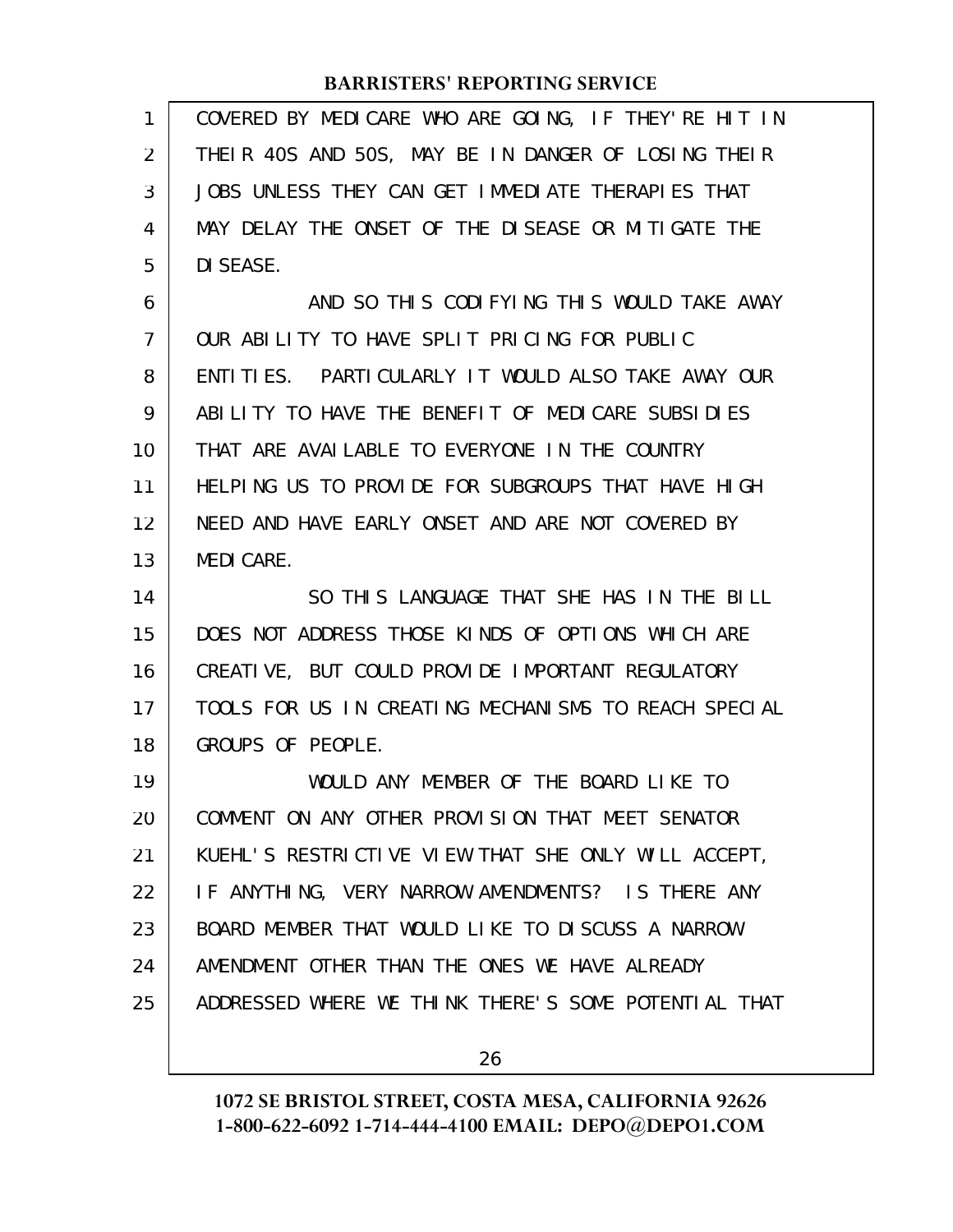| 1              | SHE MIGHT ACCEPT THE AMENDMENT?                      |
|----------------|------------------------------------------------------|
| 2              | MR. SHEEHY: I JUST WONDER BECAUSE I'VE               |
| 3              | BEEN THINKING ABOUT THIS CHANGE IN THE VOTING        |
| 4              | MAJORITY OF THE WORKING GROUP, AND WONDER IF ANYBODY |
| 5              | HAS MADE THE ANALOGY TO THE SENATOR TO, YOU          |
| 6              | KNOW -- BECAUSE I GET THE SENSE THAT THIS IS KIND OF |
| $\overline{7}$ | PERCEIVED AS A SYMBOLIC THING THAT DOESN'T REALLY    |
| 8              | MATTER THAT MUCH.                                    |
| 9              | DR. PRIETO: ON WHOSE PART?                           |
| 10             | MR. SHEEHY: ON THE PART -- WELL, I THINK,            |
| 11             | YOU KNOW, I THINK IT MATTERS A LOT TO INDIVIDUALS    |
| 12             | WHO DON'T WANT STEM CELL RESEARCH, BUT I THINK THAT  |
| 13             | FOR LEGISLATURE, I'M NOT SURE THAT SOME OF THE FOLKS |
| 14             | WHO SUPPORT STEM CELL RESEARCH REALLY UNDERSTAND,    |
| 15             | YOU KNOW, WHERE THE SCIENCE IS AND THE POWER OF      |
| 16             | SYMBOLS. AND I JUST THINK IT'S KIND OF IRONIC THAT,  |
| 17             | HAVING BEEN THROUGH THE SAME SEX MARRIAGE BATTLE,    |
| 18             | I'M SURE SHEILA KUEHL VOTED FOR THAT BILL TWICE, WE  |
| 19             | ALL KNEW THAT THE GOVERNOR WAS GOING TO VETO IT, BUT |
| 20             | SYMBOLIC POWER OF THOSE VOTES IN THE LEGISLATURE IN  |
| 21             | MOLDING PUBLIC OPINION AND SENDING A SIGNAL TO THE   |
| 22             | REST OF THE WORLD, POTENTIALLY THE SIGNAL THAT IS    |
| 23             | SENT TO THE SUPREME COURT WHEN THEY WERE CONSIDERING |
| 24             | THIS ISSUE.                                          |
| 25             | YOU KNOW, THIS IS NOT A MEANINGLESS, YOU             |
|                | 27                                                   |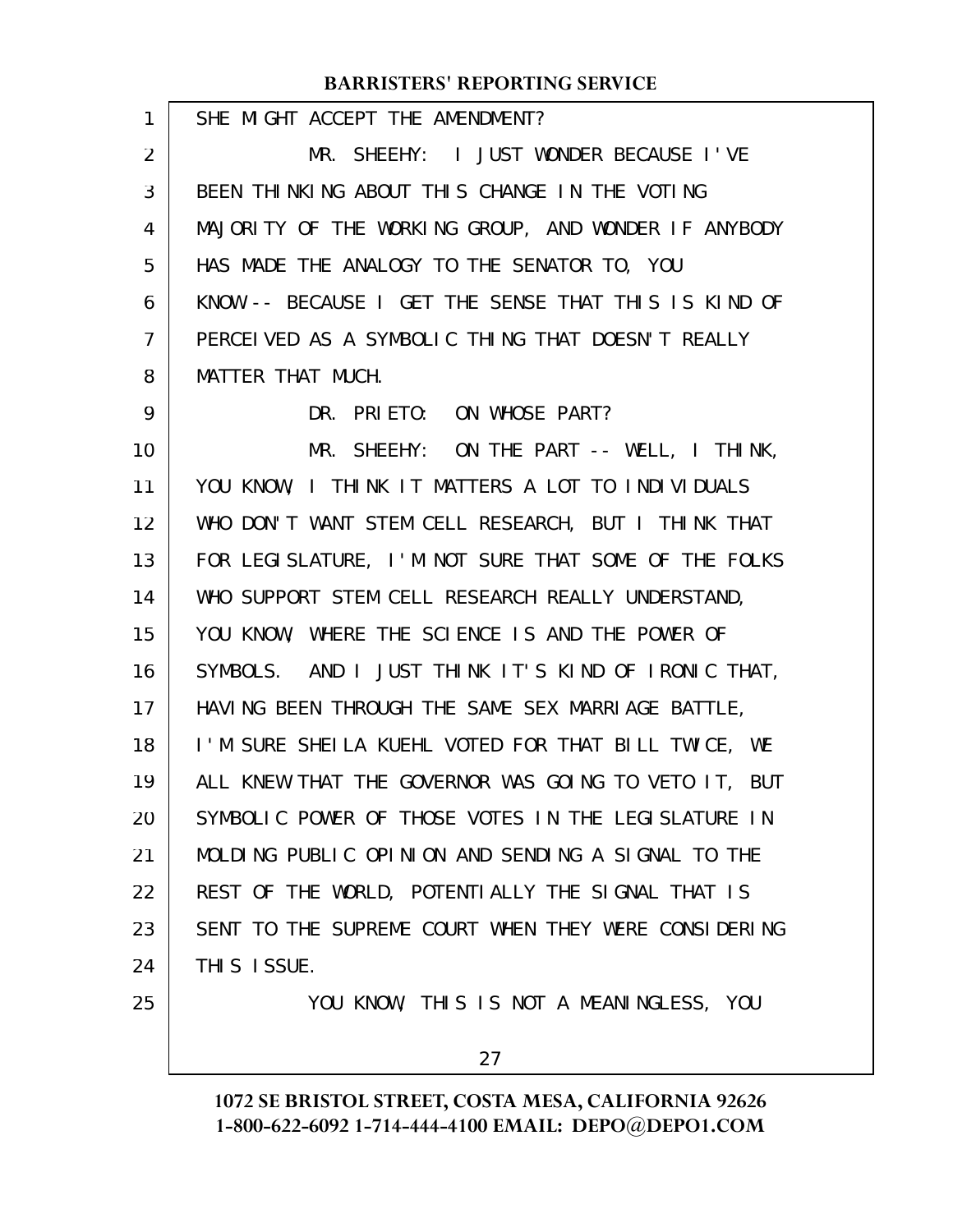| 1              | KNOW, ALL THINGS BEING EQUAL KIND OF VOTE, THAT THIS  |
|----------------|-------------------------------------------------------|
| $\overline{2}$ | VOTE, ESPECIALLY ON THESE CULTURAL ISSUES, THESE      |
| 3              | VOTES CAN HAVE INCREDIBLE POWER AND CAN REALLY MOVE   |
| 4              | THINGS. I THINK ONE OF THE REASONS THE GOVERNOR IS    |
| 5              | WILLING TO OPPOSE PROPOSITION 8 IS THAT THE           |
| 6              | LEGI SLATURE AND THE COURTS HAVE ALL SAID THAT,       |
| 7              | NOTWITHSTANDING HIS OWN PERSONAL FEELINGS, BUT THE    |
| 8              | LEGI SLATURE AND THE COURTS HAVE COME OUT IN FAVOR OF |
| 9              | SAME SEX MARRIAGE.                                    |
| 10             | AND SO I JUST WONDER IF THERE'S THAT                  |
| 11             | CONSCIOUSNESS. AND MAYBE SUE MIGHT BE ABLE TO SPEAK   |
| 12             | TO THIS, THAT THESE -- THAT THEIR ACT IS VERY         |
| 13             | SIMILAR. AND IT'S IRONIC THAT WE HAVE THE SAME        |
| 14             | PEOPLE ON THE OPPOSITE SIDE OF US IN THESE TWO        |
| 15             | ISSUES, BUT, YOU KNOW, I DON'T KNOW WHETHER THE       |
| 16             | SENATOR REALLY UNDERSTANDS THE POWER OF THE           |
| 17             | SYMBOLIC.                                             |
| 18             | DR. PRIETO: WELL, JEFF, I GUESS I'D HAVE              |
| 19             | TO QUESTION CAN YOU GO TALK TO HER?                   |
| 20             | MR. SHEEHY: THE POWER OF THE SYMBOLIC                 |
| 21             | ACTION THAT THE LEGISLATURE WILL BE TAKING BY SAYING  |
| 22             | THAT IPF IS AS READY TO GO INTO THE CLINIC AS LINES   |
| 23             | THAT ARE DERIVED FROM HUMAN EMBRYONIC STEM CELLS,     |
| 24             | WHICH IS SIMPLY NOT TRUE.                             |
| 25             | CHAIRMAN KLEIN: SO, JEFF, I THINK YOU                 |
|                | 28                                                    |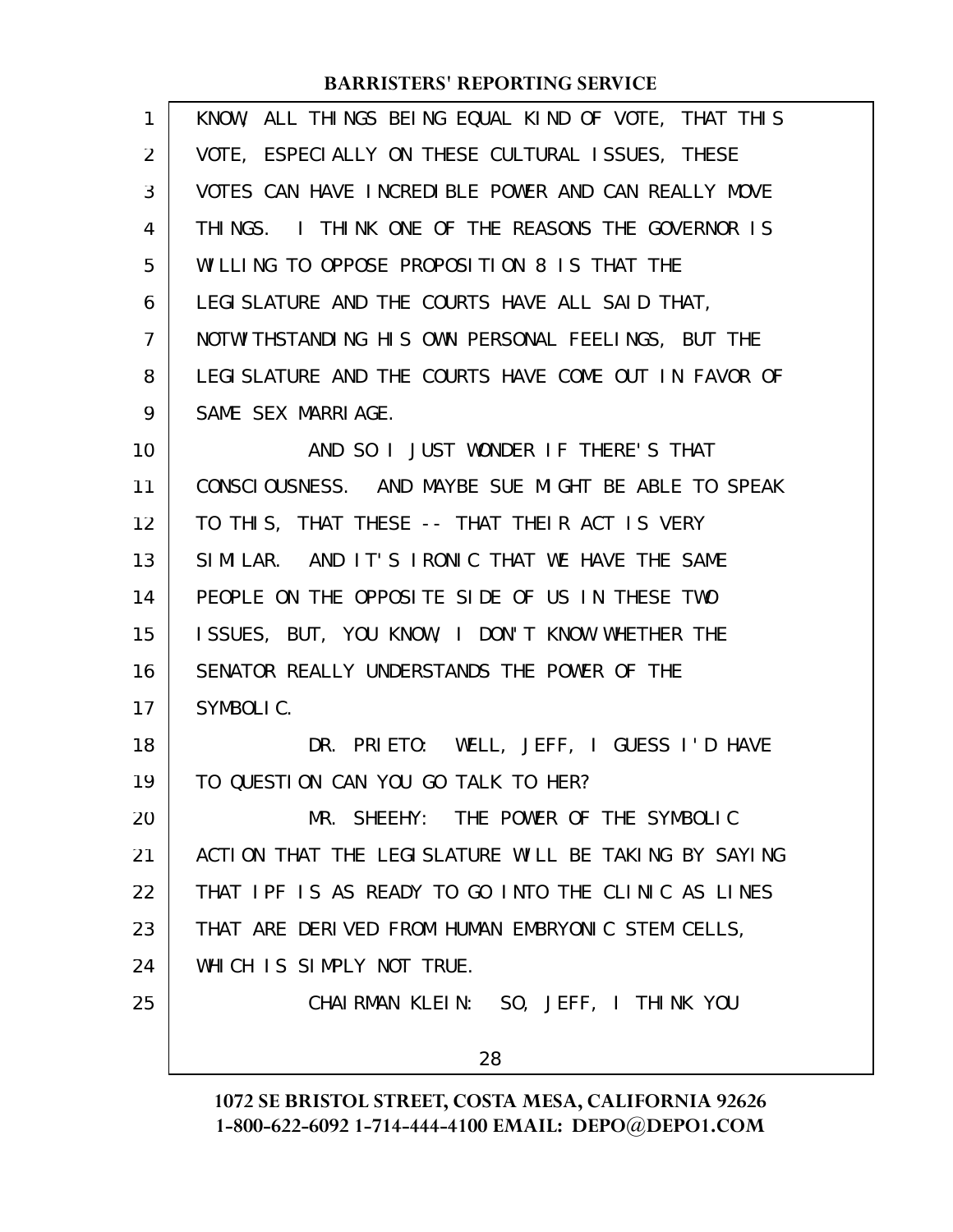| 1  | MAKE AN ELEGANT ARGUMENT WITH A LOT OF FORCE TO IT.  |
|----|------------------------------------------------------|
| 2  | AND, IF POSSIBLE, I'D LIKE TO FOLLOW DR. PRIETO'S    |
| 3  | SUGGESTION AND SET UP A PHONE CALL FOR YOU WITH      |
| 4  | SHEILA KUEHL BECAUSE SHE'S A VERY SERIOUS            |
| 5  | LEGI SLATOR, VERY BRIGHT. ONE OF THE PROBLEMS I      |
| 6  | THINK WE'RE FACING IS THAT SHE'S GOT SUCH A BROAD    |
| 7  | SCOPE OF RESPONSIBILITY, IT'S VERY DIFFICULT FOR HER |
| 8  | TO HAVE THE TIME TO FOCUS, BUT A POIGNANT ARGUMENT   |
| 9  | OF THIS TYPE MAY ALLOW HER TO SEE THE SIGNIFICANCE   |
| 10 | OF THIS PROVISION ADDED BY SENATOR RUNNER IN A       |
| 11 | DI FFERENT LI GHT.                                   |
| 12 | DR. PRIETO: AND I THINK TO UNDERSTAND                |
| 13 | WHAT THIS MEANS SYMBOLICALLY TO US, YOU KNOW, TO     |
| 14 | THOSE OF US WHO ARE INVOLVED WITH THE WHOLE FIGHT    |
| 15 | FOR THIS.                                            |
| 16 | DR. POMEROY: I THINK THE POINT IS ALSO               |
| 17 | VERY IMPORTANT THAT THE LANGUAGE THAT WAS IN THE     |
| 18 | ORIGINAL PROPOSITION 71 WAS WHAT THE VOTERS WANTED.  |
| 19 | AND TO CHANGE THAT IS REALLY GOING AGAINST, AS YOU   |
| 20 | SAID, THE WILL OF THE VOTERS. AND I'M NOT SURE THAT  |
| 21 | THAT'S WHAT SHE WANTS TO DO ON THIS ISSUE.           |
| 22 | CHAIRMAN KLEIN: EXACTLY, DR. POMEROY.                |
| 23 | AND JAMES, COULD YOU COMMENT ON THE LEGALITY OF THIS |
| 24 | PROPOSED CHANGE?                                     |
| 25 | MR. HARRISON: YES. AND WE HAVE MADE THE              |
|    | 29                                                   |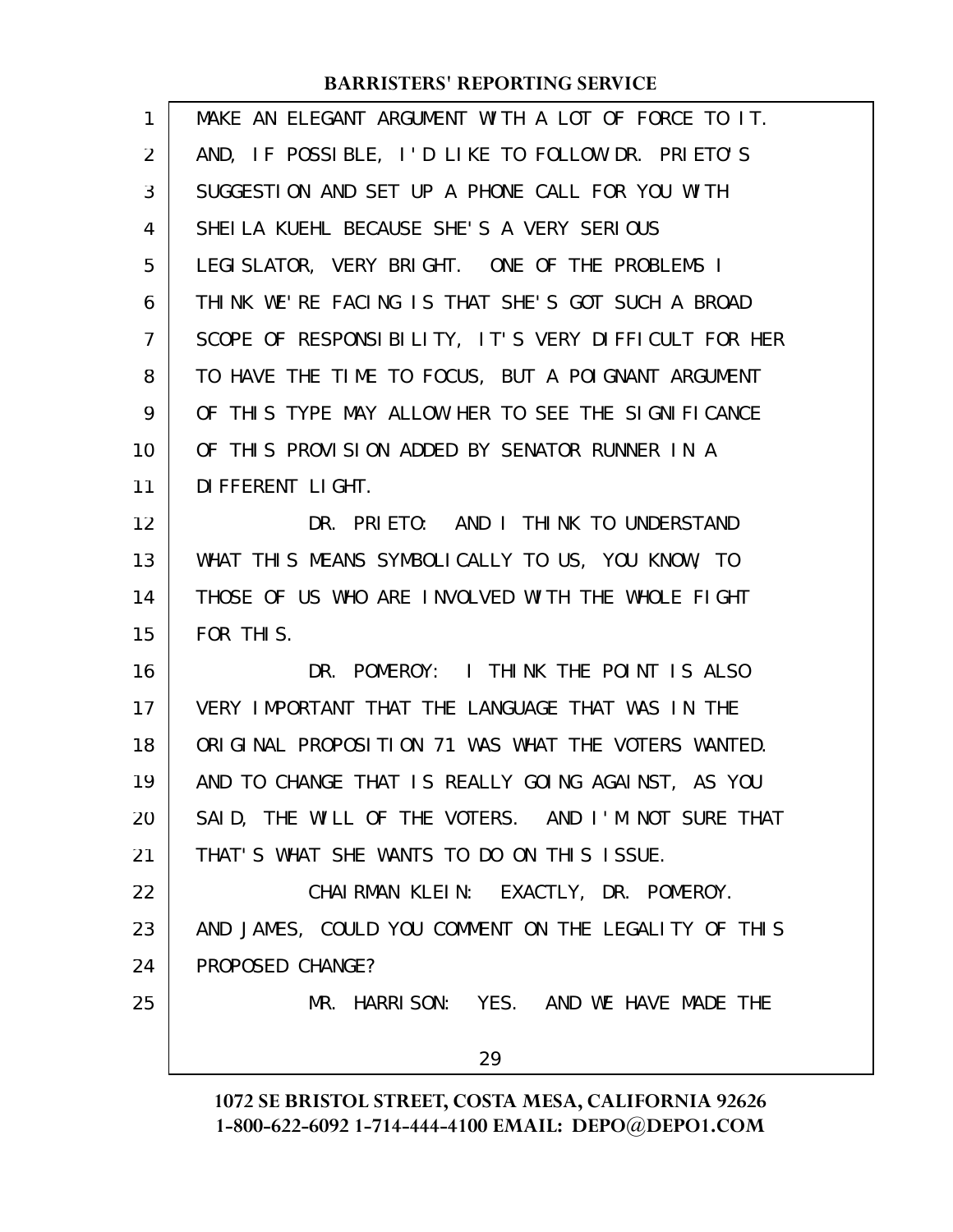| $\mathbf{1}$ | CLEAR ARGUMENT TO SENATOR KUEHL, AND THAT IS --       |
|--------------|-------------------------------------------------------|
| 2            | CHAIRMAN KLEIN: WE HAVEN'T MADE -- WE                 |
| 3            | MADE THE LEGAL ARGUMENT, BUT NOT JEFF'S ARGUMENT.     |
| 4            | MR. HARRISON: THAT'S RIGHT. I'M SORRY.                |
| 5            | I MEANT WE HAVE MADE THE LEGAL ARGUMENT BEFORE, AND   |
| 6            | THAT IS AS FOLLOWS. UNDER THE CALIFORNIA              |
| 7            | CONSTITUTION, ORDINARILY AN INITIATIVE CAN ONLY BE    |
| 8            | AMENDED BY ANOTHER VOTE OF THE PEOPLE. SO IN OTHER    |
| 9            | WORDS, THE LEGISLATURE IS PROHIBITED FROM AMENDING    |
| 10           | INITIATIVES BY STATUTE. PROPOSITION 71, UNLIKE A      |
| 11           | LOT OF INITIATIVES, PERMITS LEGISLATIVE AMENDMENT,    |
| 12           | BUT ONLY TO FURTHER THE PURPOSE OF THE ACT; THAT IS,  |
| 13           | TO ENHANCE THE ABILITY OF CIRM TO CARRY OUT ITS       |
| 14           | MISSION.                                              |
| 15           | OBVIOUSLY ONE OF THE PRIMARY PURPOSES OF              |
| 16           | PROP 71 WAS TO FILL THE GAP LEFT BY FEDERAL           |
| 17           | RESTRICTIONS ON FUNDING FOR HUMAN EMBRYONIC STEM      |
| 18           | CELL RESEARCH. THAT EXPLAINS WHY PROP 71 PLACES A     |
| 19           | PRIORITY ON FUNDING FOR HUMAN EMBRYONIC STEM CELL     |
| 20           | RESEARCH AND PERMITS THE FUNDING OF OTHER TYPES OF    |
| 21           | STEM CELL RESEARCH ONLY IF TWO-THIRDS OF THE MEMBERS  |
| 22           | OF THE WORKING GROUP CONSENT. SO THAT IS A            |
| 23           | FUNDAMENTAL PURPOSE OF THE ACT. BUT I THINK THAT      |
| 24           | 1565 ON ITS FACE WOULD CONTRAVENE THAT INTENT.<br>AND |
| 25           | BECAUSE AMENDMENTS FURTHER THE PURPOSE OF THE ACT     |

30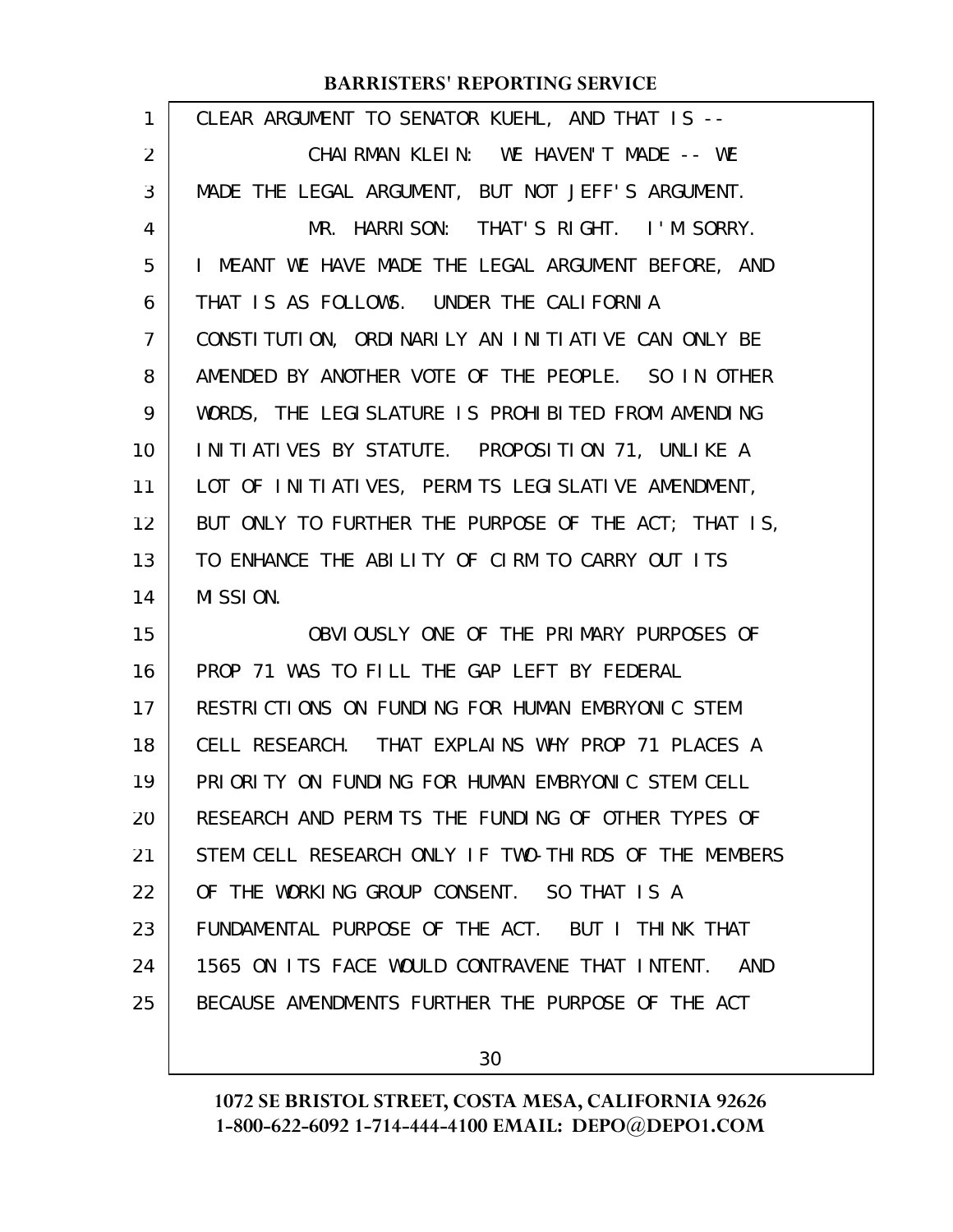| 1  | ARE PERMISSIBLE, I THINK 1565 WOULD NOT BE           |
|----|------------------------------------------------------|
| 2  | PERMISSIBLE.                                         |
| 3  | DR. PRIETO: BUT I THINK YOU HAVE TO MAKE             |
| 4  | THAT ARGUMENT IN AN EFFECTIVE WAY. AND I THINK THE   |
| 5  | WAY THAT JEFF WORDED IT RIGHT NOW MAKES THAT CLEAR   |
| 6  | IN A WAY THAT PERHAPS, YOU KNOW, PERHAPS SHE HASN'T  |
| 7  | THOUGHT ABOUT.                                       |
| 8  | CHAIRMAN KLEIN: I THOUGHT IT WAS A                   |
| 9  | BEAUTIFUL EXAMPLE, ELEGANTLY DESCRIBED, AND          |
| 10 | POI GNANTLY GIVEN. SO I REALLY THINK, JEFF, JUST THE |
| 11 | WAY YOU DELIVERED IT MAY BE AN EXTREMELY IMPORTANT   |
| 12 | PERSPECTIVE SHE'S NOT THINKING OF.                   |
| 13 | MR. SHEEHY: THIS WHOLE EPISODE IS VERY               |
| 14 | PAINFUL BECAUSE I HAVE -- SENATOR KUEHL IS SUCH A    |
| 15 | HERO OF MINE. I MEAN SHE WAS THE FIRST PERSON FOR    |
| 16 | MY COMMUNITY TO GET TO THE LEGISLATURE. AND I CAN    |
| 17 | REMEMBER WHEN SHE WAS ELECTED AND WHAT A GREAT DAY   |
| 18 | THAT WAS FOR US. AND, YOU KNOW, IT'S JUST PAINFUL    |
| 19 | NOT BEING ON THE SAME SIDE, FRANKLY. AND I JUST --   |
| 20 | I FEEL LIKE IF SHE UNDERSTOOD THINGS THE WAY I       |
| 21 | UNDERSTOOD THINGS, SHE WOULD SEE HOW TROUBLING THIS  |
| 22 | ONE PARTICULAR ASPECT OF THIS BILL IS.               |
| 23 | CHAIRMAN KLEIN: OKAY.                                |
| 24 | DR. PRIETO: DO YOU THINK IT WOULD BE                 |
| 25 | POSSIBLE BEFORE THE BILL COMES UP TO GET A MEETING   |
|    |                                                      |
|    | 31                                                   |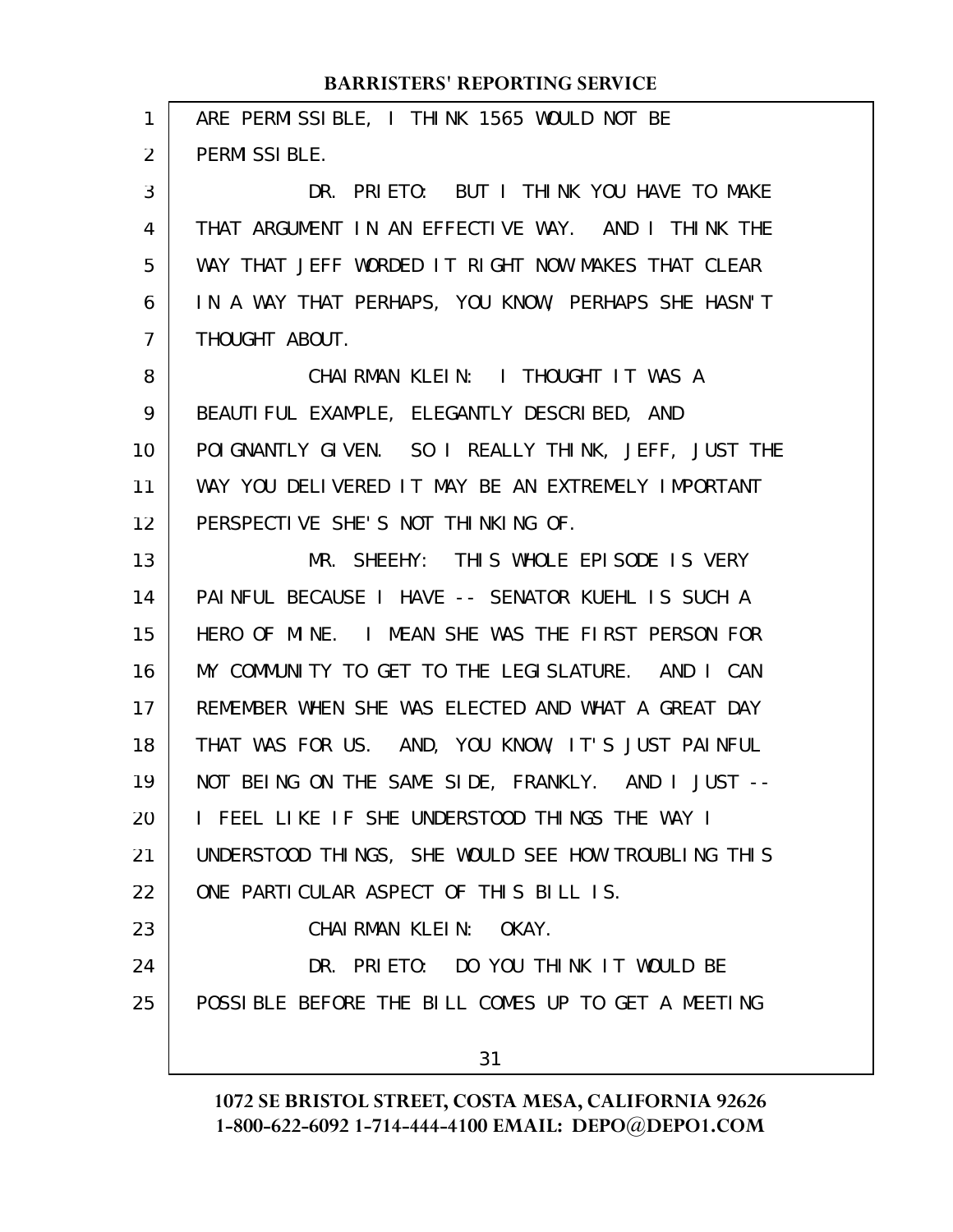|  | LIKE THAT SET UP? |  |  |
|--|-------------------|--|--|
|  |                   |  |  |

| $\overline{2}$ | CHAIRMAN KLEIN: WELL, I THINK A PHONE                |  |  |
|----------------|------------------------------------------------------|--|--|
| 3              | CALL SEEMS TO BE MOST EFFECTIVE BECAUSE SHE'S GOT A  |  |  |
| 4              | TERRIBLY DIFFICULT SCHEDULE. AND I DO THINK, YOU     |  |  |
| 5              | KNOW, SHE'S A VERY, VERY BRIGHT PERSON, AND HER      |  |  |
| 6              | SCHEDULE IS SO RESTRICTIVE, IT'S HARD TO GET THE     |  |  |
| 7              | QUALITY TIME JUST TO THINK THROUGH THESE ISSUES      |  |  |
| 8              | BECAUSE THERE ARE NUMEROUS ISSUES BURIED IN THIS.    |  |  |
| 9              | I WILL SAY THE REPRESENTATIVES OF THE                |  |  |
| 10             | GOVERNOR'S OFFICE HAVE INDICATED THAT THEY HAVE A    |  |  |
| 11             | NUMBER OF PROBLEMS HERE, AND THEY DO BELIEVE THAT IT |  |  |
| 12             | SHOULD BE A REGULATORY ADMINISTRATION TO OPTIMIZE    |  |  |
| 13             | THE ABILITY TO JUST FOR EVERY OPPORTUNITY TO GET     |  |  |
| 14             | THESE THERAPIES TO PATIENTS AND NOT INADVERTENTLY    |  |  |
| 15             | CREATE OBSTACLES THAT PRECLUDE THE ABILITY TO MOVE   |  |  |
| 16             | THERAPIES FORWARD.                                   |  |  |
| 17             | SO UNLESS THERE'S ADDITIONAL COMMENT, I              |  |  |
| 18             | THINK WE'VE HAD A THOUGHTFUL DISCUSSION OF THE       |  |  |
| 19             | POINTS IN PROCESS AND ARE BACK TO SENATOR KUEHL IN A |  |  |
| 20             | VERY FOCUSED MANNER WITHIN KIND OF THE               |  |  |
| 21             | GUI DELINES -- THAT WE UNDERSTAND THAT SHE MIGHT BE  |  |  |
| 22             | RECEPTIVE WITHOUT COMMITTING HER TO ANYTHING.        |  |  |
| 23             | MS. KING: CHAIRMAN KLEIN, WE DO HAVE ONE             |  |  |
| 24             | PUBLIC COMMENT HERE IN SAN FRANCISCO.                |  |  |
| 25             | CHAIRMAN KLEIN: OKAY. THANK YOU.                     |  |  |
|                | 32 <sup>2</sup>                                      |  |  |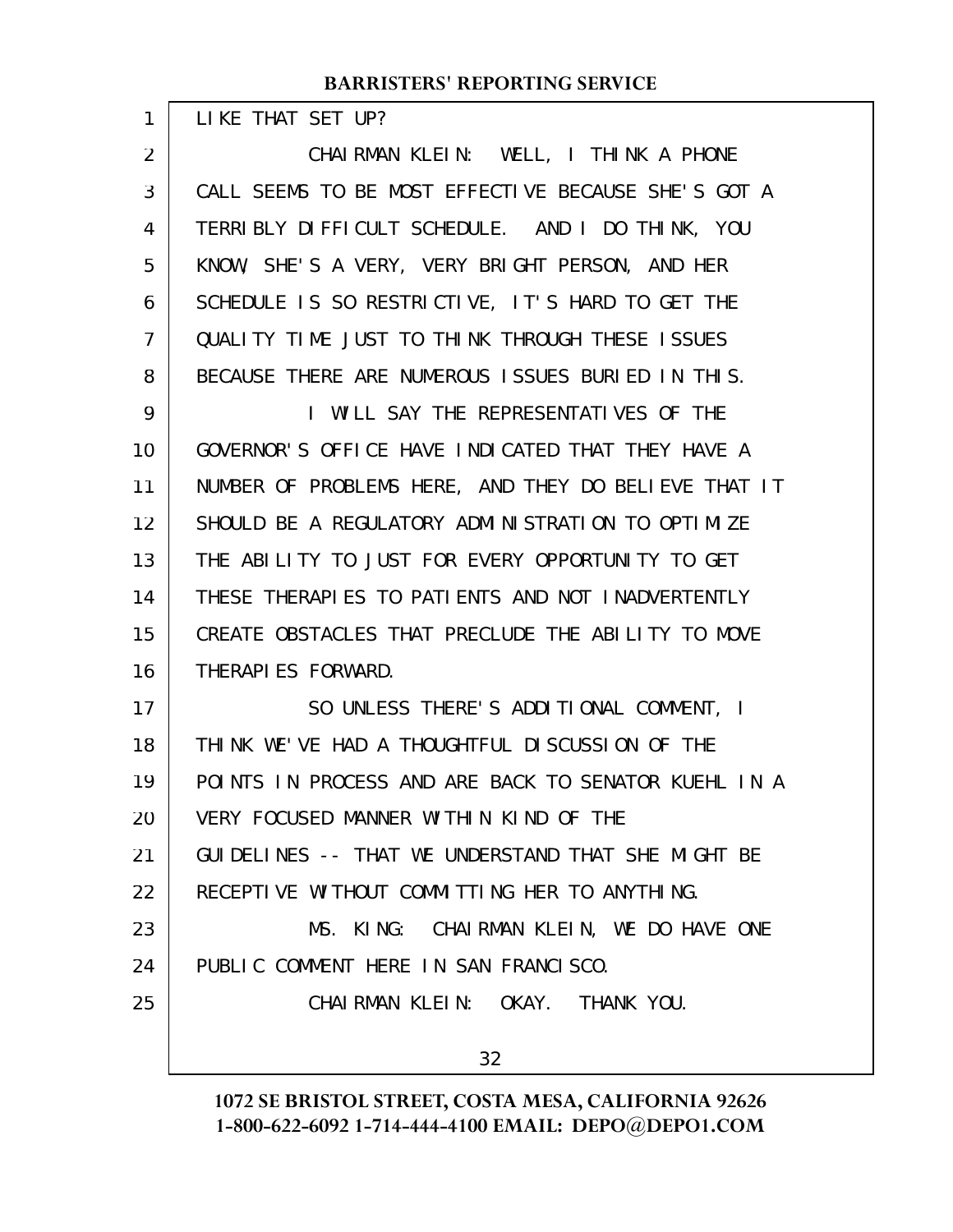| 1  | MR. REED: THIS IS DON REED. I JUST WANT                          |
|----|------------------------------------------------------------------|
| 2  | TO MAKE THE BULLET POINT THAT THE WORDS "SHALL NOT               |
| 3  | BE FUNDED" IS VERY DIFFERENT FROM MAY BE FUNDED.                 |
| 4  | CHAIRMAN KLEIN: COULD YOU TELL US THE                            |
| 5  | PAGE AND THE LINE YOU'RE REFERRING TO?                           |
| 6  | MR. REED: YEAH. ON THE PAGE 3, PARAGRAPH                         |
| 7  | C. IN THIS REGARD OTHER RESEARCH CATEGORIES, THE                 |
| 8  | FIRST WORD WAS THAT STEM CELL AND PROGENITOR CELL                |
| 9  | RESEARCH THAT CAN OR IS UNLIKELY TO RECEIVE                      |
| 10 | SUFFICIENT FEDERAL FUNDING, THAT'S A PRIORITY. IN                |
| 11 | THIS REGARD OTHER RESEARCH CATEGORIES FUNDED BY                  |
| 12 | NATIONAL INSTITUTE OF HEALTH SHALL NOT BE FUNDED BY              |
| 13 | THE INSTITUTE. THAT'S CLEAR. THAT'S A MANDATE.                   |
| 14 | THIS WOULD CHANGE TO UNDER SUBPARAGRAPH C --                     |
| 15 | CHAIRMAN KLEIN: I THINK YOU'RE ON PAGE 4,                        |
| 16 | DON.                                                             |
| 17 | MR. REED: OKAY. IT'S PAGE 3 ON MY COPY.                          |
| 18 | CHAIRMAN KLEIN: IN THE BILL IT'S PAGE 4.                         |
| 19 | THI <sub>NK</sub><br>$\mathbf{I}$                                |
| 20 | MR. REED: OKAY. THE LANGUAGE CHANGES                             |
| 21 | FROM SHALL NOT BE FUNDED BY THE INSTITUTE TO MAY BE              |
| 22 | FUNDED BY THE INSTITUTE. THAT CHANGES -- IN SUNDAY               |
| 23 | SCHOOL THEY TAUGHT THAT THOU SHALT NOT KILL.<br>$\overline{1}$ F |
| 24 | SOMEONE HAS TO JUDGE A CHANGING SHALL NOT TO MAY,                |
| 25 | THAT WOULD BE A CHANGE.                                          |
|    |                                                                  |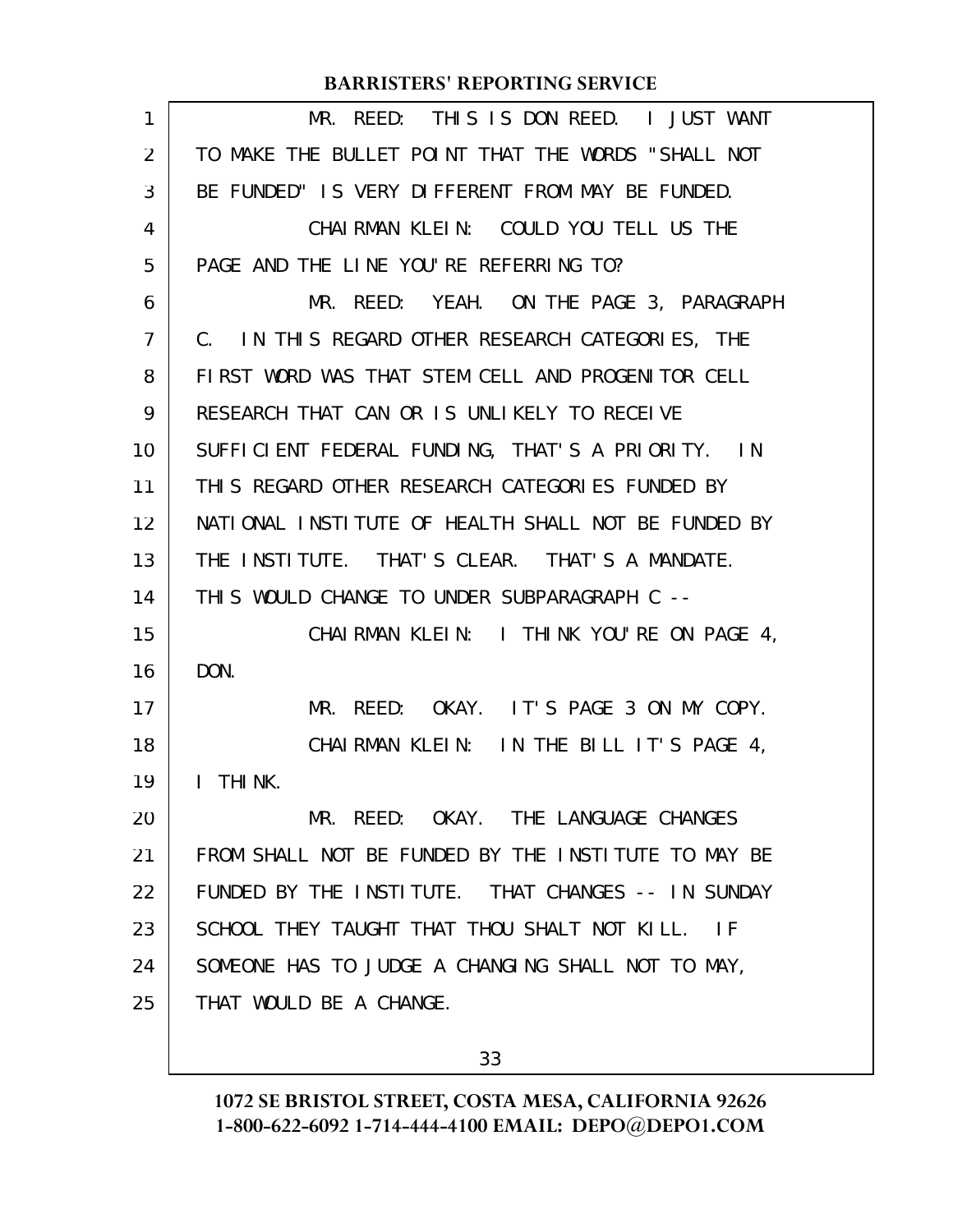| $\mathbf{1}$ | MS. KING: JUST TO CLARIFY, CHAIRMAN                  |
|--------------|------------------------------------------------------|
| 2            | KLEIN, YOU WERE RIGHT. IT WAS PAGE 4 IN THE          |
| 3            | DOCUMENT THAT I THINK MOST OF US WERE LOOKING AT. I  |
| 4            | THINK DON JUST HAS IT MAYBE A LITTLE DIFFERENTLY.    |
| 5            | SO YOU WERE CORRECT. IT WAS ON PAGE 4 OF THIS        |
| 6            | SUBPARAGRAPH C STARTING ON LINE 31 FOR THOSE OF US   |
| 7            | IN THAT DOCUMENT.                                    |
| 8            | AND WE DO NOT HAVE ANY FURTHER PUBLIC                |
| 9            | COMMENT HERE IN SAN FRANCISCO. THANK YOU, MR. REED.  |
| 10           | CHAIRMAN KLEIN: OKAY.                                |
| 11           | DR. POMEROY: I WOULD JUST ECHO THE POINTS            |
| 12           | THAT HAVE BEEN MADE BY YOU, BOB, AND BY FRANCISCO,   |
| 13           | THAT I THINK APPEALING TO THE SENATOR ON THE MESSAGE |
| 14           | LEVEL, THE SYMBOLIC LEVEL, ON THE TWO-THIRDS ISSUE   |
| 15           | MAY BE MUCH MORE EFFECTIVE THAN THE LEGAL ARGUMENT   |
| 16           | AT THIS POINT.                                       |
| 17           | CHAIRMAN KLEIN: I WOULD AGREE. AND I                 |
| 18           | HAVE MADE THAT COMMENT TO HER TOO ABOUT THE NATIONAL |
| 19           | MESSAGE AND THE VOLATILITY OF THAT MESSAGE IN A YEAR |
| 20           | WHEN THERE ARE MANY STATES THAT ARE TRYING TO        |
| 21           | CRIMINALIZE THIS RESEARCH. AND SHE TOOK A PAUSE      |
| 22           | THOUGHTFULLY TO THINK ABOUT IT. I JUST THINK JEFF'S  |
| 23           | COMMUNICATION STRUCTURE AND HIS EXAMPLE ARE JUST A   |
| 24           | LOT MORE POWERFUL THAN THE ONE I USED.               |
| 25           | DR. POMEROY: I LIKED JEFF'S POINT.                   |
|              |                                                      |
|              | 34                                                   |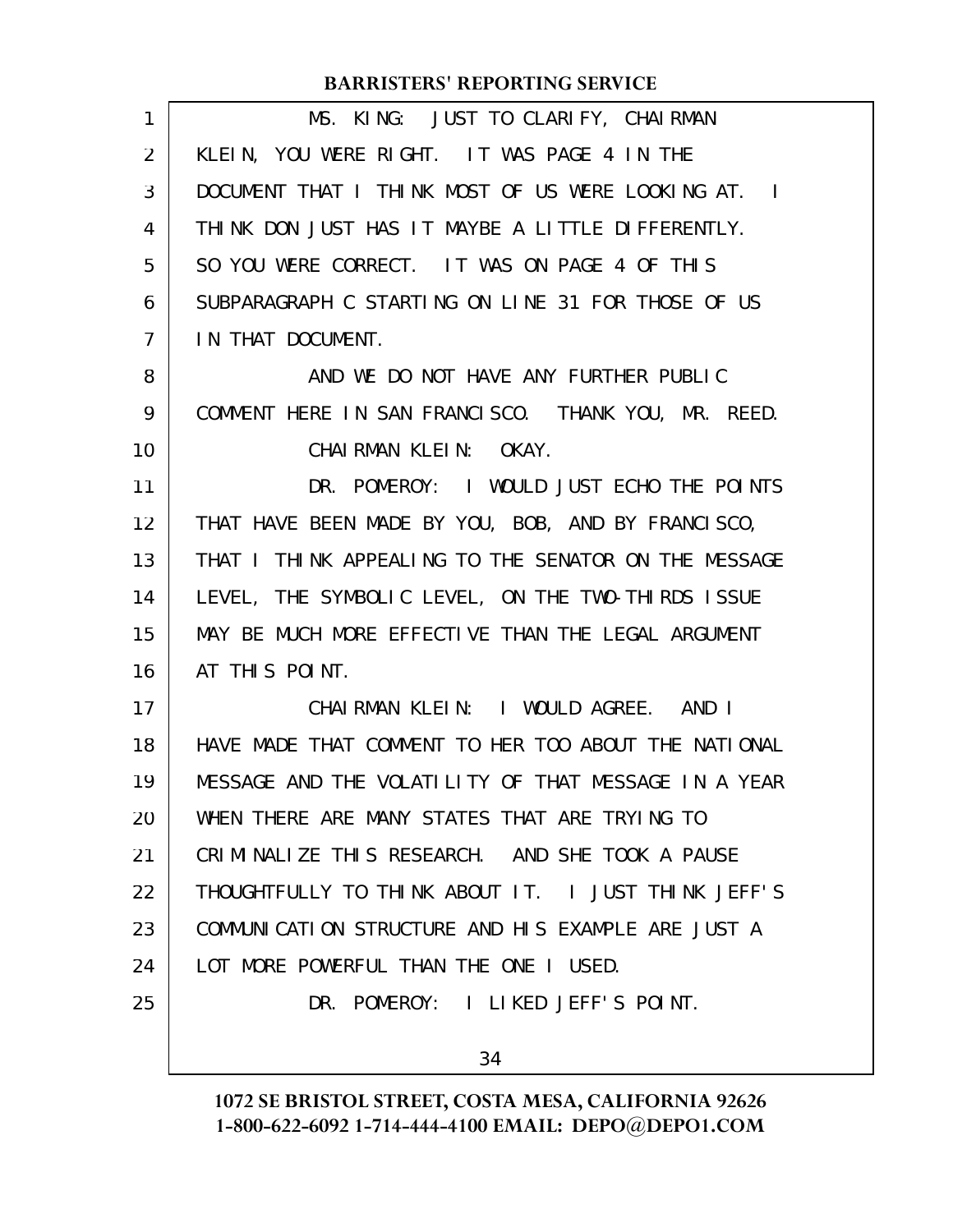| 1              | CHAIRMAN KLEIN: YEAH. OKAY. SO WE DON'T             |  |  |
|----------------|-----------------------------------------------------|--|--|
| 2              | HAVE A QUORUM HERE, BUT I THINK WE HAVE A SENSE OF  |  |  |
| 3              | THE COMMITTEE, AND WE'RE IN A PROCESS WHERE WE'RE   |  |  |
| 4              | MOVING FORWARD SO THAT WE CAN COMMUNICATE SOMETHING |  |  |
| 5              | IN A TIMELY MANNER TO THE SENATOR, SO WE GREATLY    |  |  |
| 6              | APPRECIATE THIS GROUP COMING TOGETHER.              |  |  |
| $\overline{7}$ | ARE THERE ANY OTHER PUBLIC OR BOARD                 |  |  |
| 8              | COMMENTS ON 1565?                                   |  |  |
| 9              | DR. BRYANT: I JUST HAD A QUESTION. SO               |  |  |
| 10             | MAYBE I MISSED THIS, BUT DO WE KNOW WHAT OUTFITS    |  |  |
| 11             | LIKE THE CALIFORNIA HEALTHCARE INSTITUTE ARE DOING  |  |  |
| 12             | ABOUT THIS BECAUSE THEY SAID THEY WERE GOING TO BE  |  |  |
| 13             | WRITING TO THE GOVERNOR AND SO FORTH ABOUT IT.      |  |  |
| 14             | CHAIRMAN KLEIN: YEAH. THE CALIFORNIA                |  |  |
| 15             | HEALTHCARE INSTITUTE HAS TAKEN A POSITION IN        |  |  |
| 16             | OPPOSITION. DAVE BIO HAS TAKEN A POSITION IN        |  |  |
| 17             | OPPOSITION. THE --                                  |  |  |
| 18             | DR. PRIETO: THE UNIVERSITY OF CALIFORNIA            |  |  |
| 19             | ALSO, RIGHT?                                        |  |  |
| 20             | CHAI RMAN KLEIN: THE WHAT?                          |  |  |
| 21             | DR. PRIETO: UC.                                     |  |  |
| 22             | CHAIRMAN KLEIN: I HAVEN'T SEEN UC'S                 |  |  |
| 23             | LETTER. MY UNDERSTANDING IS THEY ARE TAKING AN      |  |  |
| 24             | OPPOSITION, BUT, SUE, HAVE YOU SEEN UC'S LETTER?    |  |  |
| 25             | MS. NORTH: THE ONLY LETTER I SAW JUST               |  |  |
|                | 35                                                  |  |  |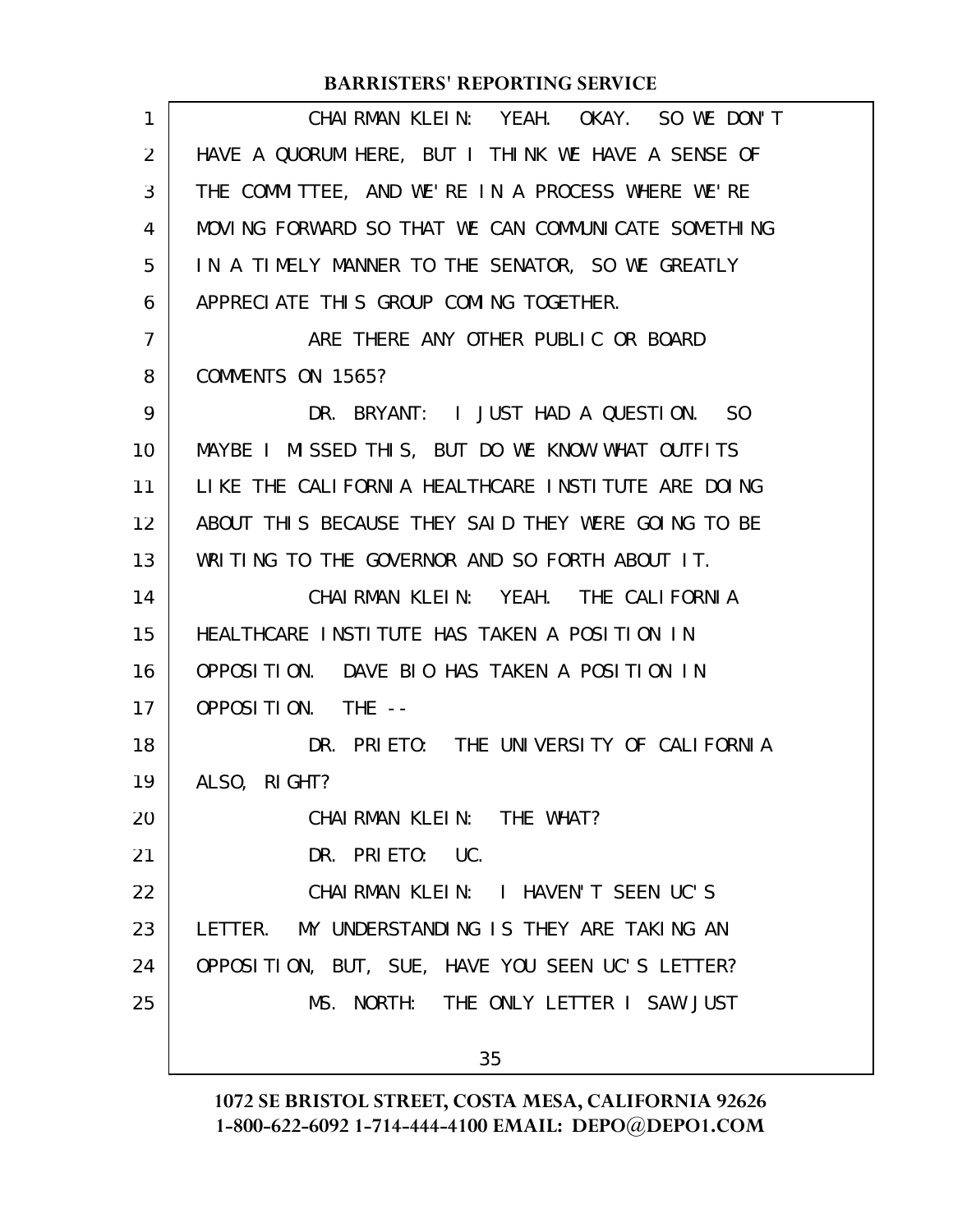| $\mathbf{1}$ | RAI SED CONCERNS, BUT I'LL DOUBLE-CHECK WITH THEM.   |
|--------------|------------------------------------------------------|
| 2            | DR. BRYANT: STRONGLY OPPOSED IT, JUST                |
| 3            | LIKE WE WISH YOU WOULDN'T DO THIS.                   |
| 4            | MR. HARRISON: I THINK THEY HAVE TAKEN A              |
| 5            | POSITION IN OPPOSITION THOUGH.                       |
| 6            | MS. NORTH: OKAY. I'LL MAKE SURE THAT YOU             |
| 7            | ALL GET COPIES OF THEIR LETTER.                      |
| 8            | CHAIRMAN KLEIN: NOW, THE COALITION FOR               |
| 9            | THE ADVANCEMENT OF MEDICAL RESEARCH, WHICH INCLUDES  |
| 10           | ABOUT 80 DIFFERENT ORGANIZATIONS, MOST OF THE        |
| 11           | PATIENT ORGANIZATIONS, AND A NUMBER OF THE MAJOR     |
| 12           | UNIVERSITIES IN THE COUNTRY, HAS TAKEN A POSITION IN |
| 13           | OPPOSITION. THEY' RE CLEARLY CONCERNED ABOUT THE     |
| 14           | NATIONAL MESSAGE THIS WOULD SEND.                    |
| 15           | ADDITIONALLY, THE CYSTIC FIBROSIS SOCIETY,           |
| 16           | THE PARKINSON'S ACTION NETWORK, THE JUVENILE         |
| 17           | DI ABETES RESEARCH FOUNDATION, A NUMBER OF OTHER     |
| 18           | PATIENT ORGANIZATIONS HAVE TAKEN A POSITION IN       |
| 19           | OPPOSITION.                                          |
| 20           | I WILL TELL YOU AT THE HEARING SENATOR               |
| 21           | KUEHL'S STAFF AND A NUMBER OF CONSUMER GROUPS LIKE   |
| 22           | THE GRAY PANTHERS ORGANIZATION AND A SENIOR CITIZEN  |
| 23           | CONSUMER GROUP --                                    |
| 24           | MS. NORTH: IT'S THE CONGRESS OF                      |
| 25           | CALIFORNIA SENIORS.                                  |
|              |                                                      |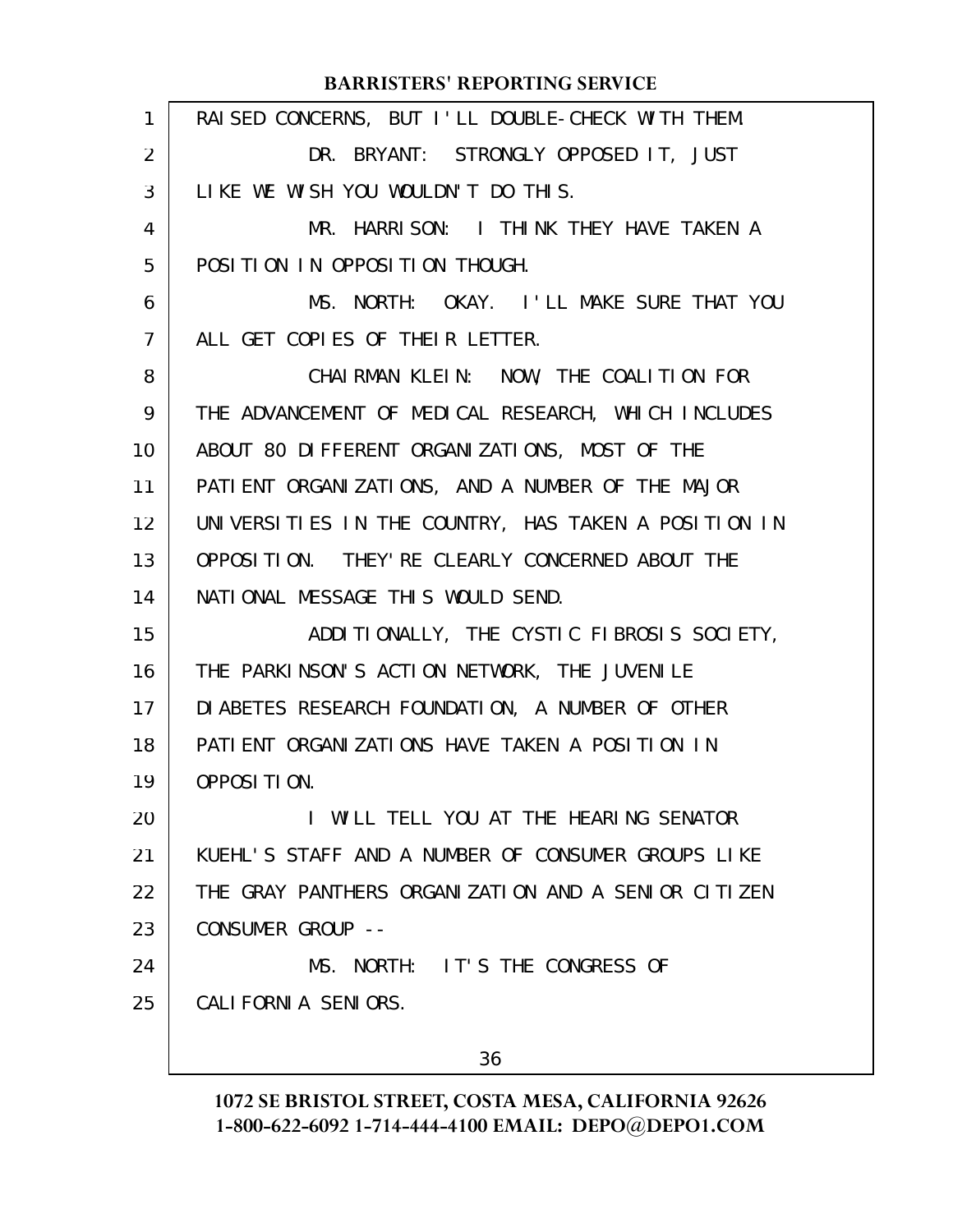| $\mathbf{1}$ | CHAIRMAN KLEIN: OKAY. -- TAKE A POSITION             |
|--------------|------------------------------------------------------|
| 2            | IN SUPPORT OF THE BILL. AND THE PROBLEM HERE IS      |
| 3            | WE'RE IN HEATED AGREEMENT WITH THEM ON THE           |
| 4            | OBJECTIVES, AND THE CONSUMER GROUPS DON'T UNDERSTAND |
| 5            | THE ISSUE TECHNICALLY WE HAVE WITH THE               |
| 6            | IMPLEMENTATION OBSTACLES THAT THE BILL REPRESENTS.   |
| 7            | SO THERE IS THAT CONFUSION FOR THE LEGISLATORS       |
| 8            | DEALING WITH THIS, BUT THERE IS A CONSISTENT         |
| 9            | POSITION OF ALL THE PATIENT ADVOCACY ORGANIZATIONS   |
| 10           | AND THE UNIVERSITIES THAT WE HAVE SEEN THAT          |
| 11           | TECHNICALLY UNDERSTAND THE PROBLEMS PRESENTED HERE   |
| 12           | OF BEING IN OPPOSITION.                              |
| 13           | MELISSA, IF WE COULD WORK WITH SUE NORTH             |
| 14           | TO GET A COPY OF ALL THOSE OPPOSITION LETTERS, SOME  |
| 15           | OF WHICH, MY UNDERSTANDING IS, HAVE BEEN SENT TO     |
| 16           | SENATOR KUEHL'S OFFICE, AND WE DON'T YET HAVE        |
| 17           | COPIES. BUT AS WE GET THEM, NOT WAITING TO           |
| 18           | AGGREGATE THEM ALL, IF WE COULD GET ALL THE MEMBERS  |
| 19           | ON THIS COMMITTEE A COPY OF THOSE.                   |
| 20           | MS. KING: ABSOLUTELY.                                |
| 21           | CHAIRMAN KLEIN: OKAY. ANY ADDITIONAL                 |
| 22           | COMMENTS FROM MEMBERS OF THE BOARD OR PUBLIC BEFORE  |
| 23           | WE CLOSE DISCUSSION ON THIS ITEM?                    |
| 24           | MR. EARP: DAVID EARP FROM GERON IN PALO              |
| 25           | ALTO. DO WE HAVE THE PERSPECTIVE OF GOVERNOR         |
|              | 37                                                   |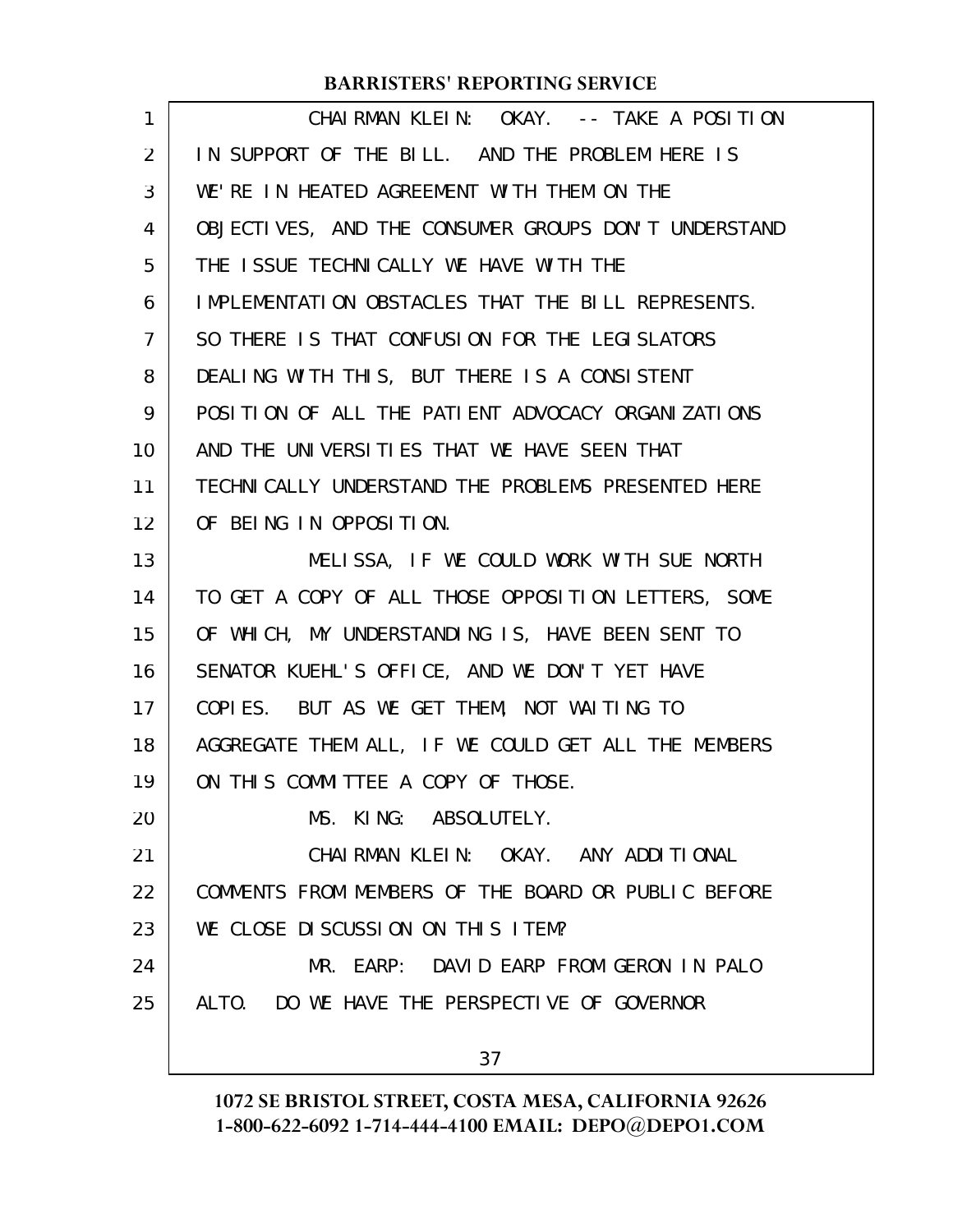SCHWARZENEGGER ON THIS?

1

CHAIRMAN KLEIN: WELL, WE DON'T HAVE THE GOVERNOR'S PERSONAL PERSPECTIVE, BUT HIS STAFF HAS INDICATED THAT THEY HAVE SIGNIFICANT ISSUES WITH DIFFERENT PROVISIONS HERE. THE GOVERNOR HAS NOT YET TAKEN A FORMAL POSITION, BUT THE COMMUNICATIONS FROM HIS STAFF ARE THAT THEY HAVE A NUMBER OF PROBLEMS FIGURING OUT HOW YOU WOULD ACTUALLY IMPLEMENT THIS TECHNICALLY. SO THAT IS THE BEST COMMUNICATION WE HAVE AT THIS POINT, BUT THE STAFF MEMBERS WHO HAVE COMMUNICATED WITH US ARE NOT SUPPORTIVE OF THIS. THEY THINK IT'S PREMATURE, BUT THE GOVERNOR'S OFFICE ITSELF HAS NOT TAKEN A POSITION AT THIS TIME. MR. EARP: IT OCCURS TO ME AS A TACTICAL MATTER YOU'RE IN THE POLITICAL SENSITIVITY OF THE ISSUES HERE. A STATEMENT, A POSITION THAT GOVERNOR SCHWARZENEGGER COULD TAKE THAT WOULD BE NEUTRAL ON ANY OF THE ISSUES WOULD SIMPLY TO BE TAKE THE LEGAL POSITION HERE, THAT THIS IS AN ATTEMPT BY STATUTE IMPROPERLY TO AMEND VERY SUBSTANTIVE TERMS OF THE VOTER-APPROVED PROPOSITION; THEREFORE, THE STATUTE WOULD VIOLATE VOTERS' WISHES AND, YOU KNOW, BE A TECHNICAL VIOLATION OF CALIFORNIA LAW WITH RESPECT 2 3 4 5 6 7 8 9 10 11 12 13 14 15 16 17 18 19 20 21 22 23

TO PROPOSITIONS. 24

25

IT SEEMS TO ME THAT IF WE -- IF THAT WE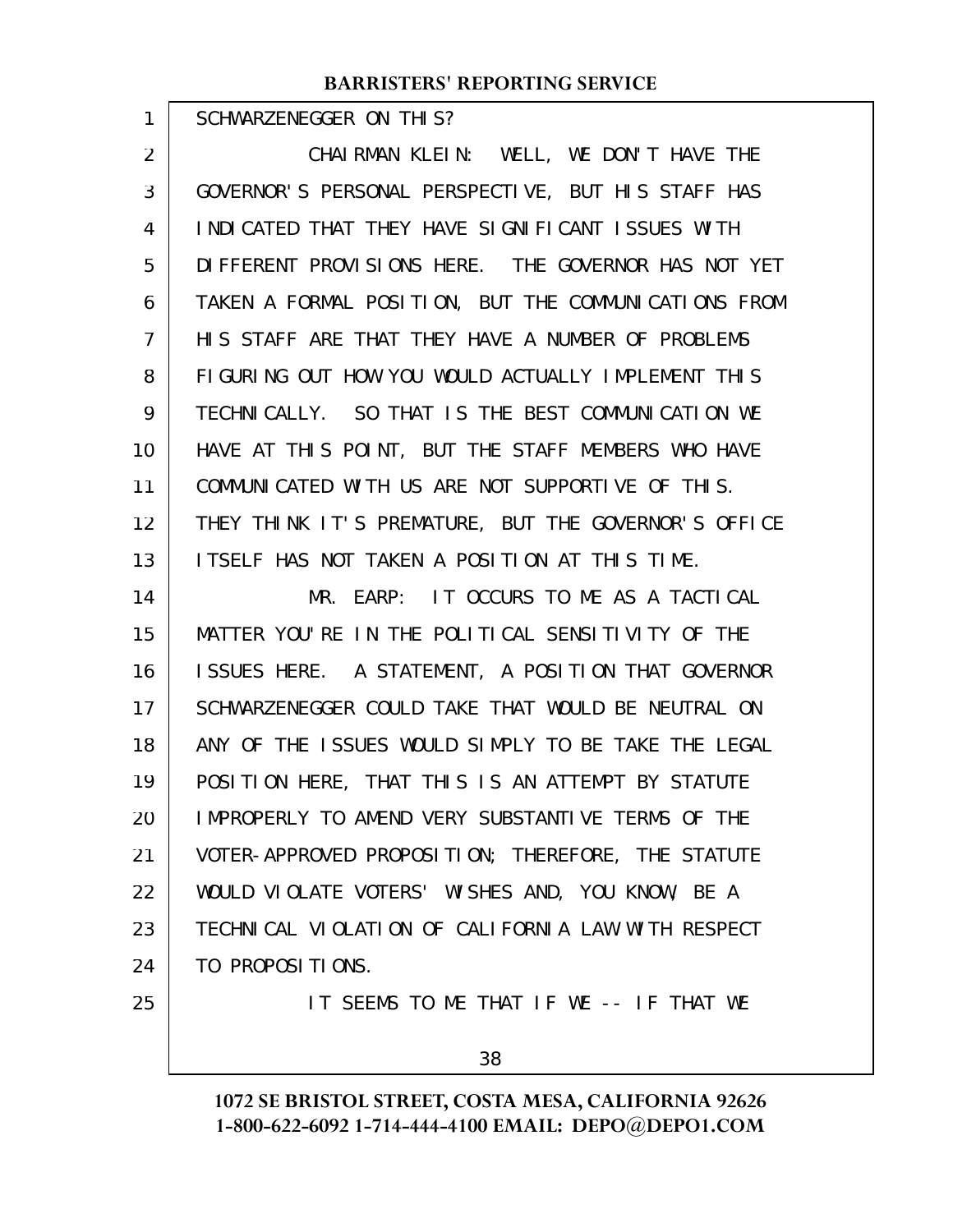| $\mathbf{1}$   | ARE -- IF CIRM IS TO POSITION THIS WITH GOVERNOR     |
|----------------|------------------------------------------------------|
| $\overline{2}$ | SCHWARZENEGGER, THAT WOULD BE AN IMPORTANT POSITION  |
| 3              | TO EMPHASIZE BECAUSE IT'S A WAY IN WHICH HE COULD    |
| 4              | DEAL WITH THE ISSUE WITHOUT NECESSARILY BEING SEEN   |
| 5              | TO TAKE SIDES ON THE MORE SUBSTANTIVE AND            |
| 6              | POLITICALLY CONTROVERSIAL MATTERS.                   |
| $\overline{7}$ | CHAIRMAN KLEIN: OKAY. VERY INTERESTING               |
| 8              | SUGGESTION. ANY ADDITIONAL PUBLIC COMMENT? SEEING    |
| 9              | NONE, I'D LIKE TO THEN ASK IF THERE'S ANY OTHER      |
| 10             | ISSUES TO BE ADDRESSED TODAY.                        |
| 11             | THERE'S ANOTHER ITEM ON OUR AGENDA, BUT,             |
| 12             | SUE, WOULD YOU ADDRESS THE STATUS OF THE OTHER       |
| 13             | I TEMS?                                              |
| 14             | MS. NORTH: ON 2296, THAT BILL IS, JUST TO            |
| 15             | REFRESH EVERYBODY'S MEMORY, HAS TO DO WITH THE CIVIL |
| 16             | AND CRIMINAL PENALTIES FOR WHAT ARE ESSENTIALLY      |
| 17             | TERRORIST ACTS AGAINST RESEARCHERS BY ANTI-ANIMAL    |
| 18             | RESEARCH ACTIVISTS. AND THE BILL WAS AMENDED TO      |
| 19             | SIMPLY BE INTENT LANGUAGE IN SENATE JUDICIARY        |
| 20             | COMMITTEE. AND ACCORDING TO MR. MULLIN'S OFFICE,     |
| 21             | THEY WILL NOT KNOW UNTIL NEXT WEEK IF THEY'RE GOING  |
| 22             | TO AMEND IT ANY FURTHER TO TRY TO PUT ANY MATERIAL   |
| 23             | PROVISIONS BACK IN.                                  |
| 24             | CHAIRMAN KLEIN: OKAY.                                |
| 25             | MS. NORTH: SO AT THIS STAGE WE'RE STILL              |
|                | 39                                                   |
|                |                                                      |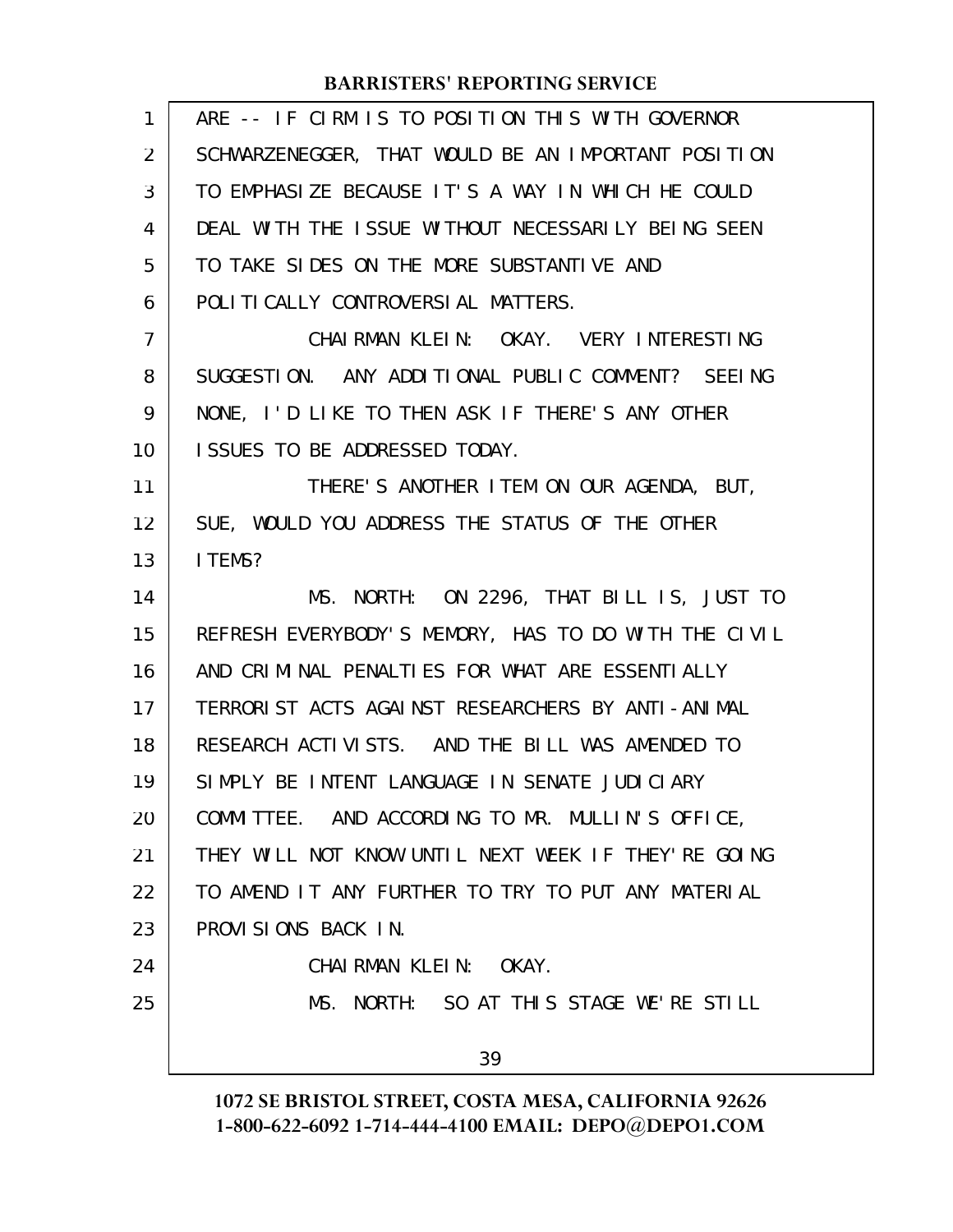| $\mathbf{1}$ | IN A WATCH POSITION.                                 |
|--------------|------------------------------------------------------|
| 2            | CHAIRMAN KLEIN: OKAY. SO IN TERMS OF                 |
| 3            | BEING RESPONSIVE, WOULD THE MEMBERS OF THIS          |
| 4            | COMMITTEE BE PREPARED IN 10, 11, 12 DAYS TO HAVE     |
| 5            | ANOTHER PHONE MEETING SCHEDULED TO SEE IF WE HAVE    |
| 6            | MOVEMENT HERE? WHAT IS THE SENSE OF THE COMMITTEE?   |
| 7            | DR. POMEROY: YEAH. THIS IS IMPORTANT.                |
| 8            | DR. BRYANT: YES.                                     |
| 9            | CHAIRMAN KLEIN: SO WE'LL TRY AND WORK                |
| 10           | WITH THE COMMITTEE MEMBERS TO 10, 11, 12 DAYS OUT TO |
| 11           | HAVE ANOTHER MEETING OF THE COMMITTEE TO DISCUSS     |
| 12           | THIS. AND WE THANK YOU VERY MUCH. UNLESS THERE'S     |
| 13           | OTHER PUBLIC COMMENT, WE'LL STAND ADJOURNED. ARE     |
| 14           | THERE ANY OTHER PUBLIC COMMENTS?                     |
| 15           | MS. KING: NONE IN SAN FRANCISCO.                     |
| 16           | DR. BRYANT: NONE IN IRVINE.                          |
| 17           | DR. PRIETO: NONE HERE.                               |
| 18           | CHAIRMAN KLEIN: NONE HERE IN PALO ALTO.              |
| 19           | MS. NORTH: NONE IN SACRAMENTO.                       |
| 20           | CHAIRMAN KLEIN: WE THANK YOU ALL, AND I              |
| 21           | THINK WE'VE EFFECTIVELY KEPT TO OUR SCHEDULE.<br>WE  |
| 22           | DEEPLY APPRECIATE EVERYONE'S PARTICIPATION.          |
| 23           | (THE MEETING WAS THEN ADJOURNED.)                    |
| 24           |                                                      |
| 25           |                                                      |
|              | 40                                                   |
|              |                                                      |